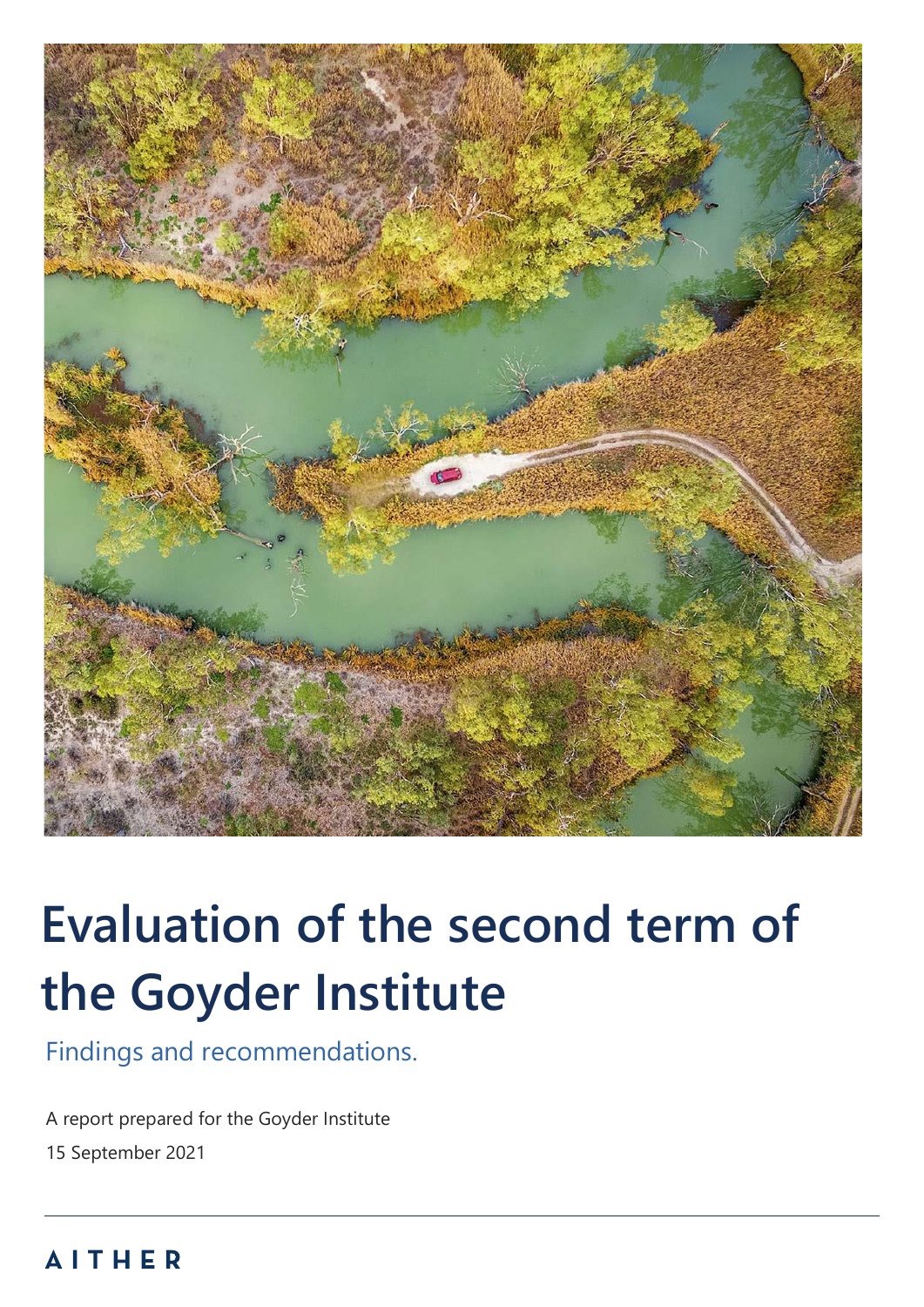#### **About Aither**

Aither's purpose is to help governments and businesses make better decisions about globally significant issues. Natural systems are increasingly strained and under threat, creating challenges in water, infrastructure, cities, agriculture and the environment. The future is uncertain, and the stakes are high.

We combine economics, policy and strategy to help decision-makers to clarify their objectives, address the right problems and opportunities, and continuously improve.

We offer services across four key sectors:

- Water markets
- Water policy and management
- Water utilities and infrastructure
- Resilience and adaptation.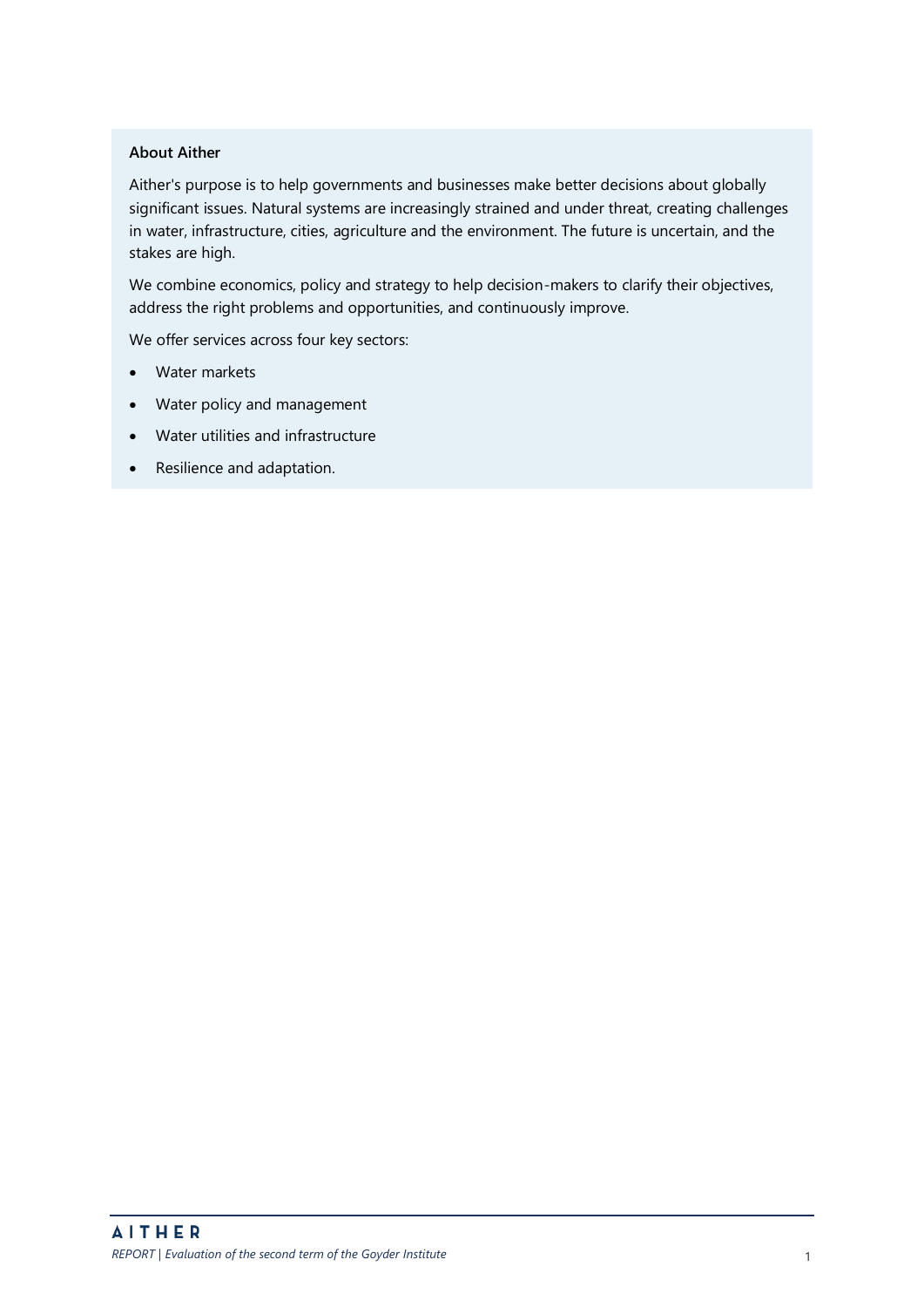## Contents

| 1.               |                                                                                              |  |
|------------------|----------------------------------------------------------------------------------------------|--|
|                  |                                                                                              |  |
|                  |                                                                                              |  |
|                  |                                                                                              |  |
| 2.               |                                                                                              |  |
|                  |                                                                                              |  |
| 3.               |                                                                                              |  |
|                  | 3.1. The overall program has delivered research that has had a major influence on decision   |  |
|                  | 3.2. Collaboration between partner agencies and end-users was highly valued but could be     |  |
|                  |                                                                                              |  |
|                  | 3.4. The Goyder Institute Second Term was designed and delivered successfully24              |  |
|                  | 3.5. While the program delivered valuable research there is potential to increase efficiency |  |
| $\overline{4}$ . |                                                                                              |  |
|                  |                                                                                              |  |
| 5.               |                                                                                              |  |
|                  |                                                                                              |  |
|                  |                                                                                              |  |
|                  |                                                                                              |  |

### **Tables**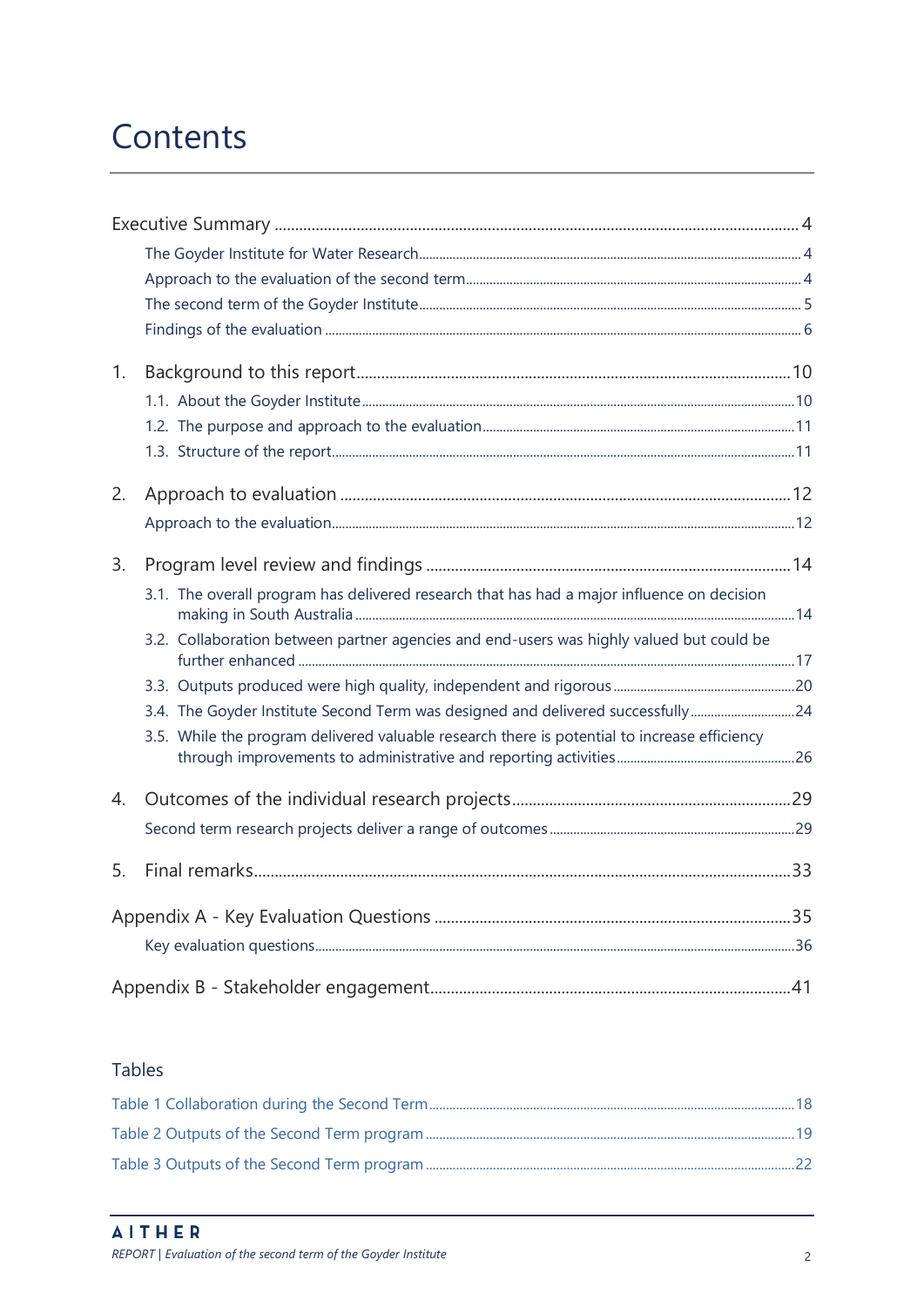## Figures

| Figure 4 Responses to survey question "Did project outcomes progress and support scientific<br>understanding towards improved water resource management?" (n = 33)  15         |  |
|--------------------------------------------------------------------------------------------------------------------------------------------------------------------------------|--|
| Figure 5 Responses to survey question "Do you think project outcomes have influenced decision                                                                                  |  |
| Figure 6 Responses to survey question "How satisfied were you with the amount of collaboration<br>between governmental and/or organisations and relevant partners?" (n= 35) 17 |  |
| Figure 7 Responses to survey question "Please select any areas of the research development process                                                                             |  |
| Figure 8 Responses to survey question "Were the project outputs peer-reviewed and published?"                                                                                  |  |
| Figure 9 Responses to survey question "Did the projects effectively achieve stated objectives and                                                                              |  |
| Figure 10 Responses to survey question "Was the process for identifying research needs effective?"                                                                             |  |
| Figure 11 Responses to survey question "How effective was the Project Advisory Committee (PAC) in                                                                              |  |
| Figure 12 Responses to survey question "What areas of project management could be improved to                                                                                  |  |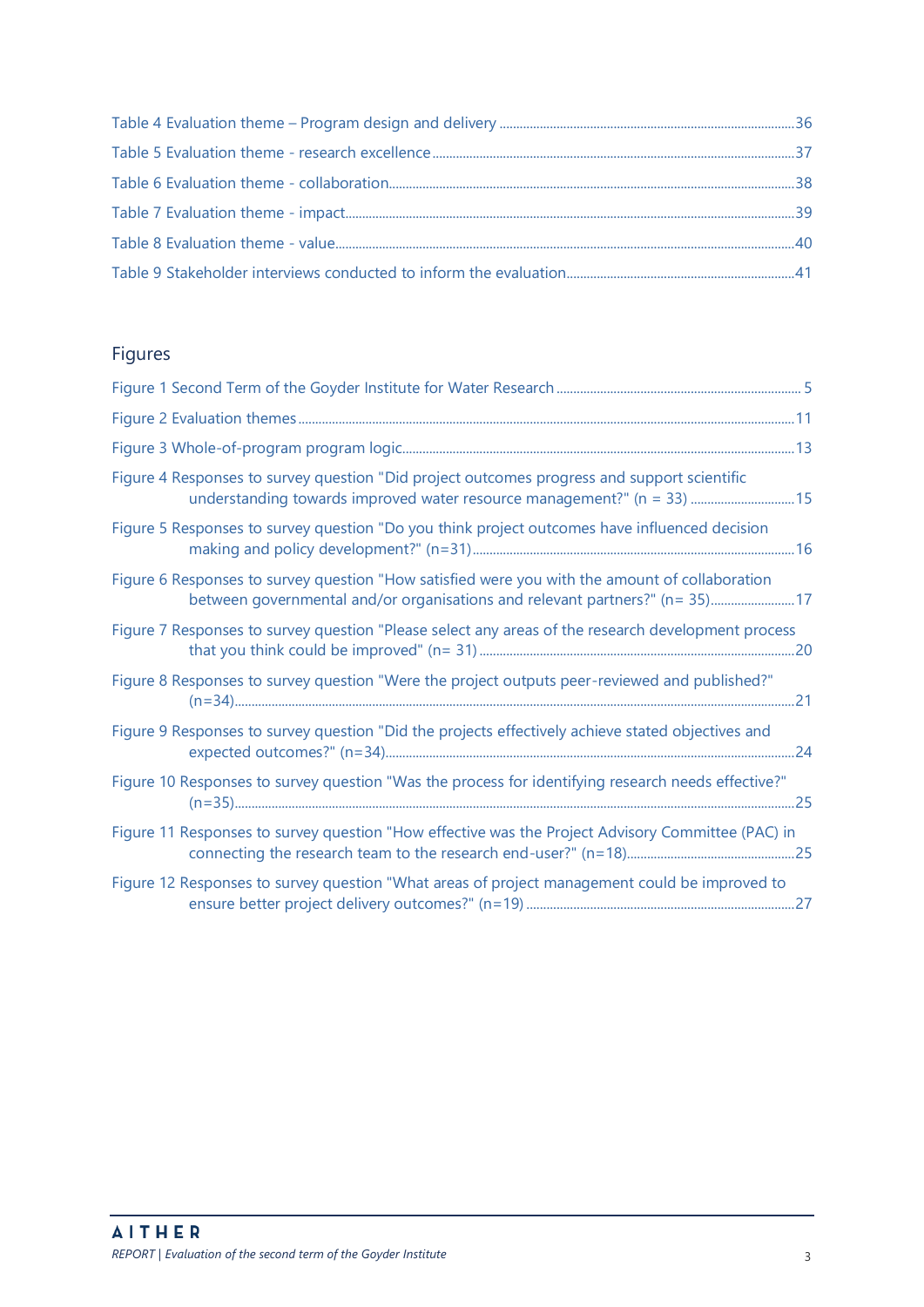<span id="page-4-0"></span>The evaluation of the second term of the Goyder Institute for Water Research found that it provided an innovative model that consistently delivered high-value, collaborative research. The focus on identifying research aligned with Government priorities ensured that the research was pragmatic to the needs of water managers in South Australia and was used to solve specific issues in water resource management. The evaluation found that the second term of the Goyder Institute delivered beneficial evidence-based outcomes for South Australia, including economic outcomes such as improved water security, and increased action on climate change and improvements in ecosystem health.

## <span id="page-4-1"></span>The Goyder Institute for Water Research

The Goyder Institute for Water Research (the Goyder Institute) is a partnership between the South Australian Government through the Department for Environment and Water (DEW), CSIRO, Flinders University, the University of Adelaide, and the University of South Australia. The Goyder Institute provides expert and independent scientific advice to inform government policy and decision making. The Goyder Institute was established in 2010 and renewed for a second term from 2015-2019. During the second term, research was focused on economic development, healthy ecosystems and climate action.

## <span id="page-4-2"></span>Approach to the evaluation of the second term

The purpose of the evaluation was to understand the whole-of-program outcomes for the second term of the Goyder Institute. The evaluation was largely qualitative and focused on the delivery of management activities and outputs, progress towards short-term and intermediate outcomes, and implications for the future of the Goyder Institute. The evaluation sought to gather evidence from both those undertaking the research (project researchers) and the end-users of the research. The evaluation used key questions to assess the outcomes of the second term against evidence from:

- the [Strategic Research Plan \(2015-2019\)](http://www.goyderinstitute.org/_r41/media/system/attrib/file/32/53631_Goyder_StrategicPlan-Final.pdf) and Terms of Reference for the evaluation of the Second Term of the Goyder Institute
- project plans and project closure reports, and other project documentation for each of the projects funded through the second term
- in-depth interviews with seven project researchers and five end-users across seven priority projects, as well as one interview at the whole-of-program level
- a short survey of other participants and stakeholders, which received 39 responses, with 50% of responses from project researchers, 30% of responses from end-users, and 20% from other stakeholders.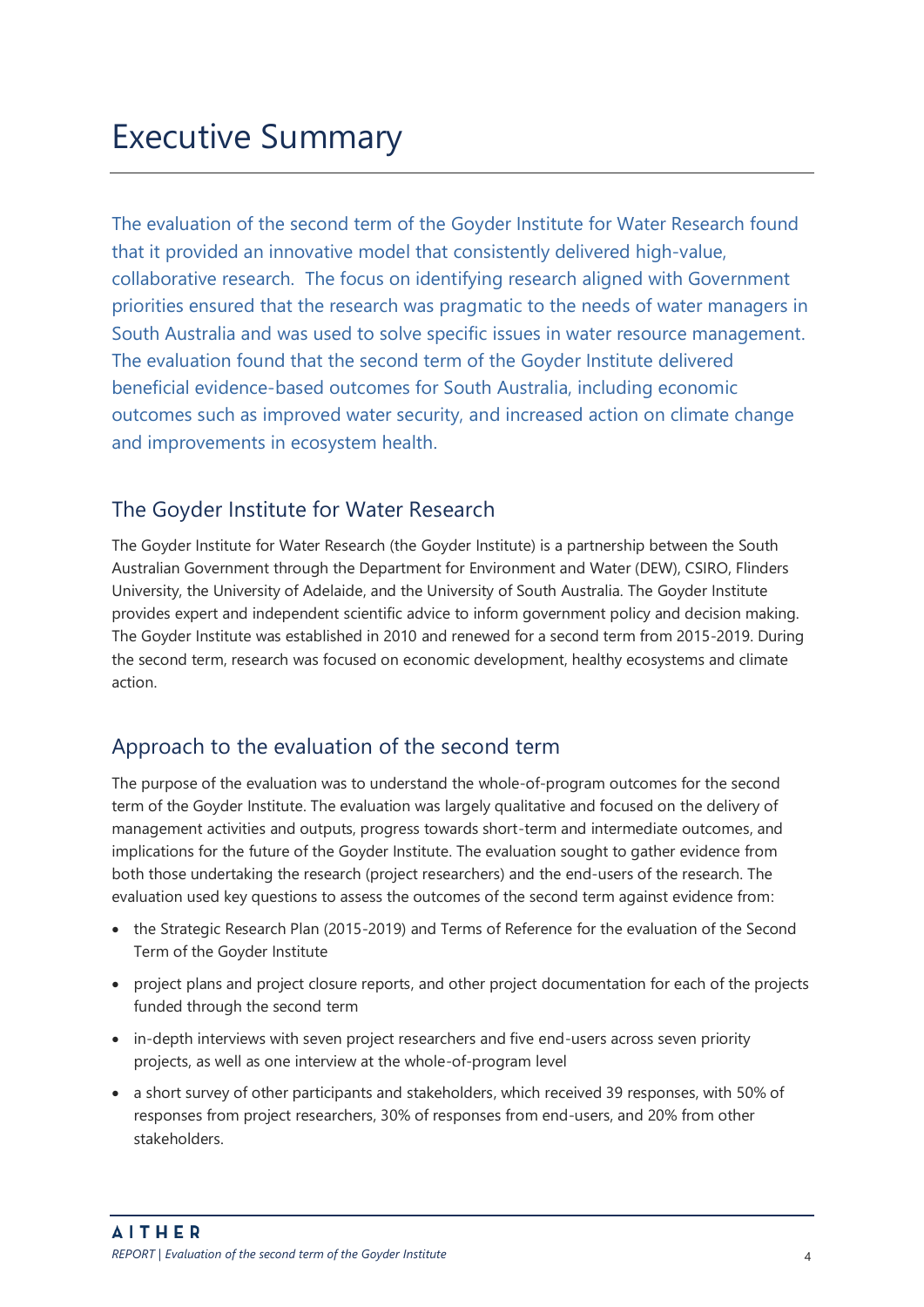## <span id="page-5-0"></span>The second term of the Goyder Institute

The evaluation was focused on the overall program delivery and outcomes rather than the individual projects. A summary of the overall program is provided i[n Figure 1.](#page-5-1) 

| Funding                                                                                                                                        | Projects                                                                                                           | Partnerships                                                                                                                                                                                                                                                                   | Outputs                                                                                                                                                                                                                                                        |
|------------------------------------------------------------------------------------------------------------------------------------------------|--------------------------------------------------------------------------------------------------------------------|--------------------------------------------------------------------------------------------------------------------------------------------------------------------------------------------------------------------------------------------------------------------------------|----------------------------------------------------------------------------------------------------------------------------------------------------------------------------------------------------------------------------------------------------------------|
| • \$22,600,145 in<br>total funding and<br>in-kind<br>contributions<br>$•$6,450,488$ grant<br>funding (DEW)<br>•\$4,440,043<br>external funding | •19 projects<br>delivered<br>•15 projects<br>through grant<br>funding<br>•4 additional<br>projects<br>commissioned | •20 partner<br>organisations<br>helped deliver<br>projects for more<br>than 18 different<br>end user<br>organisations<br>$\cdot$ 10 new<br>partnerships<br>established<br>•187 individual<br>researchers and<br>16 students<br>$\cdot$ 23% of the<br>researchers were<br>women | • 54 technical<br>reports (peer<br>reviewed) and 38<br>other reports &<br>data products<br>•More than 37<br>journal papers<br>and 49<br>conference<br>presentations<br>•16 knowledge<br>adoption<br>workshops and<br>17 fact sheets<br>and synthesis<br>papers |

#### <span id="page-5-1"></span>Figure 1 Second Term of the Goyder Institute for Water Research

This evaluation identified that the research undertaken in the second term delivered a range of benefits and outcomes across the Goyder Institute's three priority areas:

- **Economic development:** projects under this research area helped support improved economic outcomes for South Australia including identifying new water sources and sustainable use of water to support future agricultural and mining activities.
- **Healthy ecosystems:** projects under this research area are supporting delivery of the Healthy Coorong Healthy Basin program, delivering improvements in freshwater and marine ecosystem health in South Australia, as well as improvements in the management of water quality and supporting First Nations engagement in water resource management.
- **Climate Action**: projects under this research area have helped to increase climate resilience in South Australia and identified new opportunities to meet South Australia's carbon targets. They have also provided national and international leadership in blue carbon methods and helped drive South Australia's reputation as a leader in Blue Carbon Research.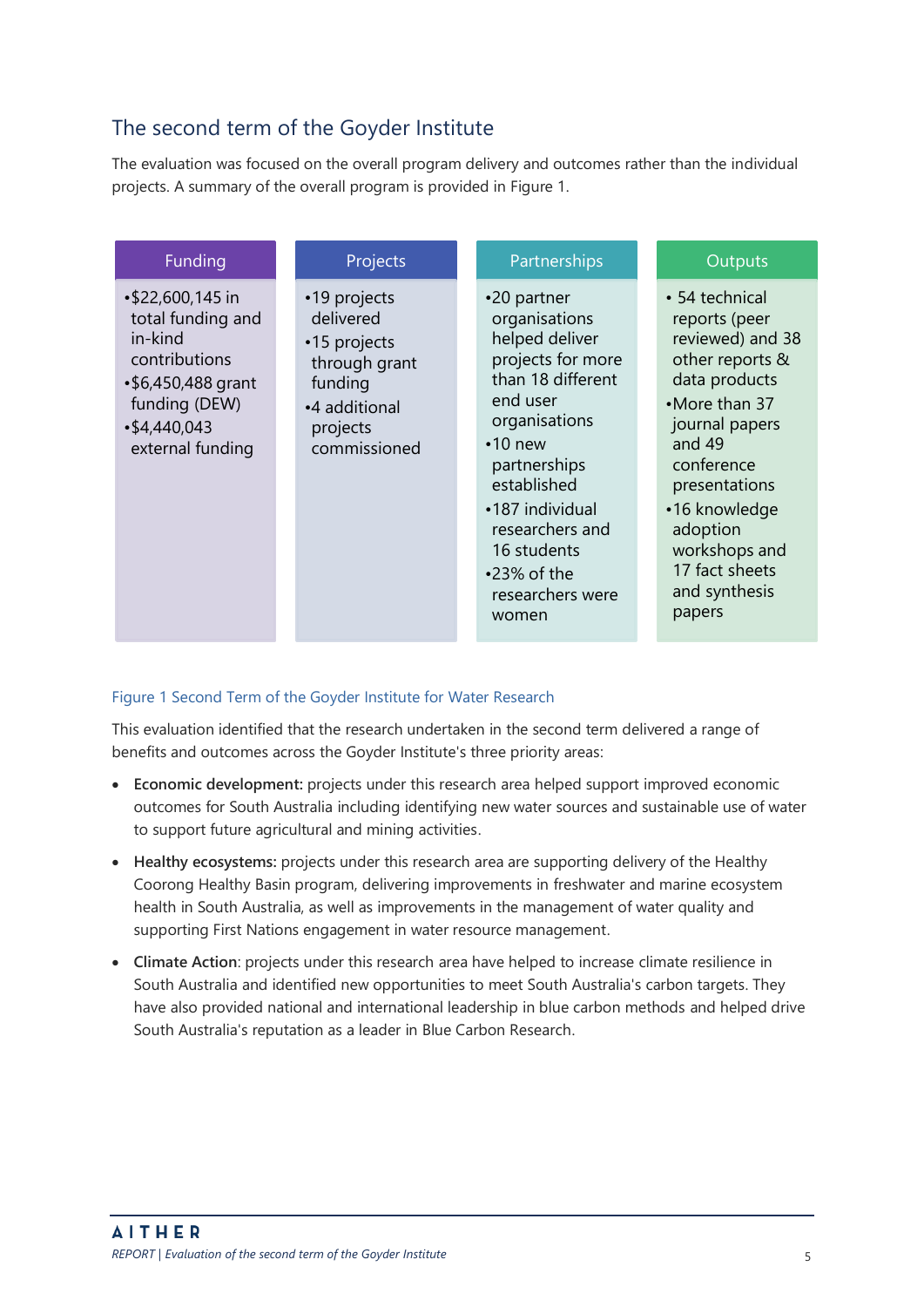## <span id="page-6-0"></span>Findings of the evaluation

#### *Key Finding 1. The second term of the Goyder Institute delivered research that has improved decision making and policy development for water management in South Australia.*

The evaluation found that the project outputs provided appropriate evidence-based outcomes that directly supported state government decision making and policy development in water management. Influence on decision-making was consistently identified as a strength across many different research projects, delivering significant value from the program by improving decision making and water resource management across Government in South Australia.

The majority of the project end-users commented that the project outputs met expectations and brought additional scientific rigour to policy-making in South Australia. Multiple end-users agreed that they would turn to the Goyder Institute for future scientific research. Some projects had an influence and impact beyond South Australia with engagement from other State and Federal Governments. One project was identified as for providing South Australia with a national and international reputation in blue carbon research. Some researchers did consider that there could be additional 'blue sky' research to drive innovation, rather than the more pragmatic focus on research to answer known issues for government.

#### **Learnings and recommendations**

- The Goyder Institute has provided considerable value in improving Government decisionmaking across a range of outcomes, including economic development, healthy ecosystems and climate action.
- The Goyder Institute model should continue to provide pragmatic and practical research that answers important policy questions. However, the Goyder Institute can also provide a mechanism to help drive government policy direction in future.

### *Key Finding 2. Collaboration between partner agencies and end-users was highly valued but can be further enhanced.*

Project researchers and end-users consistently identified that the program delivered excellent opportunities for collaboration across government and research partners and bringing together diverse and relevant expertise. Researchers and end-users saw the model as innovative in this regard. Project researchers and end-users noted that "the right people were pulled together from the right partners". Collaboration has been a significant achievement throughout the work of the Goyder Institute and was highly valued by both researchers and end-users. Of particular value was the connections built between Universities and State Government, often driven by embedding end-users within the project team.

Stakeholders suggested that partnerships and collaboration between relevant agencies were not without challenges, particularly in managing data sharing and interdependencies, occasionally compromising timelines. This finding is not unexpected as collaboration brings together different researchers from different organisations with officials within the government, therefore adding complexity. This added complexity will inevitably increase the level of management and increase the challenges in meeting timelines.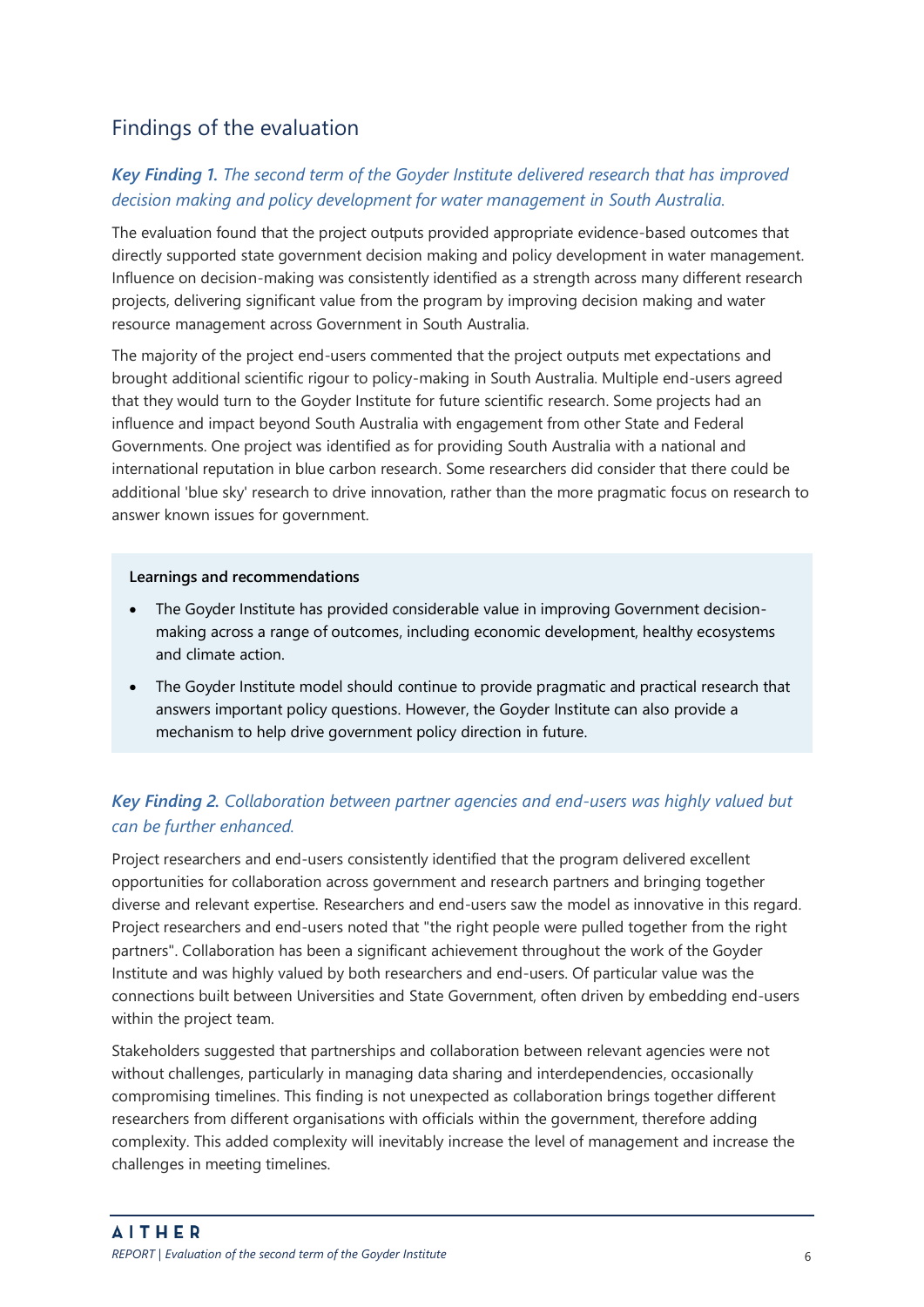#### **Learnings and recommendations**

- Collaboration is one of the main achievements of the second term and should continue to be a focus of the Goyder Institute's model for future research.
- In the future, project funding, timelines, and the approach to project management could include more explicit consideration of collaboration needs, particularly for research projects with large and complex teams. For example, consideration of the need for multiple rounds of comment and review on project deliverables, or for additional meeting time. Explicit recognition of the complexity caused by collaboration will help to ensure that it is not sidelined by the need to meet timelines or deliverables.

#### *Key Finding 3. Outputs produced were high quality, independent and rigorous.*

The research projects selected delivered high levels of excellence for the overall research program, and individual research projects were seen as high-standard, independent and making significant contributions. In addition, most projects produced published outputs, and many were submitted to academic journals for peer review. One project end-user commented that "The level of expertise that the Goyder Institute members brought was excellent and was exactly what was needed; the quality was very high."

Some researchers found that they did not have sufficient time and support to submit research to academic journals during the project timeframes, leading to lost opportunities for publication. Some other researchers did question the independence of the research topics given the close alignment with Government priorities, although this may indicate a lack of understanding of the purpose of the Institute.

#### **Learnings and recommendations**

- The majority of research was of an excellent standard and most projects have contributed to academic journal articles, which is important for ensuring the credibility of research.
- Delivering research that was used to inform time-sensitive Government decisions did present additional complexities and challenges for researchers when submitting research to academic journals. In the future, greater discussion and consideration around timelines to manage this would deliver mutual benefits. Submitting reports for peer review in scientific journals as a milestone would help ensure that more of the research undertaken by the Goyder Institute is published in academic journals.
- The government's involvement in setting the policy questions for research created some concerns regarding independence. However, this is a critical aspect of the Institute's value and does not imply that the research itself was not independent. The Goyder Institute should be clear with researchers at the beginning of projects on the Institute's role in informing government policies. The Goyder Institute should continue to ensure that research is undertaken independently and not unduly influenced by the government to maintain its reputation for independent research.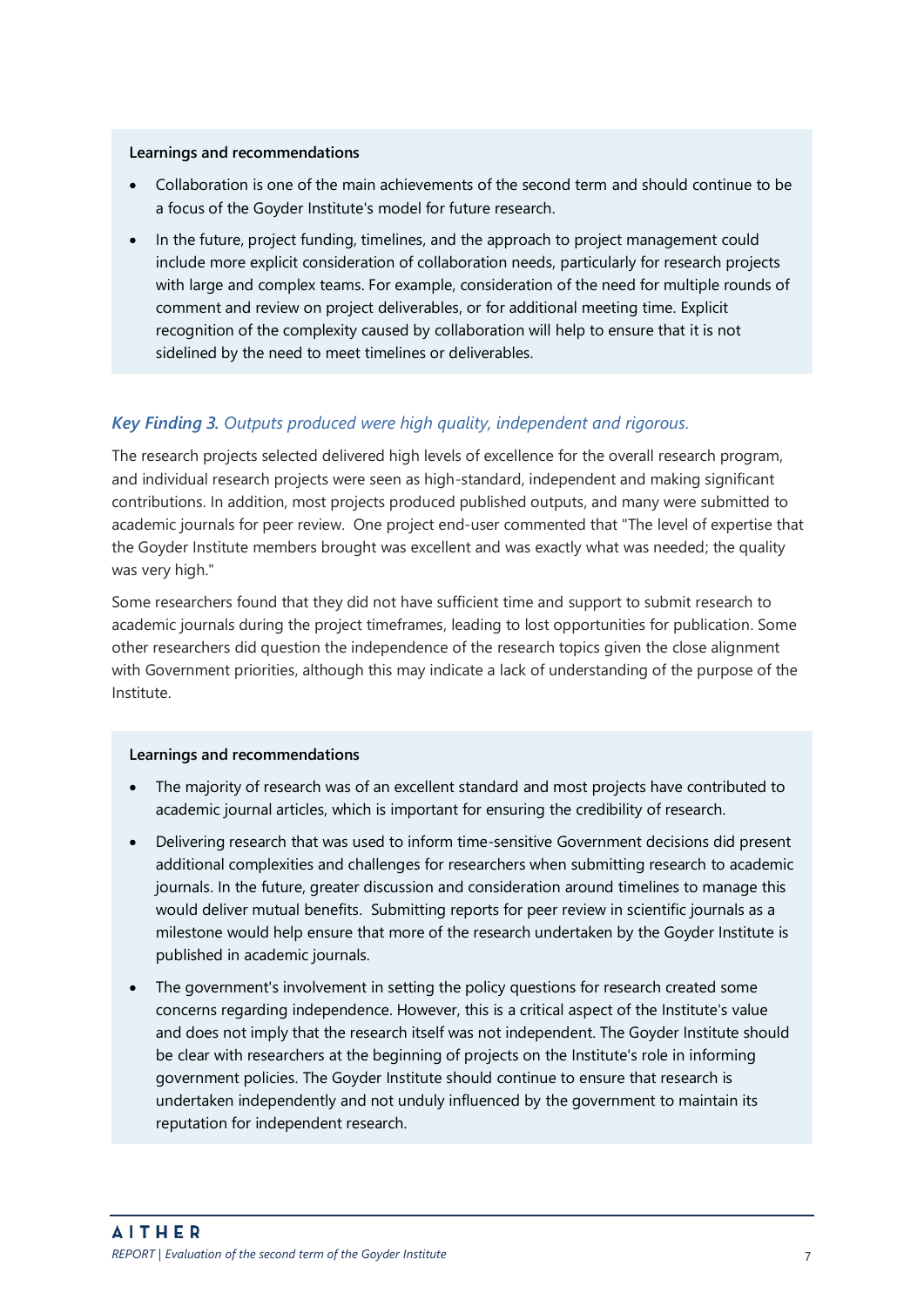#### *Key Finding 4: The Goyder Institute Second Term was designed and delivered successfully*

The Goyder Institute is seen as an innovative and effective model for delivering valuable and targeted research. Stakeholders generally considered the process for identifying research needs and assessing research projects to be appropriate and effective. The overall program delivered an appropriate and effective investment in research. Overall, the close focus on identifying research that aligned with Government priorities ensured that it was pragmatic to the needs of water managers in South Australia and has been used to solve specific issues in water management.

Some project researchers did suggest that decisions on the topics for research lacked transparency, particularly concerning how projects were agreed and prioritised. Similarly, end-users suggested that they did not always understand the internal structure of the Goyder Institute despite the information being publicly available. Those end-users who understood the strategic objectives of the Goyder Institute were more likely to agree the research was appropriate and effective.

#### **Learnings and recommendations**

- Having a clear and agreed purpose and objectives for research ensures that the program can be designed and delivered effectively to meet the purpose and objectives.
- The Goyder Institute should ensure that it maintains clarity of purpose in developing and delivering research programs in the future. This should include identifying a clear objective and outcomes for the research, which may be separate from government objectives and outcomes. For example, the use of the Premier's economic priorities to inform the strategic plan in the second term may have unnecessarily limited the definition of the economic outcomes which could have been achieved.

#### *Key finding 5. While the program delivered valuable research, there is potential to increase efficiency through improvements to administrative and reporting activities.*

The previous findings demonstrate that the second term of the Goyder Institute has delivered valuable and valued research. The majority of researchers and end-users also considered that the funding they received was appropriate for achieving the expected project outcomes. However, the area of greatest concern raised throughout the evaluation was meeting deadlines and administrative requirements. Most program managers saw operational and administrative requirements as a challenge. In particular, they saw administrative tasks, such as attendance to scheduled meetings, approvals and budget updates, as burdensome and compromising project timelines. Survey respondents felt that timelines and deliverable expectations, and budget provisions and planning were the two areas requiring the greatest improvement. In addition to the survey, an assessment of project closure reports found that achieving milestones on time was a consistent challenge felt by project managers, despite timelines being set by project managers. This may reflect the challenges of collaboration and meeting Government timelines which may not have been well understood by project managers who have not previously undertaken research under this approach.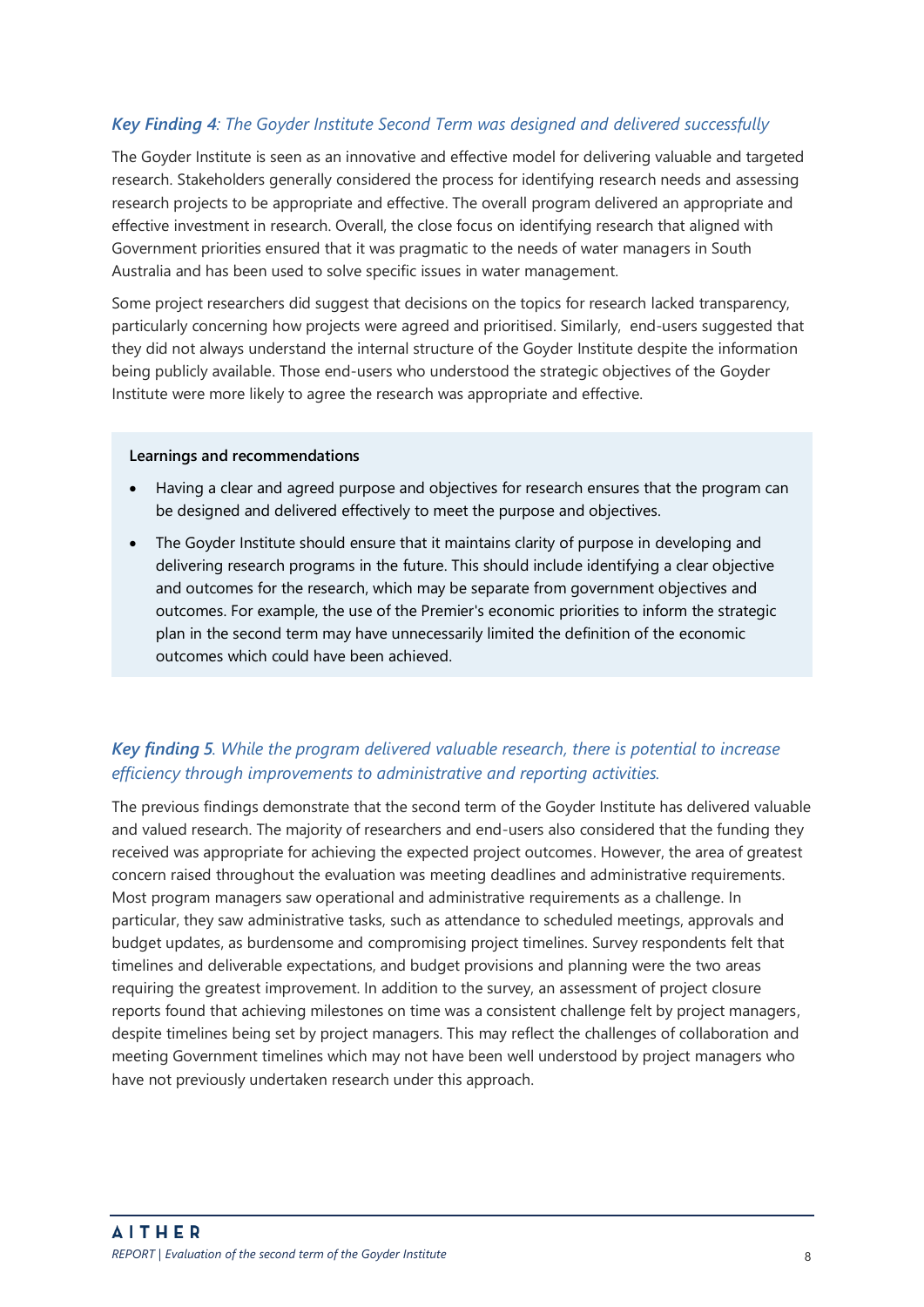#### **Learnings and recommendations**

- When working closely with the government, there are likely to be greater constraints on overall timeframes, given the need to meet deadlines for departmental commitments.
- In future, any requirements to meet government timelines should be considered in the selection of project managers and in the set up of steering or project advisory committees to ensure that the management of the project can meet the needs of the end-users. The Goyder Institute could also provide additional training, guidance or tools for effective project management for researchers undertaking more complex project management activities.

Overall, the second term of the Goyder Institute was highly successful. It delivered important research that influenced decision-making regarding water management and improved outcomes within South Australia. The opportunities for improvement are focussed mainly on administration and project management, which the Goyder Institute can take forward into future terms. As the Goyder Institute evolves, it should ensure it retains those aspects which make it most successful. In particular, the collaborative approach and the focus on research that can directly inform decision-making and improve outcomes for government. In the future, the Goyder Institute should also take opportunities to have a greater role in setting the agenda for water research in Australia.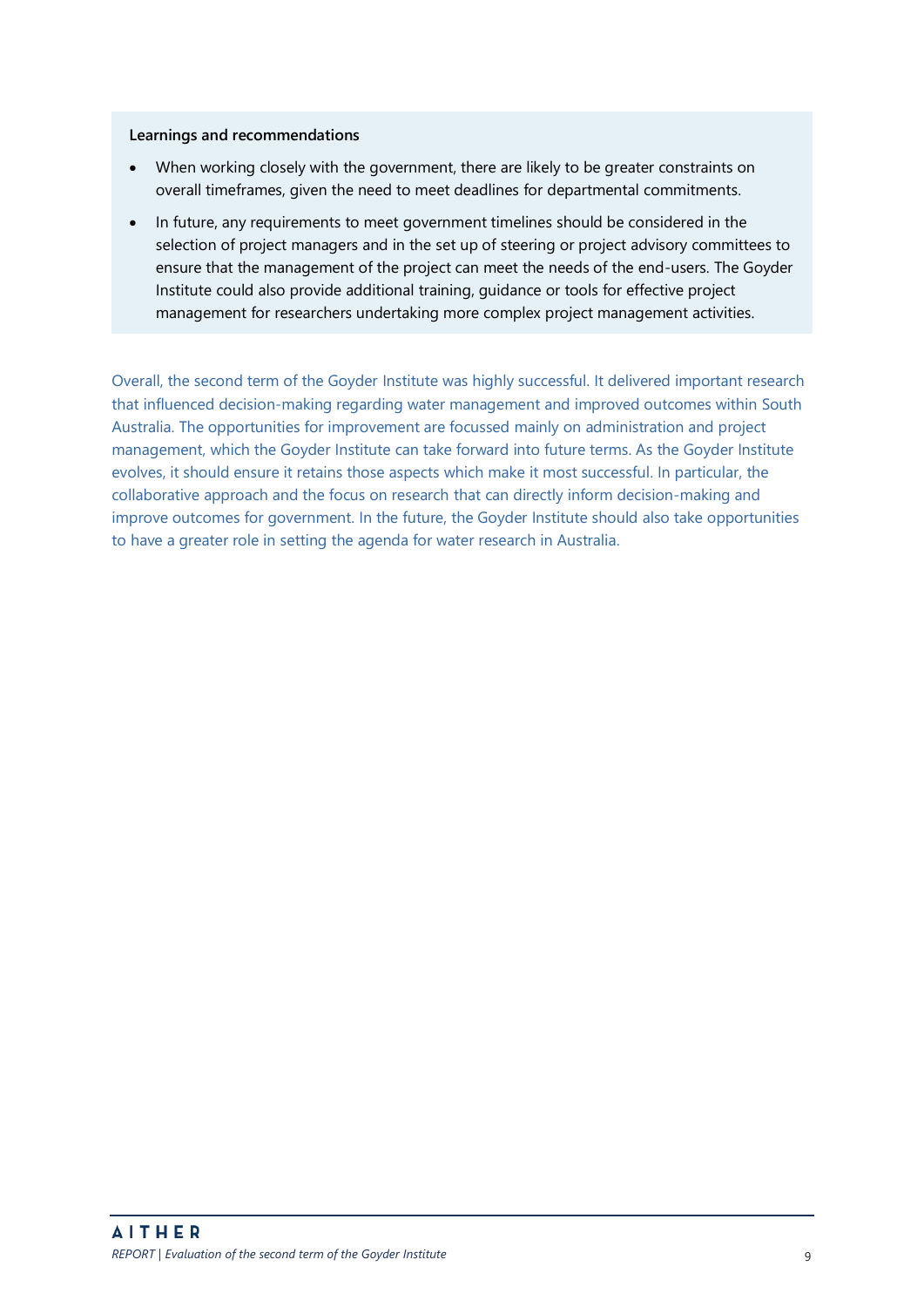## <span id="page-10-0"></span>1. Background to this report

## <span id="page-10-1"></span>1.1. About the Goyder Institute

The Goyder Institute for Water Research (the Goyder Institute) is a partnership between the South Australian Government through the Department for Environment and Water (DEW), CSIRO, Flinders University, the University of Adelaide and the University of South Australia. The Goyder Institute provides expert and independent scientific advice to inform government policy and decision making. The Goyder Institute was established for an initial five-year term in 2010 and was renewed for a second term from 2015-2019. The second term was then extended to June 2020 to complete the remaining activities and transition to a third term (the current term).

The Goyder Institute's vision during the first and second term was to provide research that delivered independent and expert science, driven by the policy needs of the South Australian Government, to achieve enhanced water resource management outcomes for South Australia. Cash funding for research was provided by the South Australian Government, with matching in-kind contributions from research partners. The Goyder Institute's [Strategic Research Plan 2015-2019](http://www.goyderinstitute.org/_r41/media/system/attrib/file/32/53631_Goyder_StrategicPlan-Final.pdf) guided investment during the second term. Investment was focused on three priority areas, with specific research programs to address identified knowledge gaps in each priority area:

- **Economic Development**  delivered through the Mining and Energy, Northern Corridor and International Engagement research programs
- **Healthy Ecosystems**  delivered through the Catchments, Coasts and Marine and Communities research programs
- **Climate Action**  delivered through the Water Security, Climate Change and Carbon Neutral Adelaide and Extreme Events research programs.

Each research program was implemented through a set of integrated research projects that spanned different timelines.

The Goyder Institute has recently transitioned to its third term (2020-2023), which has a new funding model, with research funding established on a case-by-case basis, brokered by Institute staff. The Goyder Institute's overall vision has extended beyond a focus on the needs of the South Australian Government to research that is also relevant to national and international governments and industries. However, the intent remains the same - to provide scientific advice and research that informs water policy and decision making.

The recent completion of the Goyder Institute's second term provides an opportunity to assess the outcomes and identify areas for improvement that can be used to enhance future terms. While the funding model of the current term is different and the focus of research broader, lessons from the second term can be used to optimise investment and project planning in the third term and prepare the Goyder Institute for a fourth term. This evaluation will also help communicate and demonstrate outcomes from investment to end-users and beneficiaries.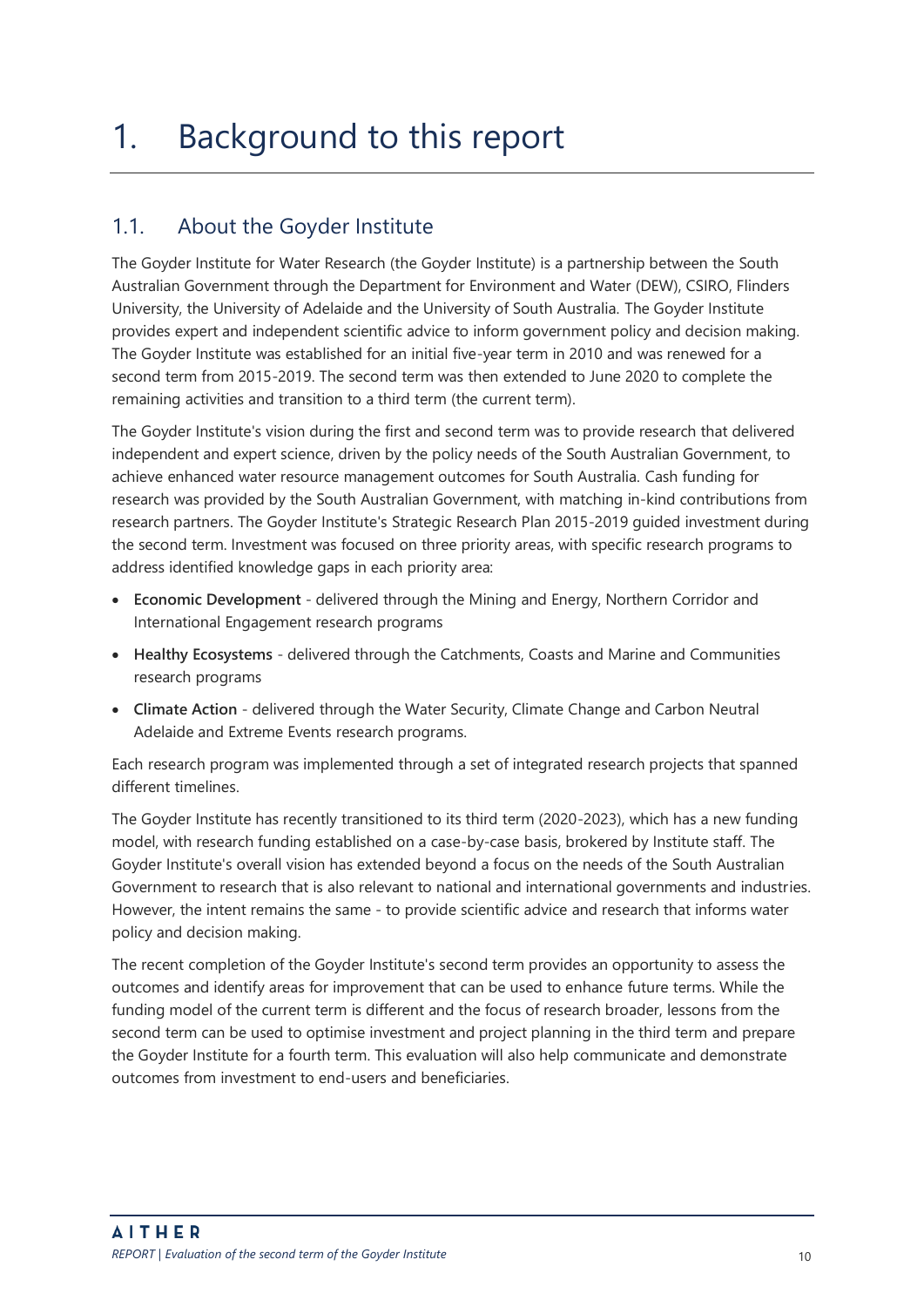### <span id="page-11-0"></span>1.2. The purpose and approach to the evaluation

The purpose of this evaluation of the Goyder Institute's second term (in priority order) is to:

- 1. Report on the outcomes<sup>1</sup> of the projects in the Goyder Institute's second term for South Australia
- 2. Report on the outcomes of the Goyder Institute to the South Australian Government (as the primary cash funder) and research partners
- 3. Provide a reliable evidence base to communicate outcomes to Institute Partners and potential project funding partners.

The evaluation will also document any key areas of improvement identified for future terms of the Goyder Institute to enhance outcomes for research partners and potential project funders. Areas for improvement will focus on those that relate to the new model.

### <span id="page-11-1"></span>1.3. Structure of the report

This report provides overall findings and recommendations that apply across all projects and research areas. The following section provides an overview of the approach to the evaluation. Section 3 sets out the key findings and recommendations based according to the following evaluation themes set out in [Figure 2.](#page-11-2) Section 4 provides a summary of the outcomes of the research projects, and Section 5 concludes.



#### <span id="page-11-2"></span>Figure 2 Evaluation themes

<sup>&</sup>lt;sup>1</sup> Note: Different measure of performance (in addition to outcomes, such as papers reports and research funds) will also be accounted for.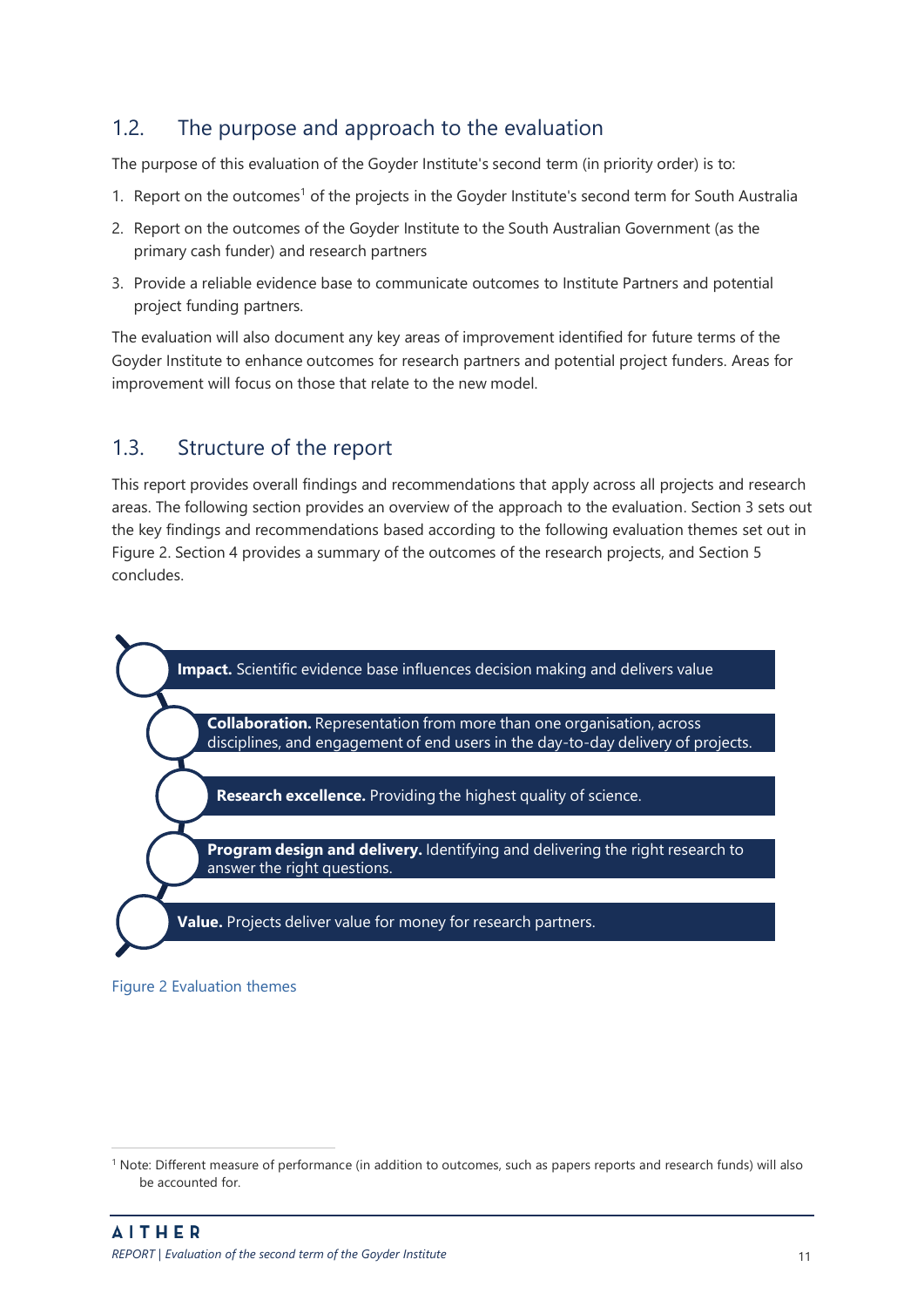## <span id="page-12-0"></span>2. Approach to evaluation

## <span id="page-12-1"></span>Approach to the evaluation

The purpose of the evaluation was to understand the whole-of-program outcomes of the second term of the Goyder Institute. The evaluation was largely qualitative and focused on the delivery of management activities and outputs, progress towards short-term and intermediate outcomes and implications for future implementation of the Goyder Institute. The evaluation sought to gather evidence from both those undertaking the research (project researchers) and the end-users of the research. The evaluation included evidence from:

- the [Strategic Research Plan \(2015-2019\)](http://www.goyderinstitute.org/_r41/media/system/attrib/file/32/53631_Goyder_StrategicPlan-Final.pdf) and Terms of Reference for the evaluation of the Second Term of the Goyder Institute
- project plans and project closure reports, and other project documentation for each of the projects funded through the second term
- in-depth interviews with seven project researchers and five end-users across seven priority projects, as well as one interview at the whole-of-program level
- a short survey of other participants and stakeholders, which received 39 responses, with 50% of responses from project researchers, 30% of responses from end-users, and 20% from other stakeholders.

#### Program logics

The evaluation was undertaken against the outcomes and implementation elements set out in the initiative-level program logics in the evaluation framework. The program logic for the whole program is provided below.

#### Evaluation questions and data requirements

The key evaluation questions (KEQs), rationale, methods and data requirements were developed based on the program logic. These were reviewed and tailored for this evaluation, considering the evaluation context, purpose, and constraints. The KEQs were used to assess the project documentation and to develop the questions for the in-depth interviews and survey. The refined KEQs, sub-questions, methods and data sources used for this evaluation are provided in Appendix A.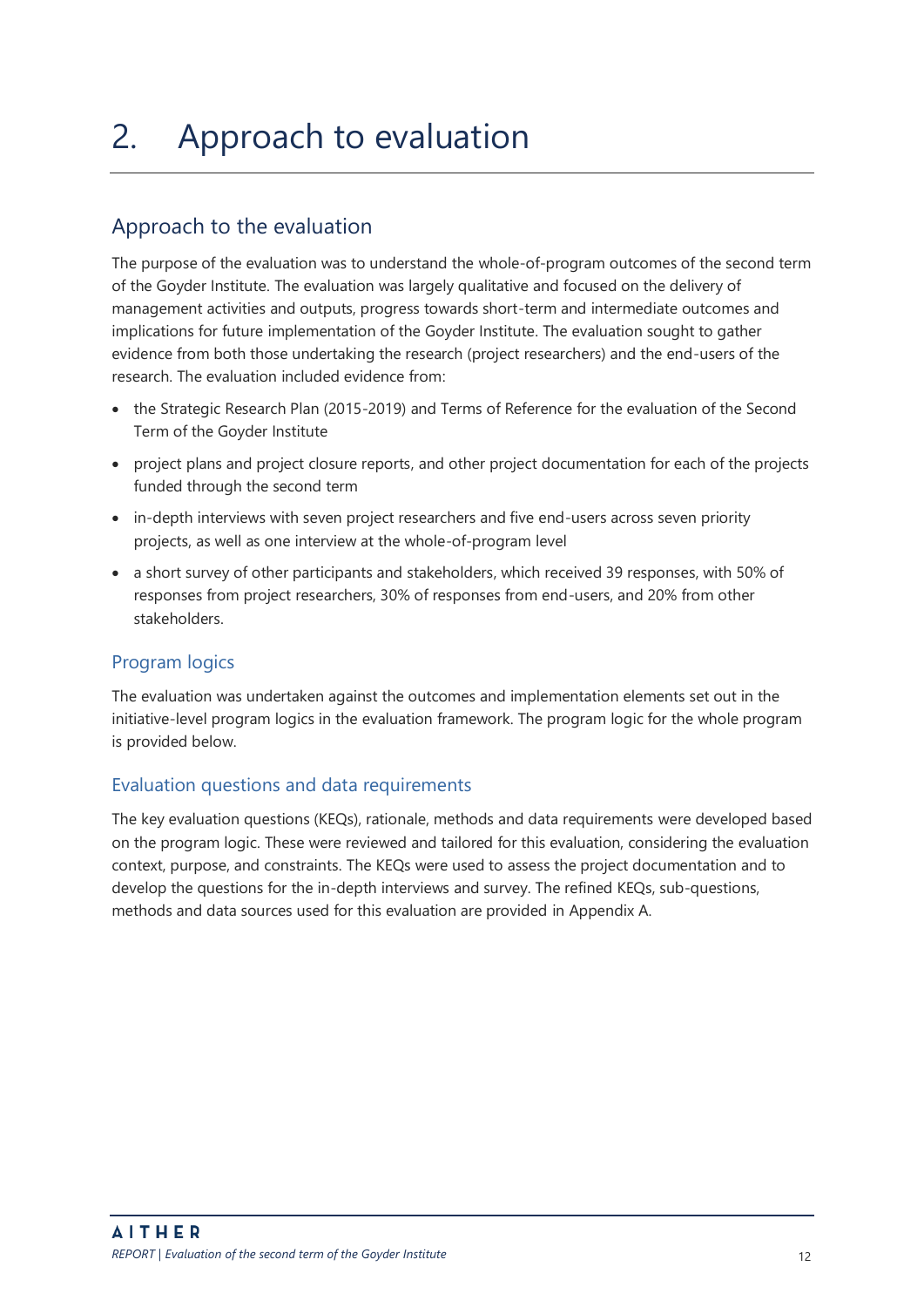| Problem / Rationale  ▶                                                                                                                                                                                                                                                                        |                                                                                                                                                                                                                                                                                                                                                                                                                              | <b>DELIVERY</b>                                                                                                                                                                                                                                                                         |                                                                                                                                                                                                                                                                                                     |                                                                                                                                                                                                                                                                                                                                                                                                                                                                                                                                                                                                                                                                                                                                                                                                                                  | <b>OUTCOMES</b>                                                                                                                                                                                                                                                                                                                                                                                                                                                                                                                                                                                                                                                              |                                                                                                                                                                                                                                                                                                                                                                                                                                                                                                                                                                                                                                                                                                                                                                                                                              |
|-----------------------------------------------------------------------------------------------------------------------------------------------------------------------------------------------------------------------------------------------------------------------------------------------|------------------------------------------------------------------------------------------------------------------------------------------------------------------------------------------------------------------------------------------------------------------------------------------------------------------------------------------------------------------------------------------------------------------------------|-----------------------------------------------------------------------------------------------------------------------------------------------------------------------------------------------------------------------------------------------------------------------------------------|-----------------------------------------------------------------------------------------------------------------------------------------------------------------------------------------------------------------------------------------------------------------------------------------------------|----------------------------------------------------------------------------------------------------------------------------------------------------------------------------------------------------------------------------------------------------------------------------------------------------------------------------------------------------------------------------------------------------------------------------------------------------------------------------------------------------------------------------------------------------------------------------------------------------------------------------------------------------------------------------------------------------------------------------------------------------------------------------------------------------------------------------------|------------------------------------------------------------------------------------------------------------------------------------------------------------------------------------------------------------------------------------------------------------------------------------------------------------------------------------------------------------------------------------------------------------------------------------------------------------------------------------------------------------------------------------------------------------------------------------------------------------------------------------------------------------------------------|------------------------------------------------------------------------------------------------------------------------------------------------------------------------------------------------------------------------------------------------------------------------------------------------------------------------------------------------------------------------------------------------------------------------------------------------------------------------------------------------------------------------------------------------------------------------------------------------------------------------------------------------------------------------------------------------------------------------------------------------------------------------------------------------------------------------------|
| <b>Fulfilling South</b><br>Australia's economic<br>priorities requires<br>investment in timely<br>research to develop<br>new solutions that<br>facilitate opportunities<br>for<br>sustainable industry<br>development and<br>promote<br>stewardship of the<br>State's environmental<br>assets | <b>INPUTS</b><br>Financial:<br>Whole of program<br>funding<br>\$22.6 million in<br>total funding and<br>in-kind<br>contributions<br>Stakeholders and<br>partners:<br>The University of<br>Adelaide<br><b>Flinders University</b><br>University of South<br>Australia<br><b>CSIRO</b><br>Government of<br>South Australia<br>through DEW<br><b>ICE WaRM</b><br>SA Water<br>SARDI<br><b>NCGRT</b><br>External<br>collaborators | <b>ACTIVITIES</b><br>Research focus areas:<br>• Economic<br>Development<br><b>Healthy Ecosystems</b><br><b>Climate Action</b><br>Knowledge Adoption<br>and Extension<br>19 projects<br>delivered<br>15 projects<br>through grant<br>funding<br>4 additional<br>projects<br>commissioned | <b>OUTPUTS</b><br>Outputs of the<br>research focus areas<br>54 technical<br>reports (peer<br>reviewed) and 38<br>other reports &<br>data products<br>37 journal papers<br>and 49 conference<br>presentations<br>16 knowledge<br>adoption<br>workshops and 17<br>fact sheets and<br>synthesis papers | <b>SHORT-TERM</b><br>Providing science to underpin<br>current and future<br>sustainable water resource<br>management and water<br>planning<br>Providing a science base to<br>support achievement of<br>priority policies<br>Application of existing data<br>to improve knowledge and<br>understanding<br>Development of new tools<br>and frameworks that support<br>resource management<br>Identifying pathways and<br>opportunities to facilitate use<br>of research outcomes by the<br>private sector<br>Establishing new evidence to<br>inform and evaluate<br>environmental management<br>commitments<br>Further improving the<br>$\bullet$<br>collaborative approach to<br>science and policy integration<br>in Goyder Institute projects<br>and assist in capacity building<br>within partners and<br>stakeholder agencies | <b>MEDIUM-TERM</b><br>Application of new<br>knowledge to support<br>increased use of sustainable<br>water supplies for agriculture<br>and mining.<br>Using increased knowledge<br>to support better<br>management and ensure<br>resilient, connected and<br>healthy ecosystems<br>Providing leadership in<br>environmental flow science<br>and in the communication of<br>the research outcomes to<br>environmental managers<br><b>Supporting State</b><br>Government priority water<br>security and environmental<br>strategies, climate change<br>mitigation and adaptation,<br>marine park sanctuary<br>zones, and implementation<br>of the Murray Darling Basin<br>Plan. | LONG-TERM<br>Deliver improved economic<br>productivity and jobs through<br>identifying innovative water<br>sources, and supporting<br>improved water security and<br>water resource management<br>Deliver healthy ecosystems<br>through supporting delivery of<br>the Healthy Coorong Healthy<br>Basin program, delivering<br>improvements in freshwater and<br>marine ecosystem health in<br>South Australia, as well as<br>improvements in the<br>management of water quality<br>and supporting First Nations<br>engagement in water resource<br>management.<br>Achieve climate targets through<br>increasing climate resilience in<br>South Australia, identifying new<br>opportunities to meet South<br>Australia's carbon targets, and<br>providing national and<br>international leadership in blue<br>carbon methods. |

Figure 3 Whole-of-program program logic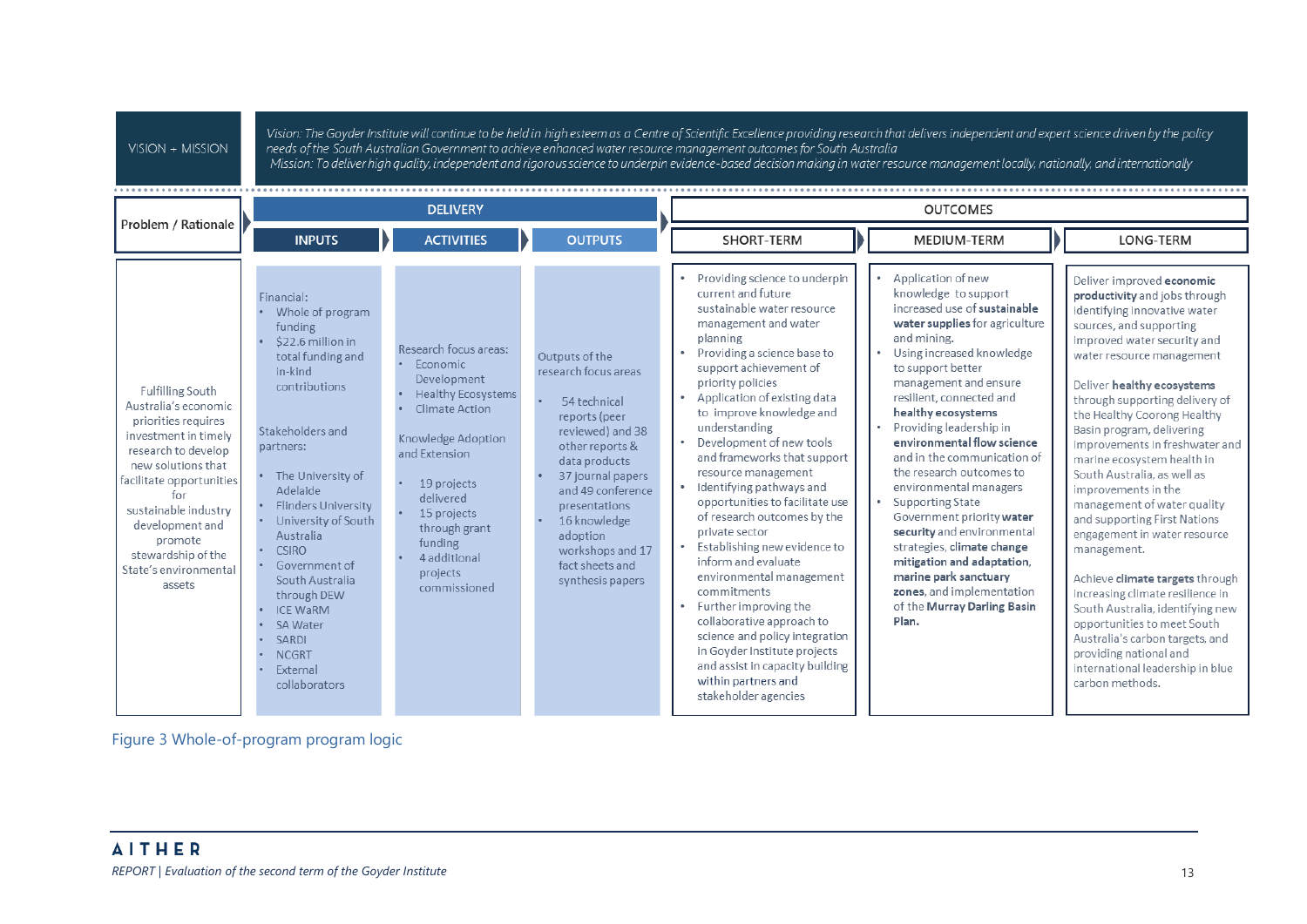## <span id="page-14-0"></span>3. Program level review and findings

The evaluation of the second term of the Goyder Institute identified the following five key findings:

- 1. The second term of the Goyder Institute delivered research that has improved decision making and policy development for water management in South Australia.
- 2. Collaboration between partner agencies and end-users was highly valued. However additional resources may be required in future to overcome the inherent challenges of collaboration.
- 3. The outputs produced were considered to be very high quality, independent and rigorous and met the strategic objectives of the Goyder Institute.
- 4. Overall the second term of the Goyder Institute was designed and delivered successfully.
- 5. While the program delivered valuable research, there is potential to increase efficiency through improvements to administrative and reporting activities.

The remainder of this section discusses each key finding and includes appropriate recommendations for future terms.

## <span id="page-14-1"></span>3.1. The overall program has delivered research that has had a major influence on decision making in South Australia

The second term of the Goyder Institute delivered critical water research that directly influenced Government decision-making and policy development. Projects delivered during the second term of the program produced high-quality, independent and rigorous scientific outputs and were considered to have effectively achieved their stated objectives and expected outcomes [\(Figure 4\)](#page-15-0). Through both the consultation and the survey, most of the researchers agreed that the project outcomes supported scientific understanding that improved water resource management. Similarly, most end-users were satisfied by the project outputs. Some end-users felt that they were "getting a better deal" because of the selection of partners and contributors and the collaboration that was enabled. Collaboration between partners and "getting the right people for the job" made a good impression on most endusers.

*"the report was fed directly into the risk assessment and then used to inform the decision-making process. Policy outcomes were absolutely agreed to as a result of this process". – End-user*

*"Information [from the project] has been able to be used to help plan for delivery of environmental water and operation of the river, which has been really important for decision making" – End-user*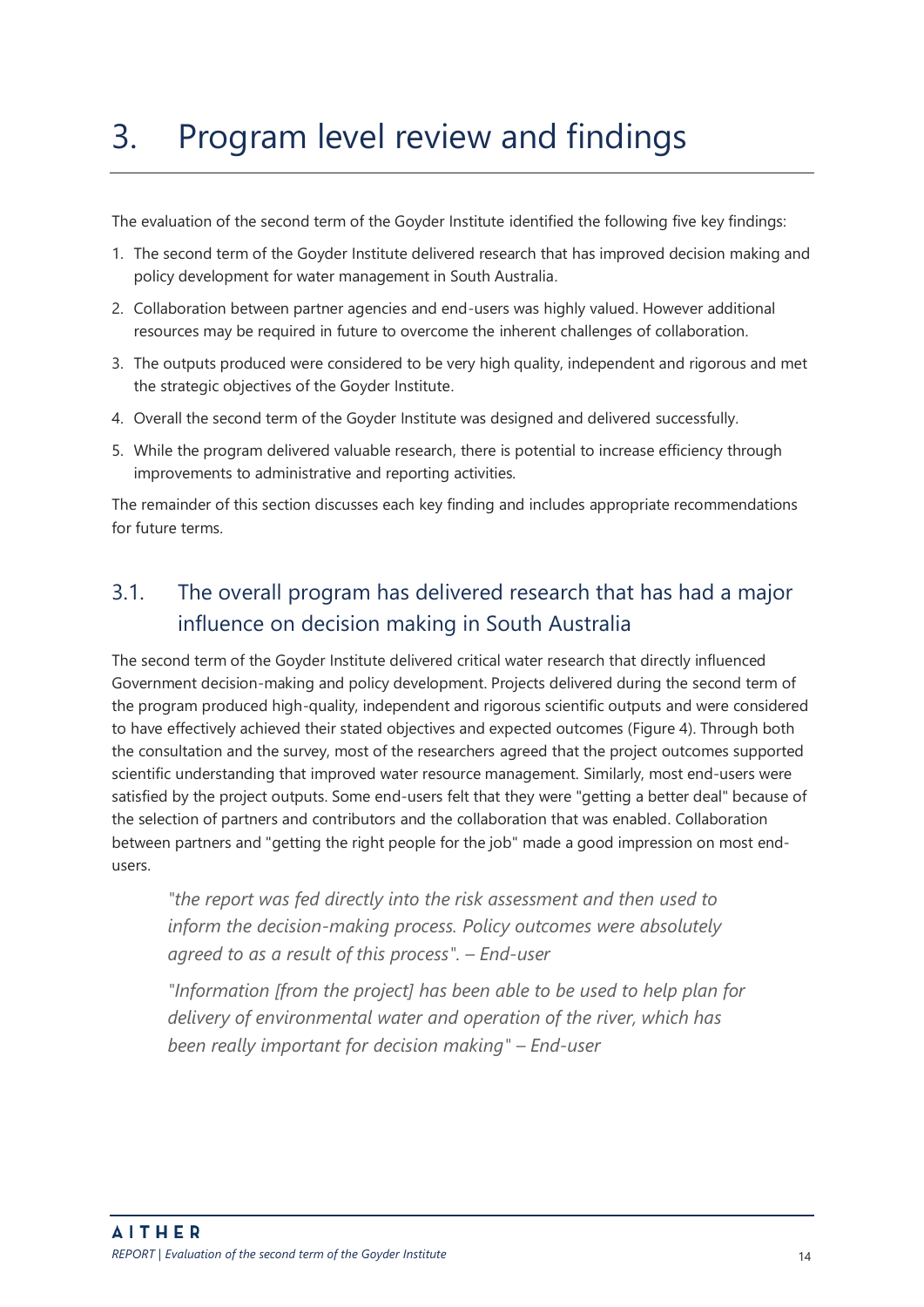

#### <span id="page-15-0"></span>Figure 4 Responses to survey question "Did project outcomes progress and support scientific understanding towards improved water resource management?"  $(n = 33)$

Influence on decision-making was consistently identified as a strength across many different research projects, delivering significant value from the program by improving decision making and water resource management across Government in South Australia. The majority of the project end-users commented that the project outputs met expectations and brought additional scientific rigour to policy-making in South Australia. Multiple end-users agreed that they would turn to the Goyder Institute for future scientific research. Most researchers were happy with the outputs of the projects, with one researcher highlighting that the project outcomes contributed to overcoming major gaps in geological data science in South Australia, which was limiting policy development and confidence in decision making. Most survey respondents survey believed that the outcomes of their project will influence decision making, either now or in the future [\(Figure 5\)](#page-16-0). The continued provision of funding from DEW was also seen as a good indicator that the research was valuable for supporting Government decision making.

### *"the best projects are those with the department heavily embedded to ensure the right and most useful questions have been answered" - Researcher*

The influence on decision making was identified as a key benefit of the Goyder Institute approach and was considered to add significant value to research. Some projects had an influence and impact beyond South Australia with engagement from other State and Federal Governments. One project was identified as providing South Australia with a national and international reputation in blue carbon research. The research helped build a strong reputation within South Australia for both the Goyder Institute itself and the quality of water research. It was identified that Ministers continue to turn to the Goyder Institute to answer questions. The Goyder Institute model is seen as providing a valued approach to answering complex research and policy questions. Several projects have seen interest from other states and territories and the private sector, who view the Goyder Institute as an independent and objective actor.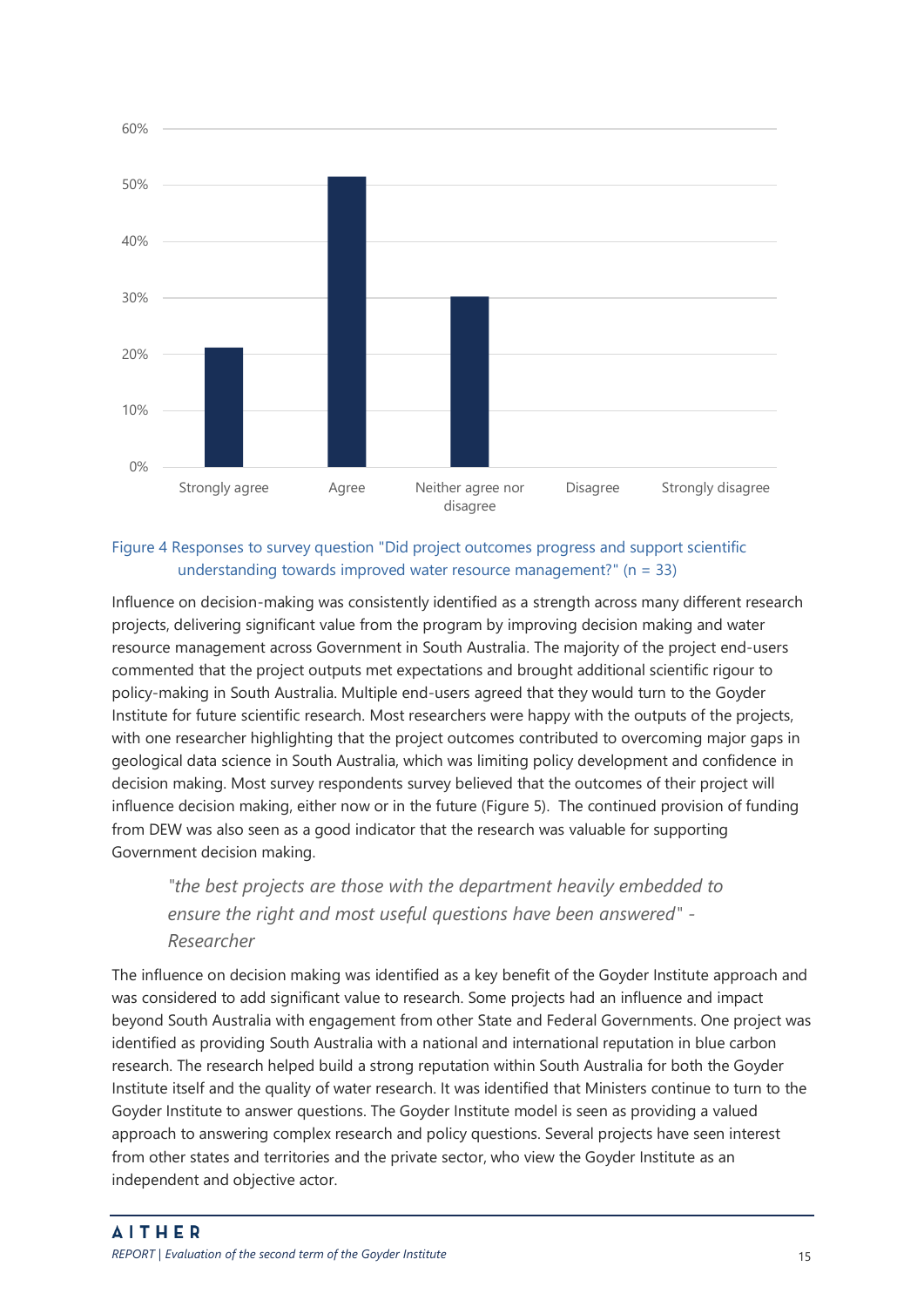

#### <span id="page-16-0"></span>Figure 5 Responses to survey question "Do you think project outcomes have influenced decision making and policy development?" (n=31)

Some researchers did consider that there could be additional 'blue sky' research to drive innovation rather than the more pragmatic focus on only undertaking research to answer known issues for government. Although most of the outputs were seen as high-value and useful for decision making, some researchers felt that the policy questions in the second term were "less focused" compared to the first term programs. One researcher suggested that there was no outward promotion that the Goyder Institute was meeting targets, thereby reducing the value of outputs in the second term compared to the first: "The concept of the Goyder Institute may not be as well understood as it once was. It seems to have lost its importance with government, potentially due to a lack of funding". Although the Goyder Institute has continued to receive funding to date, it may be important to consider how it will continue to add value and how that value is communicated.

Some of the consultation feedback suggested that the research wasn't as focused on meeting the most important government policy objectives during the second term as it was during the first term. It was suggested by several stakeholders that being able to focus research on the most important policy needs is crucial for delivering additional value and contributing to decision making. To maintain this, the Goyder Institute needs to keep a close eye on the relevance of the research undertaken and continue to ensure that policy is considered, as well as scientific questions.

#### **Learnings and recommendations**

- The Goyder Institute has provided considerable value in improving Government decisionmaking across a range of outcomes, including economic development, healthy ecosystems and climate action.
- The Goyder Institute model should continue to provide pragmatic and practical research that answers important policy questions. However, the Goyder Institute can also provide a mechanism to help drive government policy direction in future.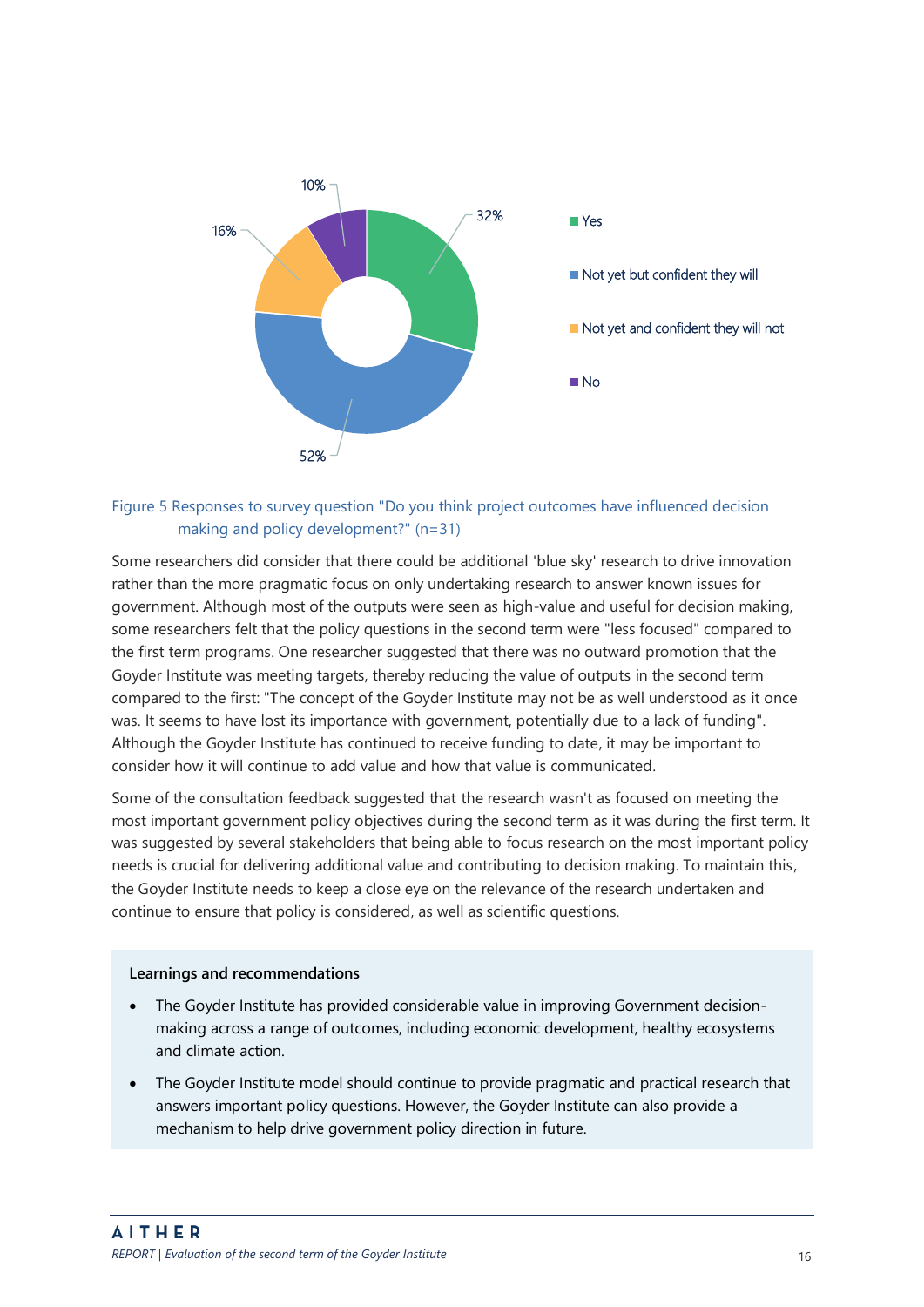## <span id="page-17-0"></span>3.2. Collaboration between partner agencies and end-users was highly valued but could be further enhanced

The program was consistently praised for delivering excellent opportunities for collaboration across government and research partners and bringing together diverse and relevant expertise. Researchers and end-users saw the model as innovative in this regard. Stakeholders noted that "the right people were pulled together from the right partners".

*"[The project] got a lot of support from DEW and CSIRO, weren't just relying on Goyder resources but were able to draw on lots of other resources"*

Collaboration has been a significant achievement throughout the work of the Goyder Institute and was highly valued by both researchers and end-users [\(Figure 6\)](#page-17-1). Of particular value were the connections between research organisations and State Government, often driven by embedding endusers within the project team. Most of the projects saw collaboration across multiple universities and DEW, with end-users from a variety of public and private organisations (see [Table 1\)](#page-18-0). Collaboration with CSIRO was often identified as being of particularly high value. For many projects, collaboration across disciplines ensured that projects were better able to answer policy and science questions and provide pragmatic and actionable solutions. Several researchers also identified that they were able to collaborate internationally as well through the Goyder Institute model, with the value of this particularly being highlighted for the Salt to C project and the Yannarumi project.



#### <span id="page-17-1"></span>Figure 6 Responses to survey question "How satisfied were you with the amount of collaboration between governmental and/or organisations and relevant partners?" (n= 35)

Although collaboration was highly valued, stakeholders suggested that it was not without challenges, particularly in managing data sharing and interdependencies. Collaboration was also identified as a factor compromising timelines for some projects. This finding is not unexpected as collaboration brings together different researchers from different organisations with officials within government,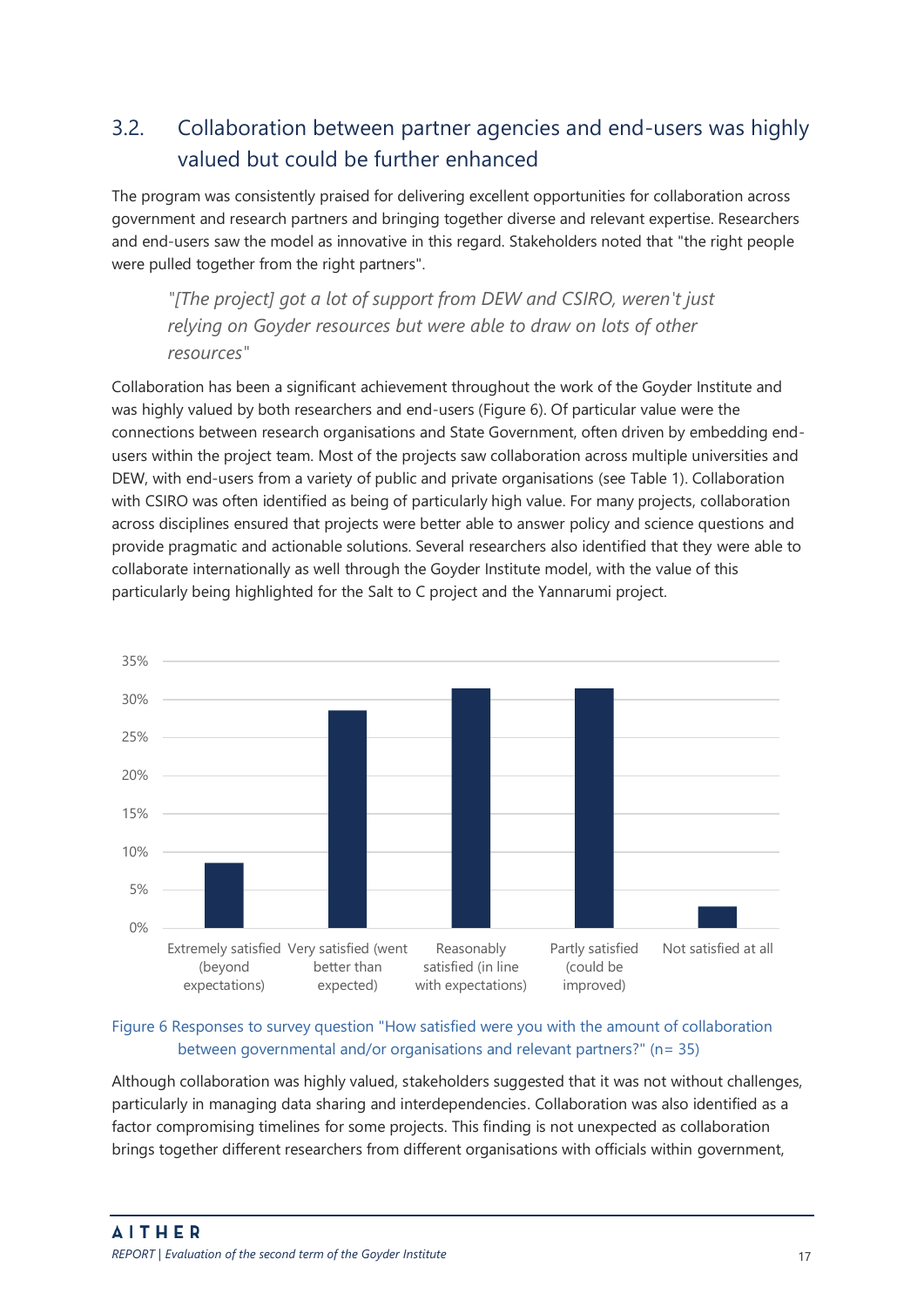therefore adding complexity. This added complexity will inevitably increase the level of management and increase the challenges in meeting timelines.

| Project name                                 | <b>Partner organisations</b>                                                                    | <b>End users (organisations)</b>                                                                       |
|----------------------------------------------|-------------------------------------------------------------------------------------------------|--------------------------------------------------------------------------------------------------------|
| <b>Climate Resilience</b><br>Framework       | CSIRO, UoA                                                                                      | SA Water, DEW, BoM, WaterRA, Salisbury<br>Water, Inside Infrastructure                                 |
| Coastal carbon<br>opportunities              | CSIRO, UoA, EPA, SA Water, Edith<br>Cowan Uni                                                   | DEW (Climate change unit), Cwth Dept. Env.<br>& Energy (DoEE)                                          |
| Salt to C                                    | DEW, Flinders, UoA, UniSA, ANU,<br>Silvestrum Climate Assoc., Drs Steve<br>Crooks, Ingino Emmer | DEW, Cwth Dept. Env. & Energy (DoEE),<br><b>Buckland Dry Creek Pty Ltd</b>                             |
| Soil Carbon Knowledge<br>gap assessment      | PIRSA-SARDI                                                                                     | PIRSA, DEW, [Farming Systems and Industry<br>Groups]                                                   |
| Carbon Offset Co-benefit<br>evaluation       | DEW, UoA, UniSA, SA Water                                                                       | DEW (Climate change unit), SA Water, NSW<br>DPI, [C sequestration investors & brokers]                 |
| Small-scale desalinisation<br>trial          | PIRSA-SARDI                                                                                     | PIRSA, SA EPA, Hortex, Allwater, P'Petual<br>Holdings, [other Horticultural businesses]                |
| Sustainable irrigation<br><b>NAP</b>         | CSIRO, DEW, Flinders, PIRSA-SARDI,<br>UniSA                                                     | PIRSA, DEW, EPA, SA Water, Hortex, Ausveg<br>SA, Barossa Infrastructure, [horticultural<br>businesses] |
| GFLOWS3                                      | CSIRO, DEW, Flinders, GSSA                                                                      | DEW, PIRSA, DEM/GSSA, APY Lands board                                                                  |
| SE WAP science review                        | CSIRO, Flinders, UNE                                                                            | DEW, SE NRM Board, [various WAP<br>stakeholders]                                                       |
| Spencer Gulf socio-<br>ecological assessment | DEW, Flinders, PIRSA-SARDI, UoA                                                                 | DEW, EPA, SA Water, PIRSA, FRDC, SGEDI,<br>[other gov depts.]                                          |
| River Murray ecological<br>connectivity      | CSIRO, DEW, PIRSA-SARDI, UoA                                                                    | DEW (River Ops, Major Projects), SA Water,<br>EPA, MDBA, CEWO                                          |
| Yannarumi                                    | DEW, Flinders, UTS, Ngarrindjeri<br>Regional Authority                                          | DEW (policy, major projects), NRA & other<br>Ngarrindjerri entities, MDBA, Mildren                     |
| Coorong science advice                       | CSIRO, DEW, Flinders, SARDI, UoA,<br>In fusion consulting                                       | DEW, [various public stakeholder groups]                                                               |
| Coorong restoration<br>(HCHB Phase 0)        | CSIRO, DEW, Flinders, PIRSA-SARDI,<br>UoA, UniSA, UWA                                           | DEW, Cwth Gov, Ngarrindjeri Regional<br>Authority                                                      |
| Urban water                                  | Flinders, UoA, UniSA, SA Water                                                                  | DEW, Green Adelaide, [Local Government,<br>consultants]                                                |
| <b>PIRSA Growing Regional</b><br>Corridors   | DEW, PIRSA-SARDI, SA Water, UoA                                                                 | DEW, PIRSA, SA Water, [horticulture,<br>aquaculture industries]                                        |
| <b>NT Water Allocation</b><br>Review         | CSIRO, Flinders, UoA, PIRSA-SARDI,<br><b>DHS</b>                                                | NT Gov                                                                                                 |
| Marine Park Peer Review                      | UoA, contracted researchers                                                                     | DEW, BoM                                                                                               |
| DEWNR Climate change                         | <b>EDGE Environment</b>                                                                         | <b>DEW</b>                                                                                             |

<span id="page-18-0"></span>Table 1 Collaboration during the Second Term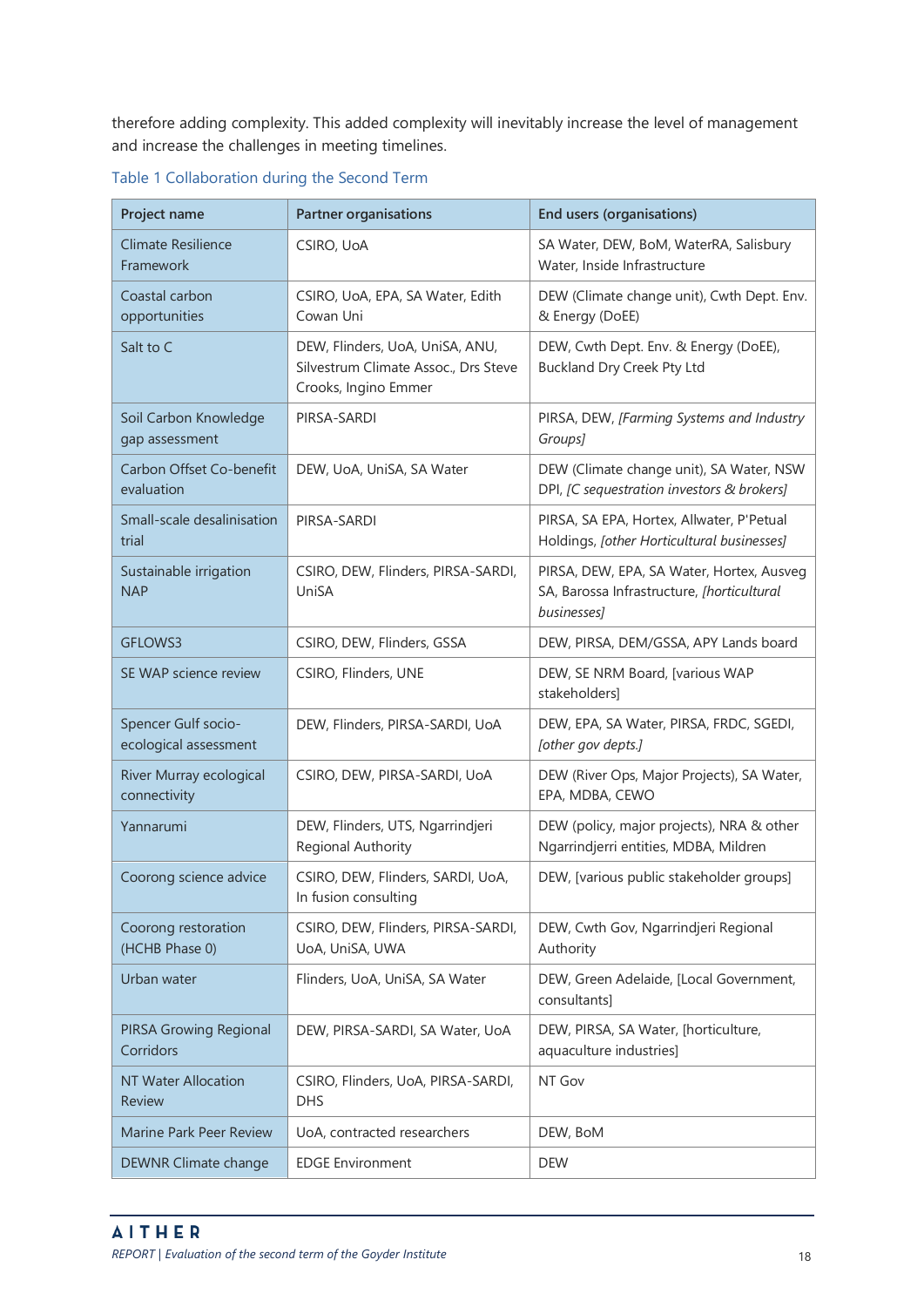Many of the project researchers and end-users identified that the quality of the collaboration process was quite dependent on the individual project managers. Some projects had good processes and steering groups in place. However, this was often driven by personal experience in managing complex multidisciplinary teams.

The Goyder Institute model was also able to help reduce common issues around IP and data within the research community and enabled new partnerships to be developed. Through the second term, 17 new partnerships were developed across a range of projects (se[e Table 2\)](#page-19-0). The public funding model ensured that researchers are clear that the results and data will be made public, and therefore helps to support collaboration. Experiences with data sharing responsibilities between partner agencies were mixed. One project manager felt that the partner cooperation was "excellent, and essential as the project required data sharing across organisations". Other survey respondents felt that challenges associated with data sharing across the partner agencies were major hurdles for their respective projects.

| Project name                             | New partnerships established |
|------------------------------------------|------------------------------|
| Carbon Offset Co-benefit evaluation      | 1                            |
| Sustainable irrigation NAP               | 3                            |
| GFLOWS3                                  |                              |
| SE WAP science review                    | 1                            |
| Spencer Gulf socio-ecological assessment | 3                            |
| River Murray ecological connectivity     | 2                            |
| Yannarumi                                | $\mathcal{P}$                |
| Coorong science advice                   | 1                            |
| Urban water                              | 2                            |
| NT Water Allocation Review               | 1                            |

#### <span id="page-19-0"></span>Table 2 Outputs of the Second Term program

Sustained consideration for the needs of research end-users will help support an effective research development process. The review found that approximately 64 per cent of survey respondents felt that consideration of the research needs of end-users could be improved [\(Figure 7\)](#page-20-1), and in particular, the research needs to include outcomes that are fit-for-purpose and those that can be readily and immediately applied in the industry.

Most survey respondents felt that the available resources invested towards the project were moderately appropriate and effective. Some respondents felt that the research process could be more effectively refined and tailored to the project's individual needs. For example, one Project Manager suggested scheduling meetings when required, rather than on regular time intervals, would promote more efficient use of operational and planning time and ensure the project team felt supported and informed throughout the project's duration.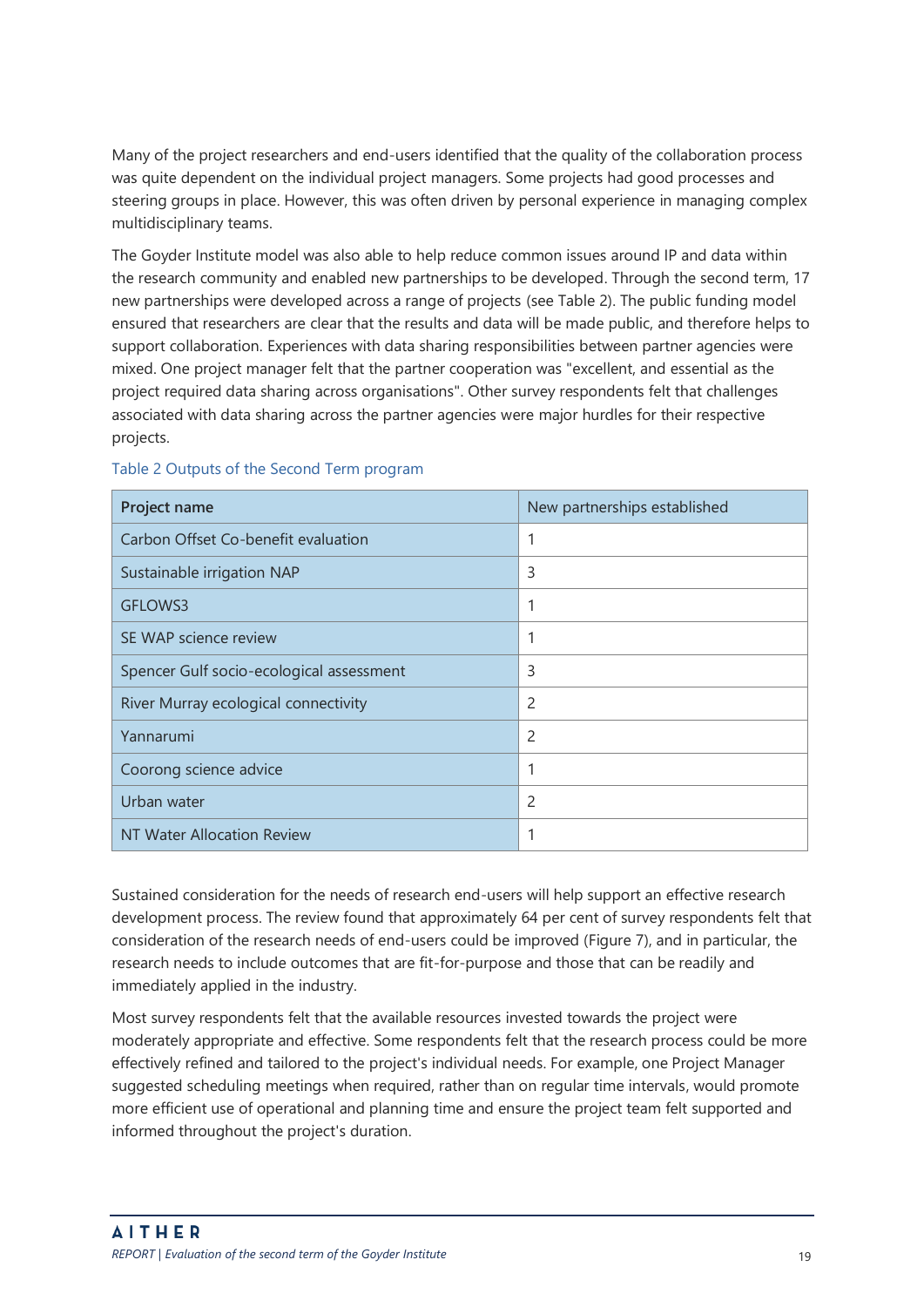

<span id="page-20-1"></span>Figure 7 Responses to survey question "Please select any areas of the research development process that you think could be improved"  $(n= 31)$ 

#### **Learnings and recommendations**

- Collaboration is one of the main achievements of the second term and should continue to be a focus of the Goyder Institute's model for future research.
- In the future, project funding, timelines, and the approach to project management could include more explicit consideration of collaboration needs, particularly for research projects with large and complex teams. For example, consideration of the need for multiple rounds of comment and review on project deliverables, or for additional meeting time. Explicit recognition of the complexity caused by collaboration will help to ensure that it is not sidelined by the need to meet timelines or deliverables.

## <span id="page-20-0"></span>3.3. Outputs produced were high quality, independent and rigorous

The research projects selected for evaluation delivered high levels of excellence for the overall research program, and individual research projects were seen as high-standard, independent and making significant contributions to academic research. In addition, most projects produced published outputs, and many were submitted to academic journals for peer review as shown i[n Figure 8](#page-21-0) (noting that there is often lags in publication compared to funding and so more publications are likely to result in future that are not captured here). Those that were not published in academic journals were projects that were more directly policy-oriented, so lack of publication did not necessarily indicate a lower level of quality, especially as all project reports underwent a peer-review process. For example, for one project that was not published, the end-user commented that "The level of expertise that the Goyder Institute members brought was excellent and was exactly what was needed; the quality was very high."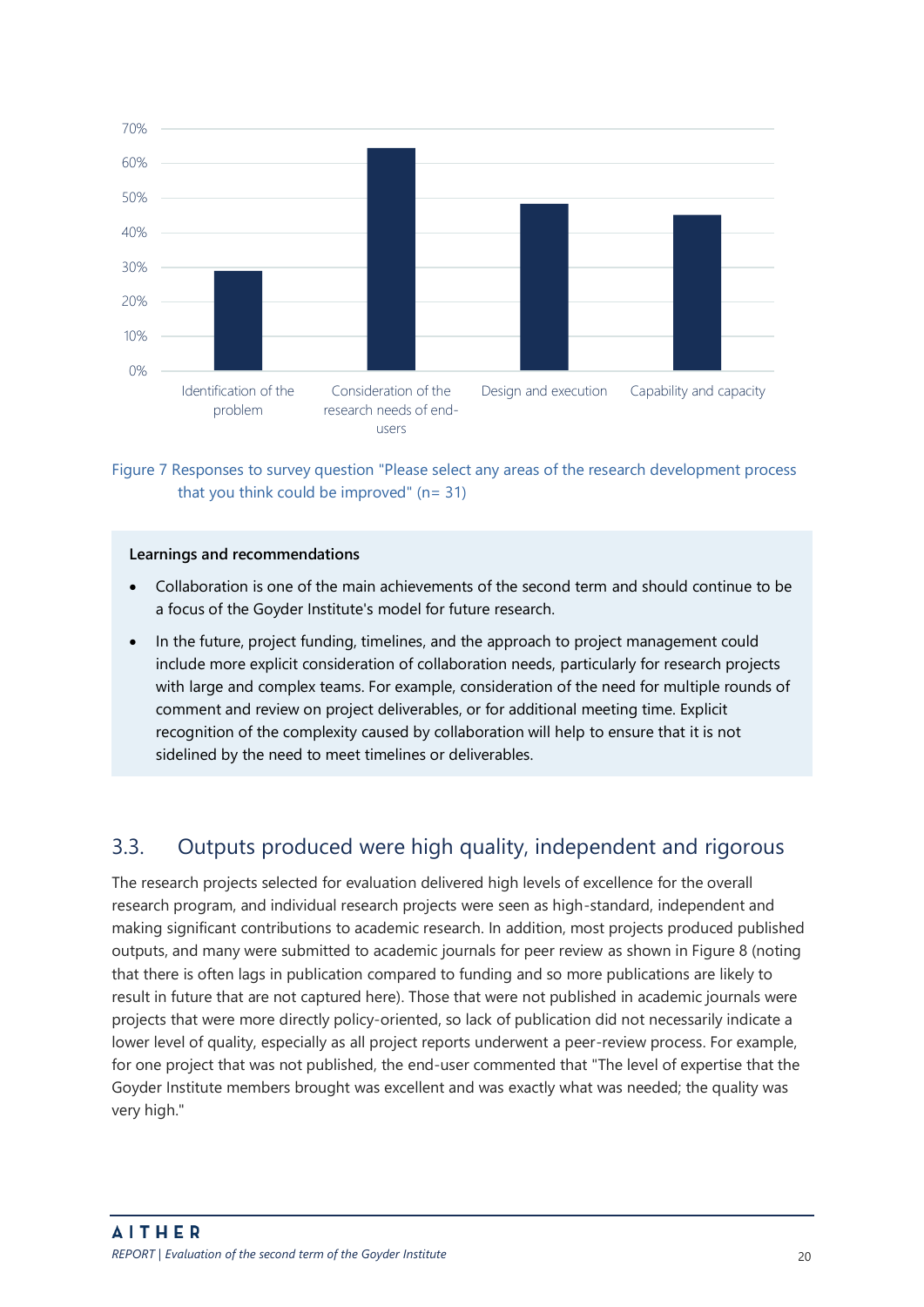*"Definitely world-leading – wasn't a lot of blue carbon research at the time – some of the first research done in Australia – was probably pioneering for Australia" – End-user*

Several project researchers received prizes or accolades for the work undertaken through the Goyder Institute, and the interview and survey data showed that many projects were able to present multiple conference papers. This also helped to meet the Goyder Institute's other strategic objectives of delivering impact and knowledge sharing. The number of reports produced across the individual projects is provided in [Table 3,](#page-22-0) with a total of 54 peer reviewed technical reports and 37 scientific journal articles.



<span id="page-21-0"></span>Figure 8 Responses to survey question "Were the project outputs peer-reviewed and published?"  $(n=34)$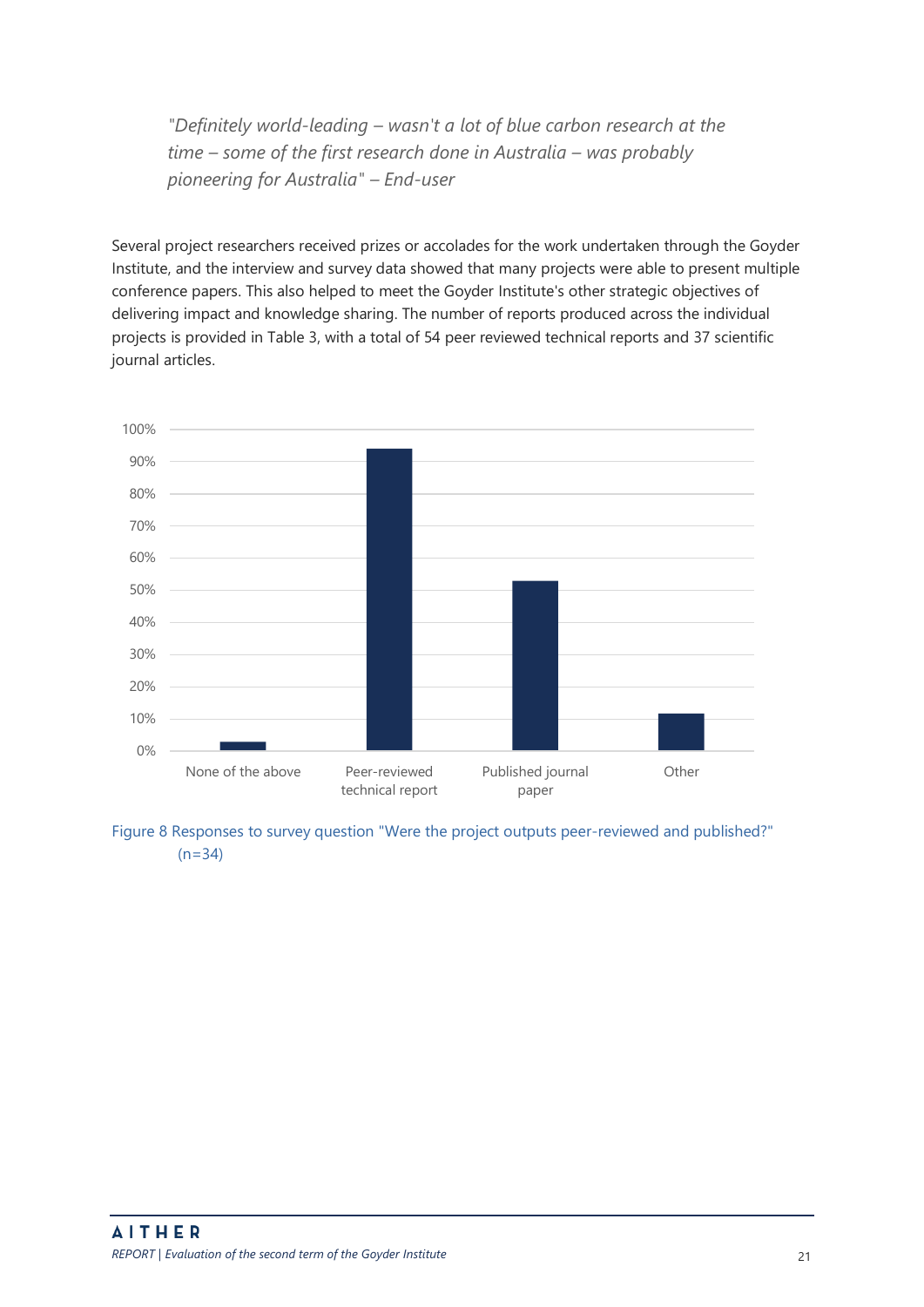#### Table 3 Outputs of the Second Term program

<span id="page-22-0"></span>

| Project name                                | <b>Technical reports (peer</b><br>reviewed) | Other reports & data<br>products | Journal papers | Conference<br>presentations | Knowledge adoption<br>workshops / events |
|---------------------------------------------|---------------------------------------------|----------------------------------|----------------|-----------------------------|------------------------------------------|
| <b>Climate Resilience Framework</b>         | $\overline{2}$                              | $\mathbf{1}$                     |                | $\overline{4}$              | $\mathbf{1}$                             |
| <b>Coastal carbon opportunities</b>         | 9                                           | 3                                | 9              | 8                           | $\overline{4}$                           |
| Salt to C                                   | 3                                           | 3                                | $\overline{c}$ |                             | 3                                        |
| Soil Carbon Knowledge gap assessment        | 1                                           |                                  | 1              | $\mathbf{1}$                |                                          |
| <b>Carbon Offset Co-benefit evaluation</b>  | 8                                           |                                  | 4              | 3                           | 2                                        |
| <b>Small-scale desalinisation trial</b>     | 1                                           |                                  |                |                             | $\mathbf{1}$                             |
| <b>Sustainable irrigation NAP</b>           | 5                                           | 5                                | 8              | $\overline{4}$              | $\mathbf{1}$                             |
| GFLOWS3                                     | 6                                           | $\overline{c}$                   | 5              | 15                          |                                          |
| <b>SE WAP science review</b>                | 1                                           | -1                               |                |                             | $\mathbf{1}$                             |
| Spencer Gulf socio-ecological assessment    | $\overline{c}$                              | 4                                |                |                             |                                          |
| <b>River Murray ecological connectivity</b> |                                             | $\mathbf{1}$                     | 4              |                             | $\mathbf{1}$                             |
| Yannarumi                                   | 1                                           | 8                                | 4              | 14                          | $\mathbf{1}$                             |
| Coorong science advice                      | 1                                           |                                  |                |                             |                                          |
| Coorong restoration (HCHB Phase 0)          | $\overline{7}$                              | 5                                |                |                             |                                          |
| <b>Urban water</b>                          | 1                                           | $\mathbf 1$                      |                |                             |                                          |
| <b>PIRSA Growing Regional Corridors</b>     | 3                                           |                                  |                |                             |                                          |
| <b>NT Water Allocation Review</b>           | $\overline{c}$                              |                                  |                |                             |                                          |
| <b>Marine Park Peer Review</b>              | 1                                           | $\overline{c}$                   |                |                             | $\mathbf{1}$                             |
| <b>DEWNR Climate change</b>                 |                                             | $\overline{c}$                   |                |                             |                                          |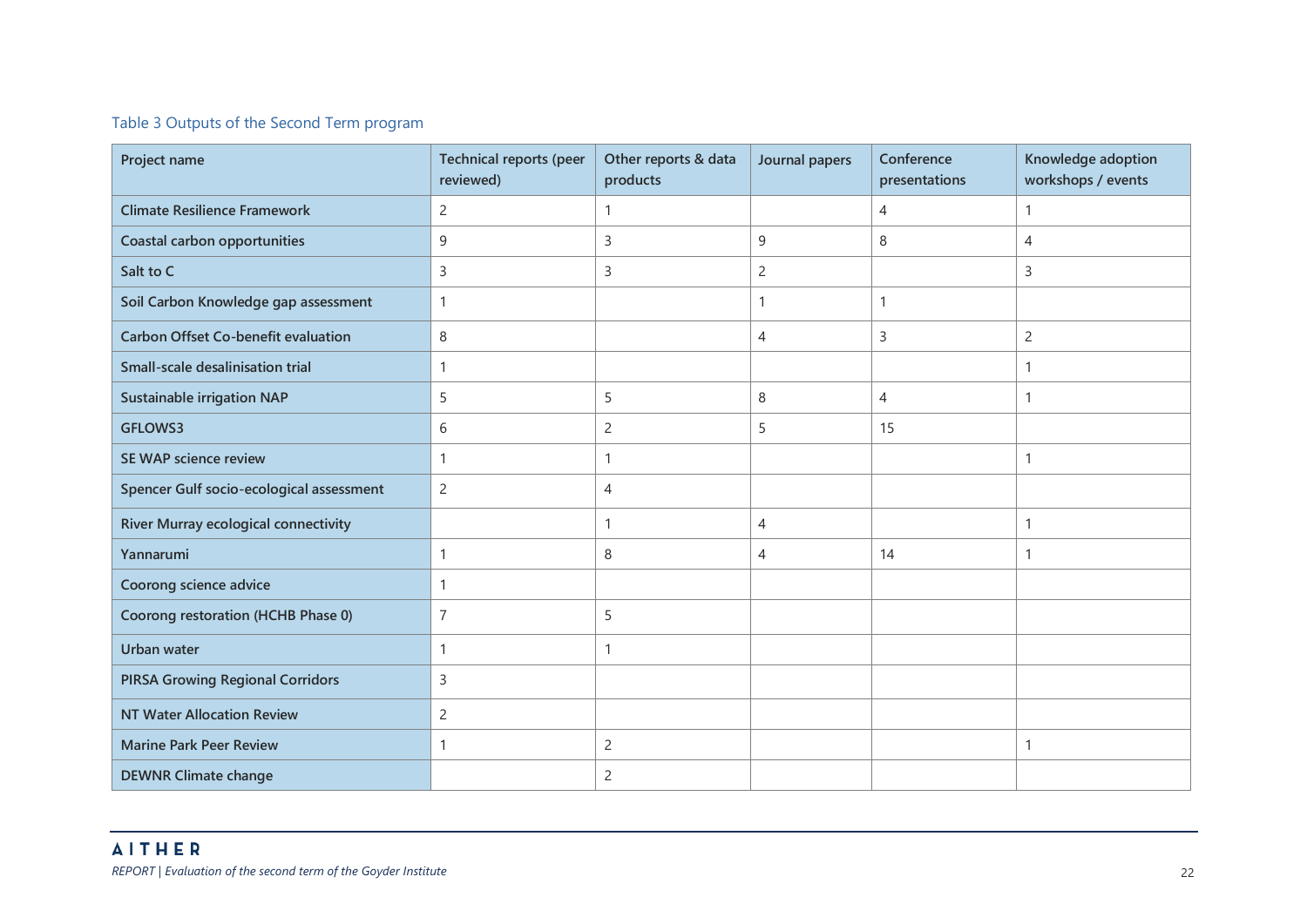Some other researchers did question the independence of the research topics given the close alignment with Government priorities. While there was consensus that the outputs were aligned well with policy settings, some researchers felt that government influence limited the direction of research. Given that the focus of the Goyder Institute is on providing research to support Government decision making this may not be an issue for the Institute itself, but rather require clarification for researchers.

One issue raised was the lack of indigenous expertise within the Goyder Institute, which led to some challenges in funding research focused on indigenous engagement and values. However, the researchers did identify that once the funding was provided, the Goyder Institute acted as an important advocate for the project.

Similarly, a focus on pure science expertise (i.e. biophysical) at the expense of other disciplines such as policy and social sciences could limit the extent and value of research delivered. The Goyder Institute should continue to consider how to ensure that research across a wide range of disciplines and research areas can be championed, rather than being too focused on pure scientific research. This will help ensure that the research undertaken through the Goyder Institute is truly holistic and worldleading.

There were also some challenges in meeting timeframes, particularly in achieving research to a standard for publication. Many researchers found that they did not have sufficient time and support to submit research to academic journals during the project timeframes, leading to lost opportunities for publication. Ensuring that timeframes provided for projects take sufficient account of the different stages of research, including publication requirements, will enable project managers to better achieve the Goyder Institute objectives of research excellence.

#### **Learnings and recommendations**

- The majority of research was of an excellent standard and most projects have contributed to academic journal articles, which is important for ensuring the credibility of research.
- Delivering research that was used to inform time-sensitive Government decisions did present additional complexities and challenges for researchers when submitting research to academic journals. In the future, greater discussion and consideration around timelines to manage this would deliver mutual benefits. Submitting reports for peer review in scientific journals as a milestone would help ensure that more of the research undertaken by the Goyder Institute is published in academic journals.
- The government's involvement in setting the policy questions for research created some concerns regarding independence. However, this is a critical aspect of the Institute's value and does not imply that the research itself was not independent. The Goyder Institute should be clear with researchers at the beginning of projects on the Institute's role in informing government policies. The Goyder Institute should continue to ensure that research is undertaken independently and not unduly influenced by the government to maintain its reputation for independent research.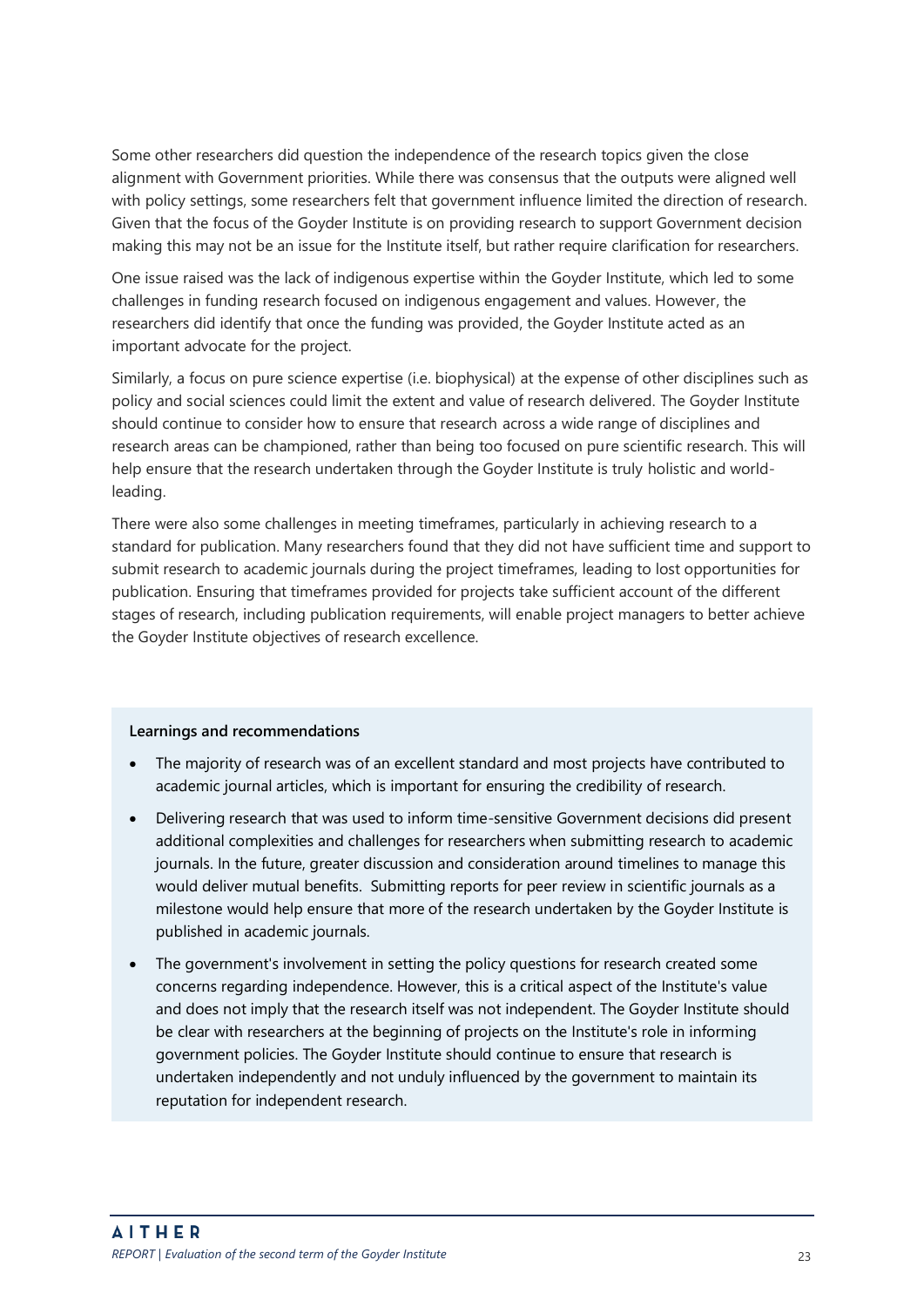## <span id="page-24-0"></span>3.4. The Goyder Institute Second Term was designed and delivered successfully

The Goyder Institute is seen as an innovative and effective model for delivering valuable and targeted research. Stakeholders generally considered the process for identifying research needs and assessing research projects to be appropriate and effective. Many of the projects were identified out of prior research from the first term of the Goyder Institute and often in close collaboration with government. In some cases, such as the Yannarumi project, the research need was identified outside of the Goyder Institute's process, but the Goyder Institute was able to provide support and funding that enabled valuable research to be undertaken. The majority of users considered that the projects funded through the second term effectively achieved their stated objectives, suggesting that the majority of the research was delivered successfully. Over 95 per cent of respondents to the survey considered the project method, including data collection and analysis, appropriate.



#### Figure 9 Responses to survey question "Did the projects effectively achieve stated objectives and expected outcomes?" (n=34)

Overall, the close focus on identifying research that aligned with Government priorities ensured that it was pragmatic to the needs of water managers in South Australia and has been used to solve specific issues in water management. However, some stakeholders identified a recent shift in focus towards DEW, with a consequent loss of focus on the bigger picture. In particular, previous engagement with PIRSA at the State level and CSIRO at the federal level was seen as valuable.

Some project researchers did suggest that decisions on the topics for research lacked transparency, particularly concerning how projects were agreed and prioritised. Similarly, the purpose and model for the Goyder Institute is not very clear to all end-users, which lead to confusion about the strategic objectives of the research. Those end-users and researchers who understood the strategic objectives of the Goyder Institute were more likely to agree the research was appropriate and effective.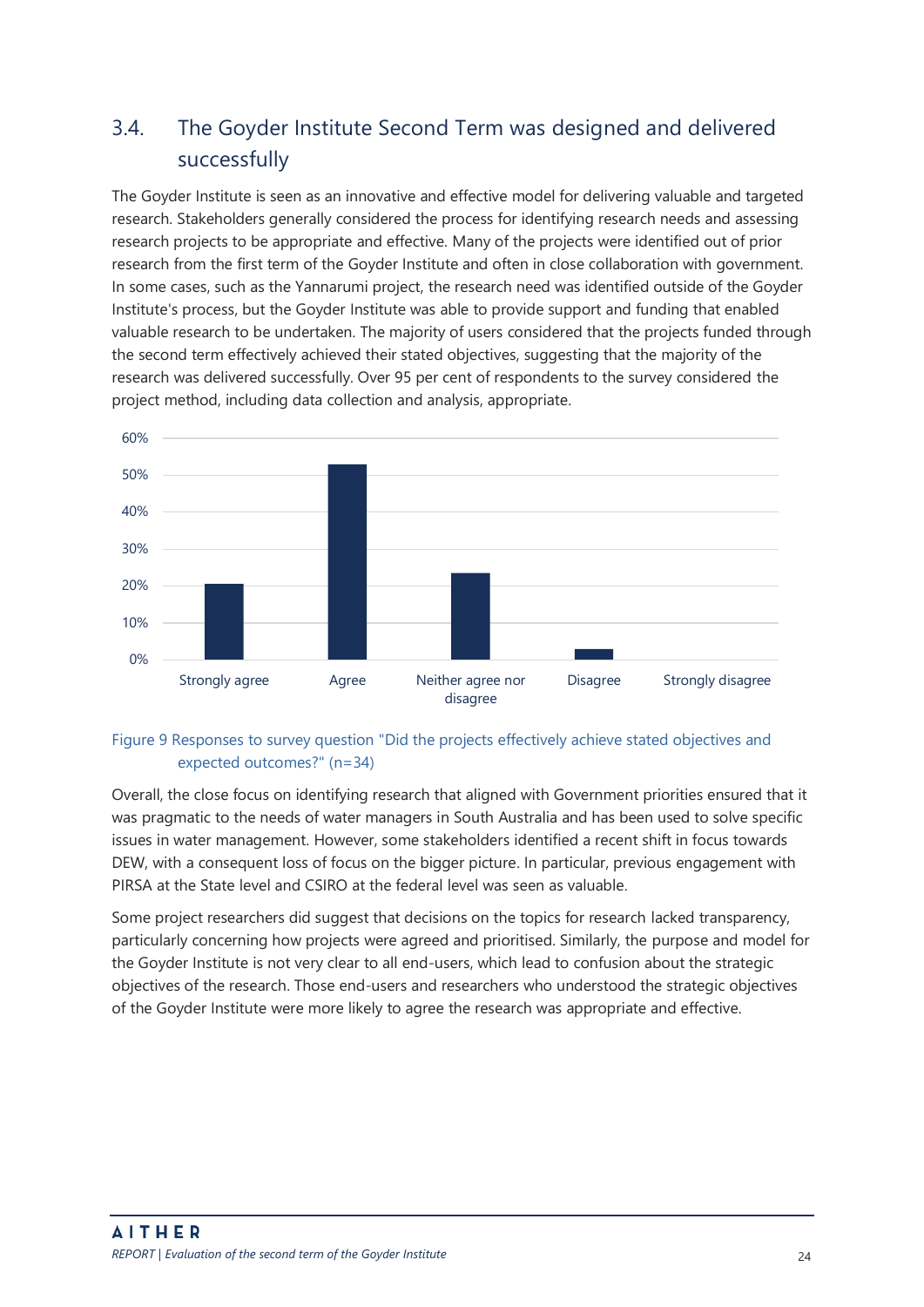

<span id="page-25-0"></span>Figure 10 Responses to survey question "Was the process for identifying research needs effective?"  $(n=35)$ 

Most survey respondents agreed that the process for identifying research needs was effective [\(Figure](#page-25-0)  [10\)](#page-25-0). This evaluation considered the robustness of the approach as part of the initial process. Eleven per cent of respondents felt that this process could be improved. There was a common theme in responses identifying a lack of transparency in how this process was undertaken and how proposals were then submitted. The lack of transparency then led to a reduced understanding of the coordination process. This theme was also reflected in the perceptions surrounding the Project Advisory Committee (PAC). Most survey respondents felt that the PAC was either partially effective or not very effective [\(Figure 11\)](#page-25-1). Conversely, one researcher noted that the PAC was active during the project duration, indicating that the effectiveness and influence of the committee was mixed and inconsistent across projects.



<span id="page-25-1"></span>

*"Goyder ran a good steering group that helped ensure that the overall objectives were understood and met – were well constrained to keep to the broader goals" – Researcher*

Some respondents also felt that the research development process was hindered by the policy agendas of those in the PAC, with one respondent suggesting that "the Goyder Institute was more interested in delivering what the government wanted as opposed to delivering the best available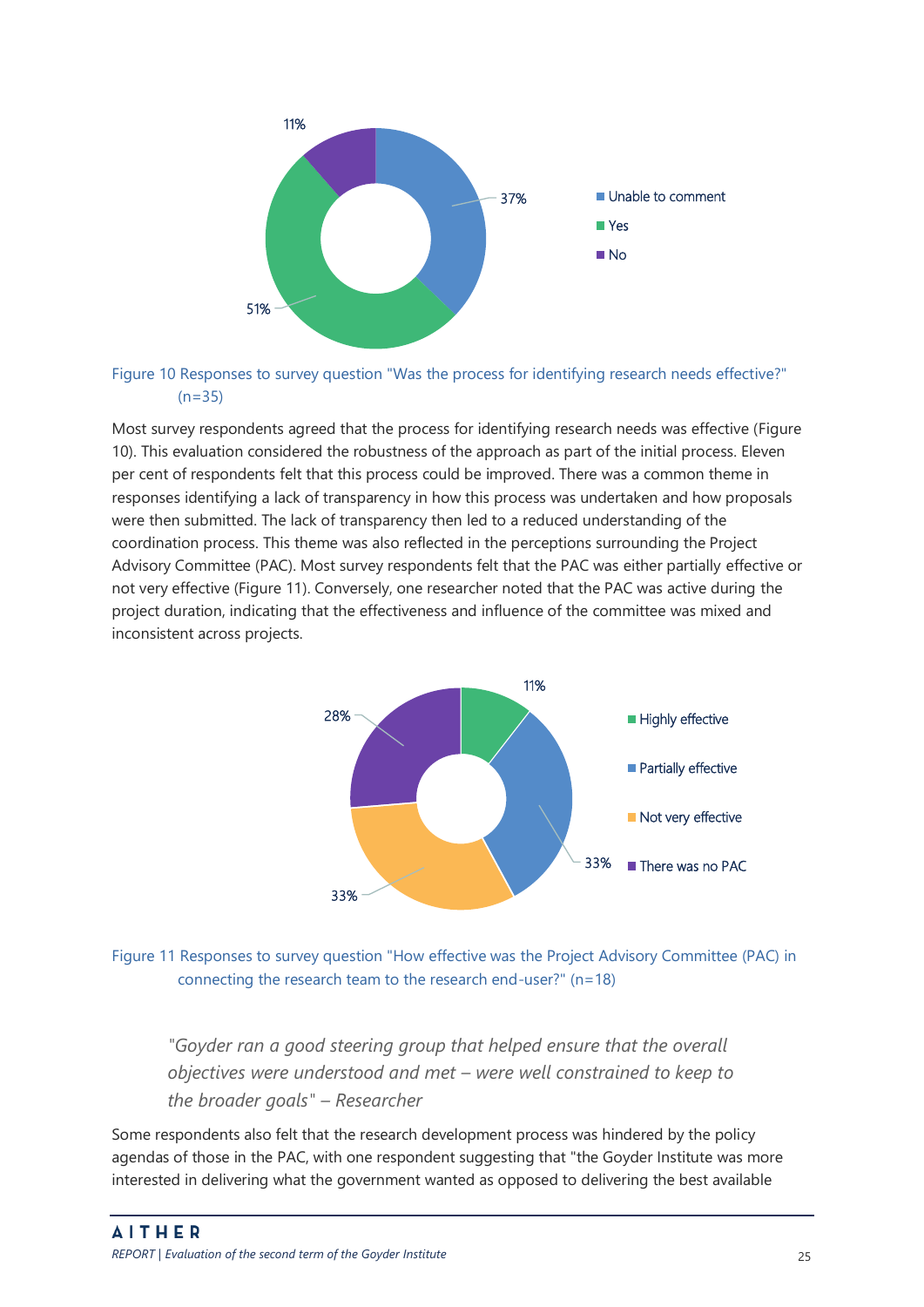science to solve the problems". While this was not a view held by most respondents, and may reflect a lack of understanding of the purpose of the Institute, there remains an opportunity for improved internal transparency and communication. By way of combatting this, one respondent suggested including peer review in the development stages of projects and greater accountability for research outcomes that align with initial deliverables (noting that this role is undertaken by the Research Advisory Committee and so again this suggestion may reflect a misunderstanding of the structure of the Institute).

#### **Learnings and recommendations**

- Having a clear and agreed purpose and objectives for research ensures that the program can be designed and delivered effectively to meet the purpose and objectives.
- The Goyder Institute should ensure that it maintains clarity of purpose in developing and delivering research programs in the future. This should include identifying a clear objective and outcomes for the research, which may be separate from government objectives and outcomes. For example, the use of the Premier's economic priorities to inform the strategic plan in the second term may have unnecessarily limited the definition of the economic outcomes which could have been achieved.

## <span id="page-26-0"></span>3.5. While the program delivered valuable research there is potential to increase efficiency through improvements to administrative and reporting activities

The previous findings demonstrate that the second term of the Goyder Institute has delivered valuable and valued research. The majority of researchers and end-users also considered that the funding they received was appropriate for achieving the expected project outcomes. Most respondents to the survey considered that project delivery was undertaken effectively and efficiently, within scope, budget and timeframe.

Operational and administrative requirements were seen as a challenge by most program managers. Administrative tasks, such as attendance at scheduled meetings, approvals and project updates, were viewed as burdensome and compromised project timelines. [Figure 12](#page-27-0) demonstrates that survey respondents felt that timelines and deliverable expectations, and budget provisions and planning were the two areas requiring the greatest improvement. In addition to the survey, an assessment of project closure reports found that achieving milestones on time was a consistent challenge felt by most project managers. Reasons for delays included:

- Unavoidable extensions to field programs and challenges associated with land access approvals.
- Coordination of several organisations and departments (an inherent issue that may be an unavoidable feature associated with collaboration between partner institutions).
- Milestone and budget progress reporting was perceived to be too frequent. Managers felt that it took time away from project work. This work seemed to be overlooked or underestimated in project timelines.
- The upfront project scoping process took considerable time for many projects.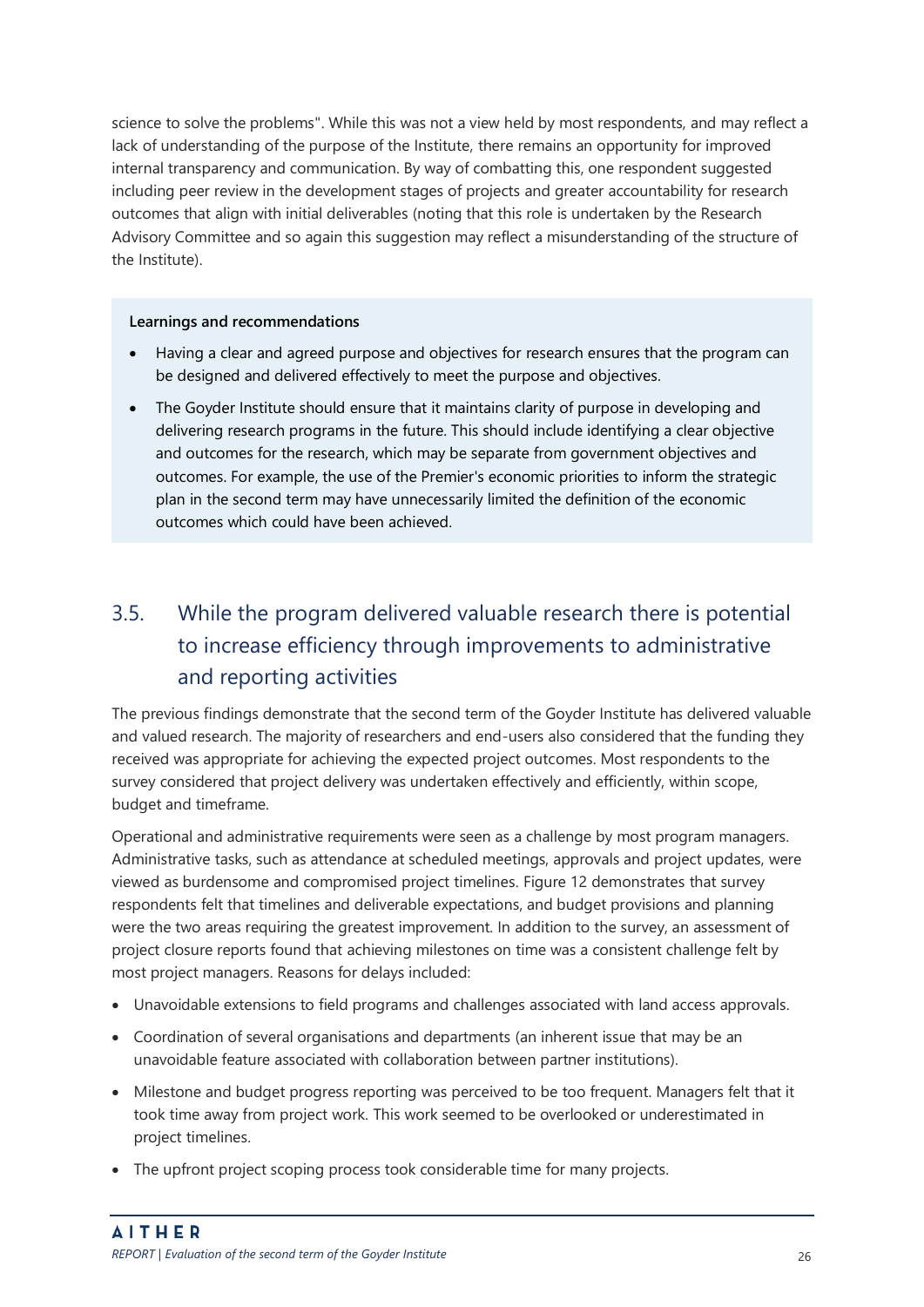

#### <span id="page-27-0"></span>Figure 12 Responses to survey question "What areas of project management could be improved to ensure better project delivery outcomes?" (n=19)

Challenges associated with meeting timelines was a common issue across projects. Some managers have commented on the considerable pressure placed on researchers to deliver reports within a short timeframe. These pressures then inevitably compromised the review and output process for some projects. Actions to better accommodate these challenges should be considered for future terms of the Goyder Institute to help project managers with project operation.

*"[We're] still getting requests from Goyder to finish things off - better clarity on the outputs required by Goyder would be useful." – Researcher*

*"sometimes it has taken a lot of effort to trigger payment – the whole procedure – having several organisations involved is challenging – even if one research groups delivered they wouldn't pay anyone until all were complete – caused some angst in organisations." - Researcher*

In addition to administrative requirements, some researchers suggested that while collaboration between partners was highly valued, challenges associated with communication and transparency, in addition to a general increase in administration was viewed as slowing down project progress.

Given the inherent value of partnership and collaboration to the Goyder Institute, these challenges should not be seen as a rationale for reducing collaboration. However, providing additional materials and resources to support research partners during projects, and reducing administrative burdens and accommodating for increased timelines where feasible is recommended.

In developing future terms, the Goyder Institute should ensure that administrative requirements are more tailored to the project level. This will help ensure that timelines for outputs, meetings and data collection activities are appropriate to each project. (i.e., scheduling meetings when and if they are needed, rather than setting recurring dates). Additional time should be included to account for administrative requirements.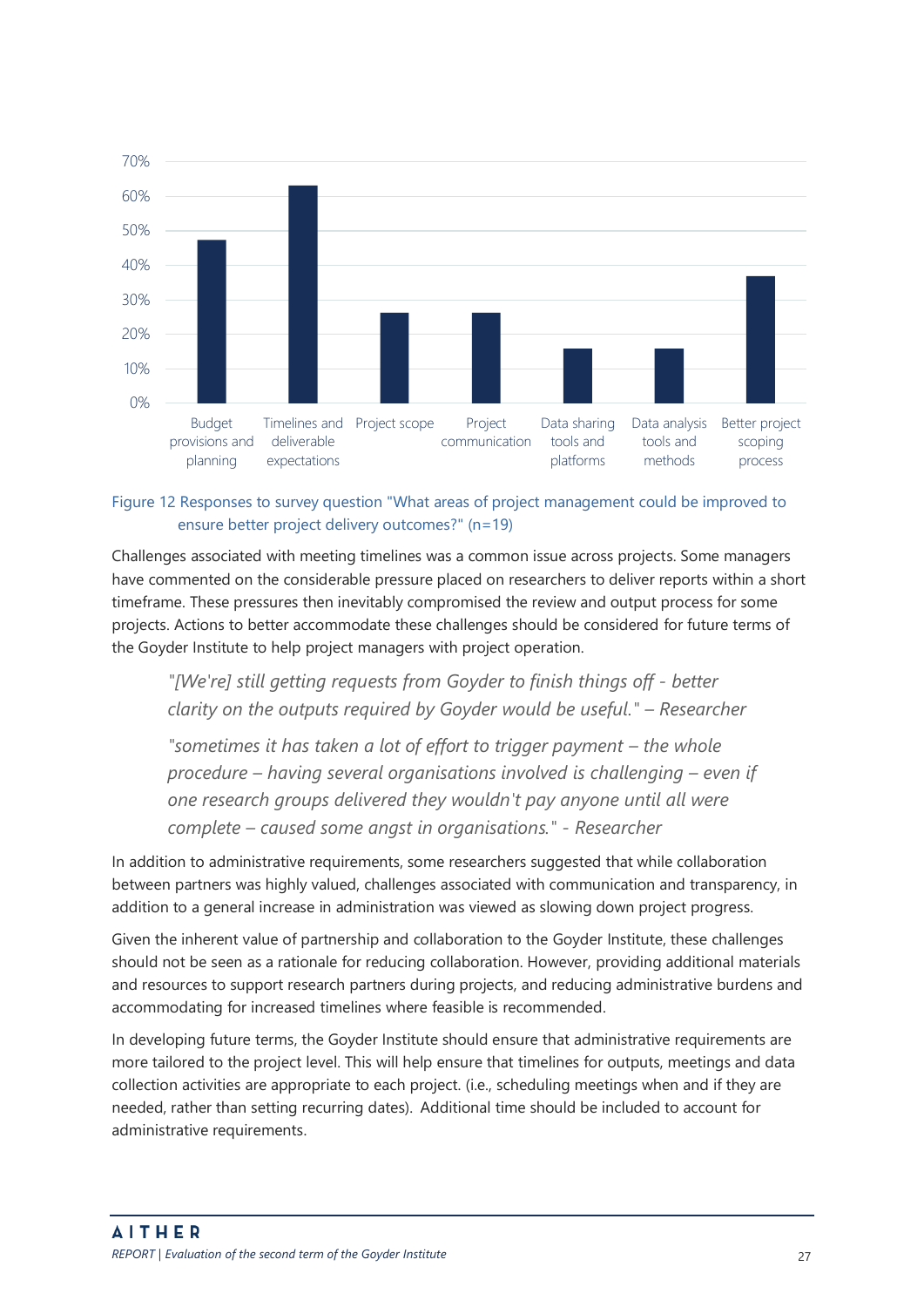#### **Learnings and recommendations**

- When working closely with the government, there are likely to be greater constraints on overall timeframes given the need to meet deadlines for departmental commitments.
- In future, any requirements to meet government timelines should be considered in the selection of project managers, and in the set up of steering or project advisory committees to ensure that the management of the project can meet the needs of the end-users. The Goyder Institute could also provide additional training, guidance or tools for effective project management for researchers undertaking more complex project management activities.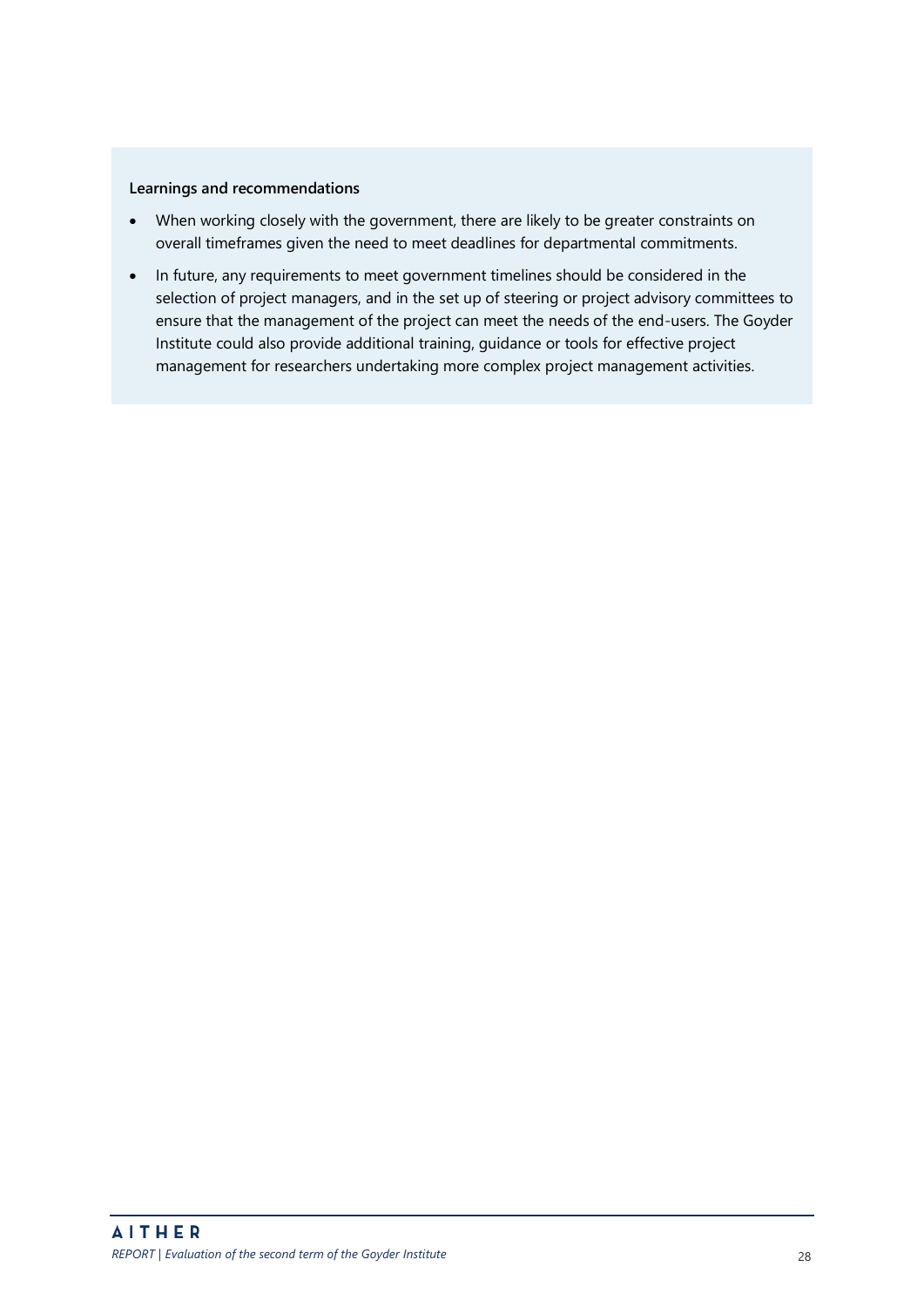## <span id="page-29-0"></span>4. Outcomes of the individual research projects

### <span id="page-29-1"></span>Second term research projects deliver a range of outcomes

This evaluation identified that the research undertaken in the second term delivered a range of benefits and outcomes across the Goyder Institutes three priority areas: economic development, healthy ecosystems and climate action. The evaluation did not include an assessment of the outcomes of each individual research project, as it was focused on the effectiveness of the overall program and recommendations for future changes. However, a high-level description of the projects and the outcomes have been provided here based on information provided by the Goyder Institute. Additional outcomes are also likely to be achieved in future due to lags in knowledge generation and adoption.

#### Economic development

Projects under this research theme helped support improved economic outcomes for South Australia through identifying new water sources and supporting improved sustainable use of water for agricultural production and forestry.

**Small-scale desalinisation trial** project tested the potential of a low-cost, low-energy, small-scale desalination technology for treating brackish water to support agriculture. The project drove further research and development of new desalinisation technologies which can be used to support improved water security and agricultural productivity in South Australia.

**Sustainable irrigation Northern Adelaide Plains (NAP)** project provided knowledge and tools for the sustainable use of recycled water for irrigation on the Northern Adelaide Plains. This included tools to to assist horticulture businesses in tailoring soil management practices to the type of irrigation water being applied, as well as assessment tools for use by regulators when granting permits for irrigators to use Northern Adelaide Irrigation Scheme (NAIS) water.

**GFLOWS3** project discovered new outback water sources that can support regional communities and economic development in the Anangu Pitjantjatjara Yankunytjatjara (APY) Lands. The project also developed a new methodology that can be used to identify water sources in the Braemar area, potentially facilitating mining opportunities in this region. Data from the project has also been used in various workshops and teachings, including Australian groundwater schools and NExUS, teaching groundwater fundamentals to tomorrow's leading mineral explorers, enhancing knowledge and increasing capability.

**SE WAP science review** project informed updated risk assessments and water allocations to irrigators in the South East region. Undertaking this research ensured that updated water allocations were evidence based, and provided a sustainable resource to support agricultural productivity and groundwater dependant ecosystems, and therefore received community support.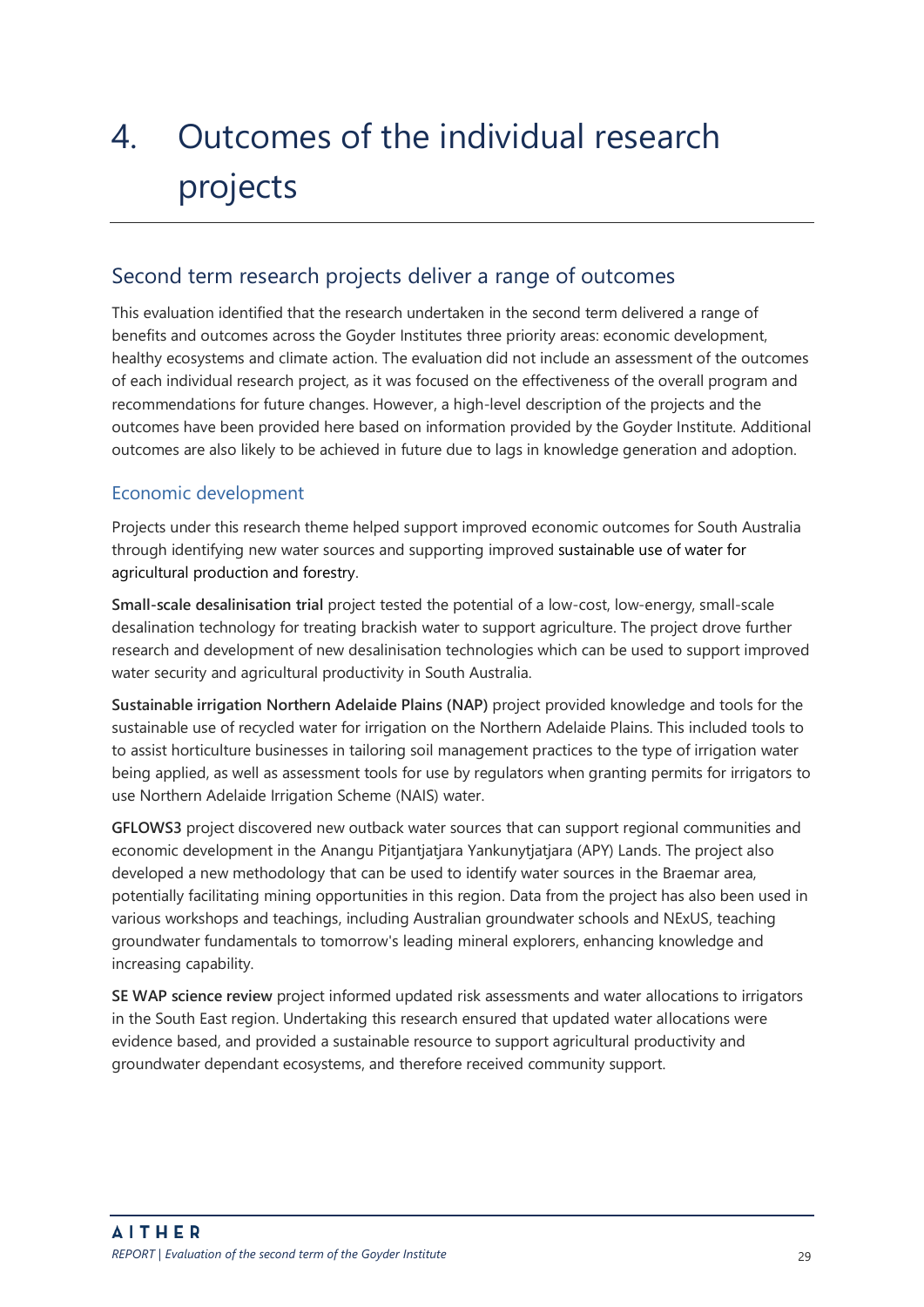#### Healthy ecosystems

Projects under this research theme are delivering improvements in the health of inland water and marine ecosystems in South Australia, as well as improvements in the management of water quality and supporting First Nations engagement in water resource management.

**Spencer Gulf socio-ecological assessment** project created a snapshot of the region's social, economic and environmental health, started an integrated ecosystem assessment, and developed an integrated ecosystem assessment tool – the first step towards developing an integrated multi-sector approach for Spencer Gulf management. Tools developed by the research project are being used for the integrated assessment of social, economic and environmental values in development proposals ensuring that the full range of benefits are identified and assessed.

**River Murray ecological connectivity** project developed tools that are being used by river operators to mitigate water quality risks and improve ecosystem health associated with floodplain infrastructure operations. Ongoing training of hydrologists in DEW is enabling maximum uptake and impact of the methods developed, and this uptake leads directly to advice being provided to inform environmental water planning and river management. Management decisions can therefore be made faster and more reliably, using operational scenarios that accurately predict benefits and trade-offs for entire ecosystems.

**Yannarumi** project led to the State Government updating its water planning risk management framework such that cultural values are incorporated into water planning, and led to the development of a First Nations Engagement Guideline. It also improved DEW staff understanding of the Yannarumi assessment process and improved Ngarrindjeri understanding of the DEW water risk assessment process. The project is helping to support other First Nations engagement in water resource risk assessments and driving First Nations engagement in water resource management in South Australia and further afield.

**Coorong science advice** project provided decision-makers with a clear, simple high-level description of the drivers that make the Southern Lagoon of the Coorong such a unique and valuable ecological system, and the actions required to restore its health. This led to the development of the \$70 million Healthy Coorong Healthy Basin Program.

**Coorong restoration (HCHB Phase 0)** project facilitated the scoping and initiation of a larger scientific program (approximately \$8 million) and feasibility assessments of urgent management interventions which was required under the Healthy Coorong Healthy Basin program. Urgent investigations have strengthened the HCHB "Trials and Investigations" project, which informs the development of plans to restore the Coorong.

**Urban water** project produced a framework that can support state and local government decisions on where and how best to invest in urban water management solutions across Metropolitan Adelaide to remove fine sediment from stormwater runoff. It also identified several data gaps and made recommendations as to how to improve local understanding of fine sediment sources and measures to reduce sediment transport to Adelaide's coastal waters, helping to improve urban water management in Adelaide.

#### Climate Action

Projects under this research theme have helped to increase climate resilience in South Australia and identified new opportunities to meet South Australia's carbon targets. They have also provided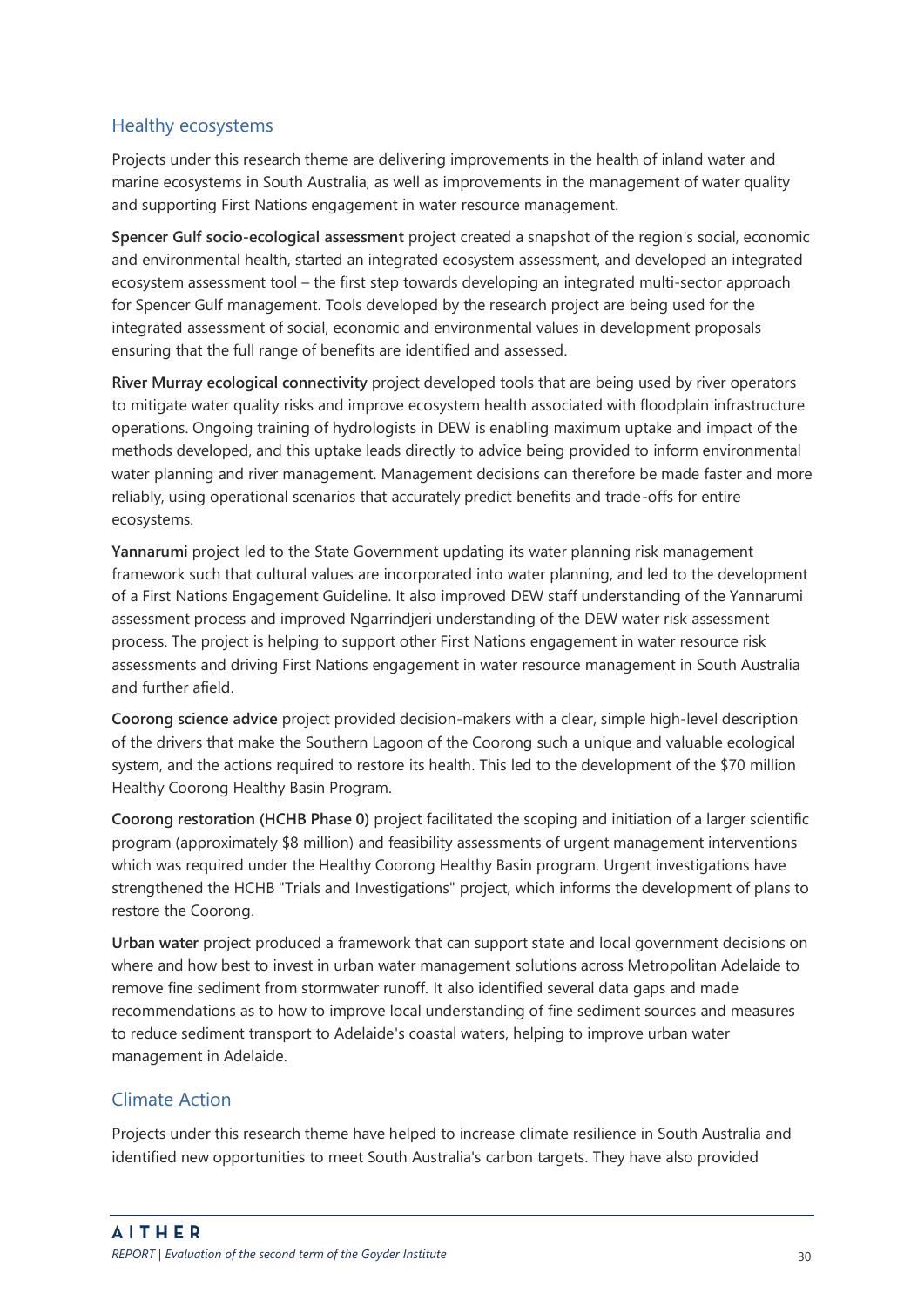national and international leadership in blue carbon methods and helped drive South Australia's reputation as a leader in Blue Carbon Research.

**Climate Resilience Framework** project developed innovative tools to adapt water management to mitigate climate change impacts and drove greater uptake of climate projections data. The project also supported further R&D using the tools developed and improved the ability of natural resource managers and planners to increase the resilience of natural resources and water supply systems.

**Coastal carbon opportunities** project informed the Blue Carbon Strategy for South Australia by identifying the potential carbon storage capacity at the state scale and for different coastal habitats. It also supported the optimisation of carbon offset schemes and deepened the understanding of the interconnectedness of critical terrestrial-coastal ecosystem linkages. The project also provided proof of concept that can be used to inform other coastal and blue carbon opportunities in South Australia and at the National level.

**Salt to C** project informed the Blue Carbon Strategy for South Australia by establishing a proof of concept for coastal wetland restoration for carbon sequestration through tidal reconnection, supporting future blue carbon action in South Australia. It also supported the identification of a new method of carbon offsets under the Emissions Reduction Fund (ERF), helping offset emissions in SA and increase investment.

**Soil Carbon Knowledge gap assessment** project identified the best available method to increase carbon sequestration for agricultural land and increase payments under the emissions reductions fund. DEW and PIRSA have used the information from this project to identify new activities to offset greenhouse gas emissions which can drive reduced emissions from agricultural land in South Australia and increase payments to landowners.

**Carbon Offset Co-benefit evaluation** project assisted the State government in developing policies and plans to facilitate carbon sequestration projects. This included developing estimates of carbon offset supply amounts and investigating the economics of three types of co-benefits, as well as identifying key policy drivers and barriers and providing practical recommendations. The project identified creek-line revegetation as the most viable land-based intervention for the Emissions Reduction Fund and initiated discussions with SA Water. This is helping to support new funding opportunities for private and public landholders in SA and increased investment in SA, as well as delivering carbon reductions.

#### Commissioned projects

Four additional projects were commissioned through the Goyder Institute. The outcomes of these projects are aligned across the three research areas of economic development, healthy ecosystems and climate action.

**PIRSA Growing Regional Corridors** project provided the South Australian Government with information for use in economic development planning, including potential sources and applications of water for development in the region north of NAP to Whyalla. This will help support economic activity in the area resulting from greater use of water resources (e.g. refurbishment of surface water dams) and aquaculture opportunities.

**NT Water Allocation Review** project involved an expert panel review of the science used to determine the environmental water requirements of the Daly River. This provided the NT government with a number of recommendations to improve the water allocation process for this water resource, which are also applicable to a number of other water resources in the NT. This supported an appropriate,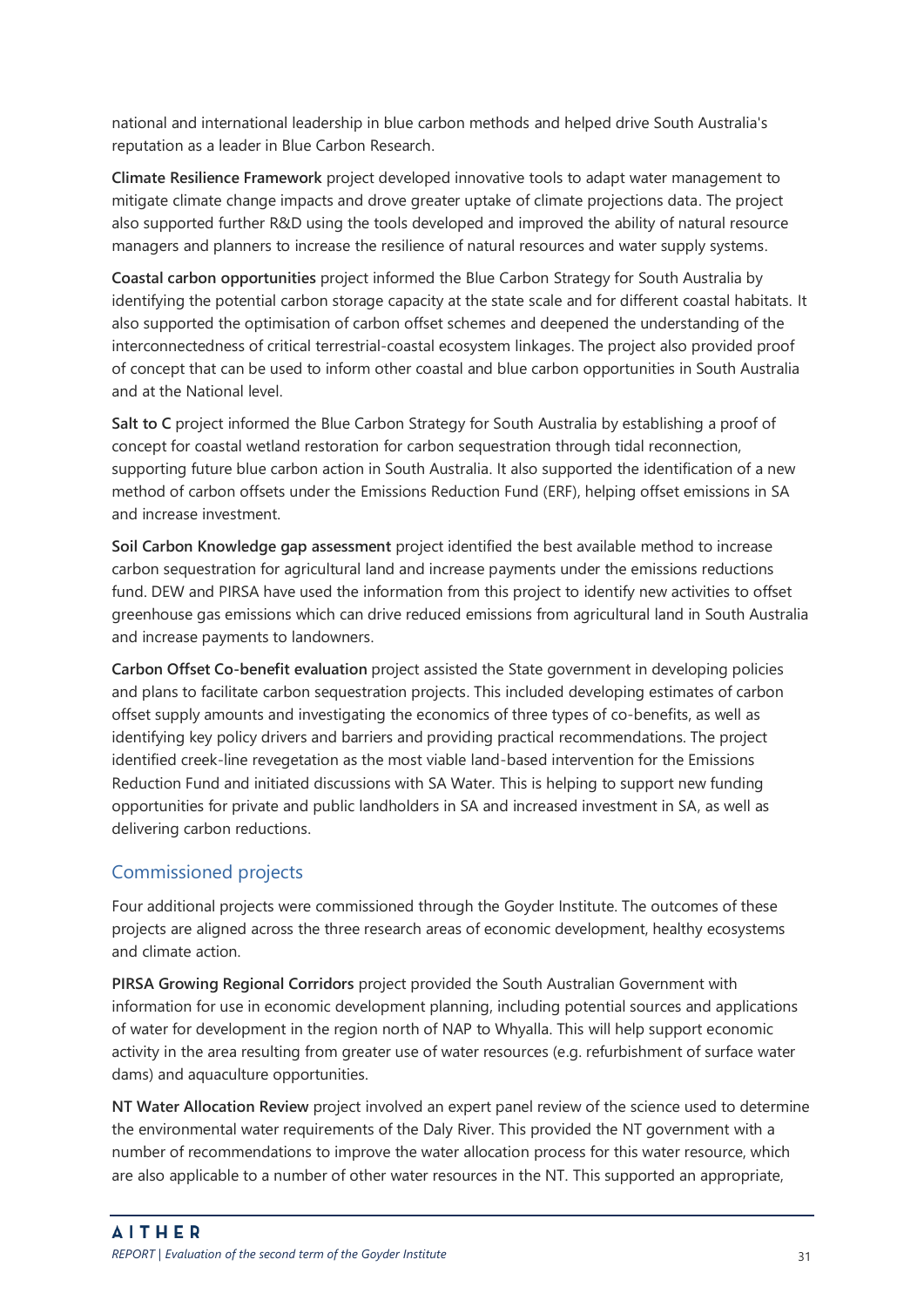evidence-based assessment of alternative allocation scenarios in order to improve the ability of the management regime to protect ecological functions and environmental values of the Daly River system and the security of water license holders.

**Marine Park Peer Review** project provided critical input into the development of monitoring and evaluation methods for Marine Parks in SA, which will be used to track changes in the values (social, economic and ecological) for each Marine Park. It also built up a consensus amongst 20-25 of the country's leading social scientists, ecologists and economists who have expertise in marine parks through a workshop and subsequent peer-reviewed report of proceedings. This will support further improvements to the Marine Park mechanism, including improved ecosystem health and associated economic benefits.

**DEWNR Climate change** project informed the development of a State Climate Change Science and Knowledge Plan through determining the highest priorities for the provision of knowledge to support climate risk assessment and adaptation activities among industries and government (State and local) within South Australia. This included the implementation of a well-coordinated cross-government plan to develop the evidence base to help the State make the best decisions, find innovative solutions, and take action to respond and adapt to a changing climate.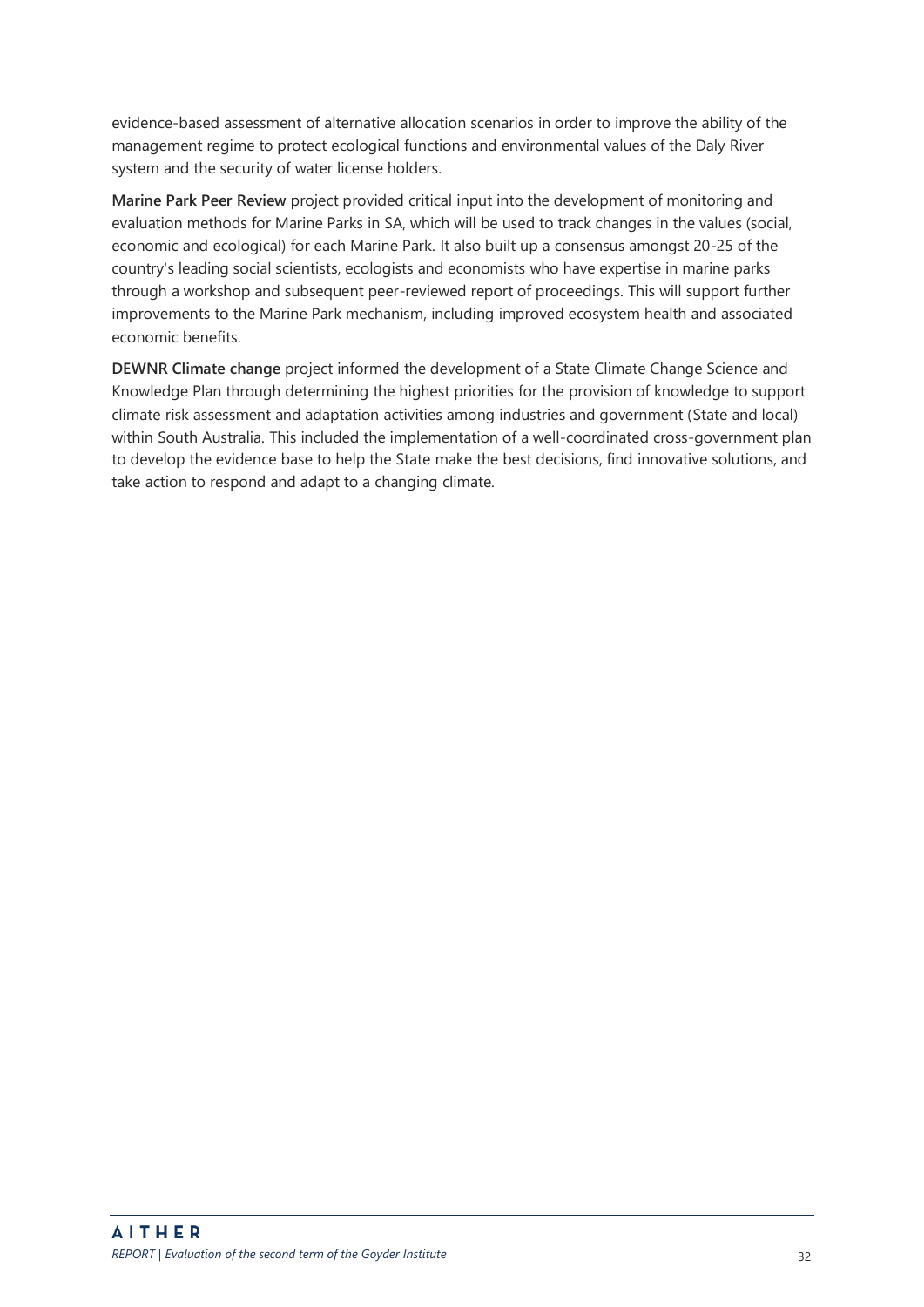## <span id="page-33-0"></span>5. Final remarks

The evaluation of the second term of the Goyder Institute for Water Research found that it provided an innovative model that consistently delivered high-value, collaborative and independent research to a high standard. The focus on identifying research aligned with Government priorities ensured that the research was pragmatic to the needs of water managers in South Australia and was used to solve specific issues in water resource management. The evaluation found that the second term of the Goyder Institute delivered beneficial evidence-based outcomes for South Australia across all three areas of research: economic development, healthy ecosystems and climate action.

**Research delivered by the Goyder Institute directly influenced decision-making** (regarding water management)**,** which in turn improved outcomes within South Australia. The opportunities for improvement are focussed mainly on administration and project management, which the Goyder Institute can take forward into future terms. As the Institute evolves, it should ensure it retains those aspects which make it most successful. In particular, its collaborative approach and focus on research that can directly inform decision-making and improve outcomes for the government are highly valued.

**Collaboration was one of the main achievements** of the second term and should continue to be a focus of the Goyder Institute's model for future research. However, in the future, project funding, timelines, and the approach to project management could include more explicit consideration of collaboration needs, particularly for research projects with large and complex teams. Explicit recognition of the complexity caused by collaboration will help to ensure that it is not sidelined by the need to meet timelines or deliverables.

The **majority of research was of an excellent standard**. The focus on providing knowledge to inform Government decisions that were time-critical presented some challenges in submitting research to academic journals, which is essential for scientific credibility. In the future, submitting manuscripts for peer review in academic journals as a milestone within project timelines would help ensure that more of the research undertaken by the Goyder Institute is published in academic journals. Furthermore, the government's involvement in setting the policy questions for research created some concerns regarding independence. However, this is a critical aspect of the Institute's value and does not imply that the research itself was not independent. The Goyder Institute should be clear with researchers at the beginning of projects on the Institute's role in informing government policies. The Goyder Institute should also continue to ensure that research is undertaken independently and not unduly influenced by the government to maintain its reputation for independent research

Having a **clear and agreed purpose and objectives** for research ensures that the program can be designed and delivered effectively to meet the purpose and objectives. The Goyder Institute should ensure that it maintains its clarity of purpose in developing and delivering research programs in the future. This should include identifying a clear objective and outcomes for the research, which may be separate from government objectives and outcomes.

When working closely with the government, there are likely to be greater constraints on overall timeframes given the need to meet deadlines for legislated or Ministerial commitments. In future, any requirements to meet Government timelines should be considered in the selection of project managers and in the set-up of steering or project advisory committees to ensure that the management of the project can meet the needs of the end-users. The Goyder Institute could also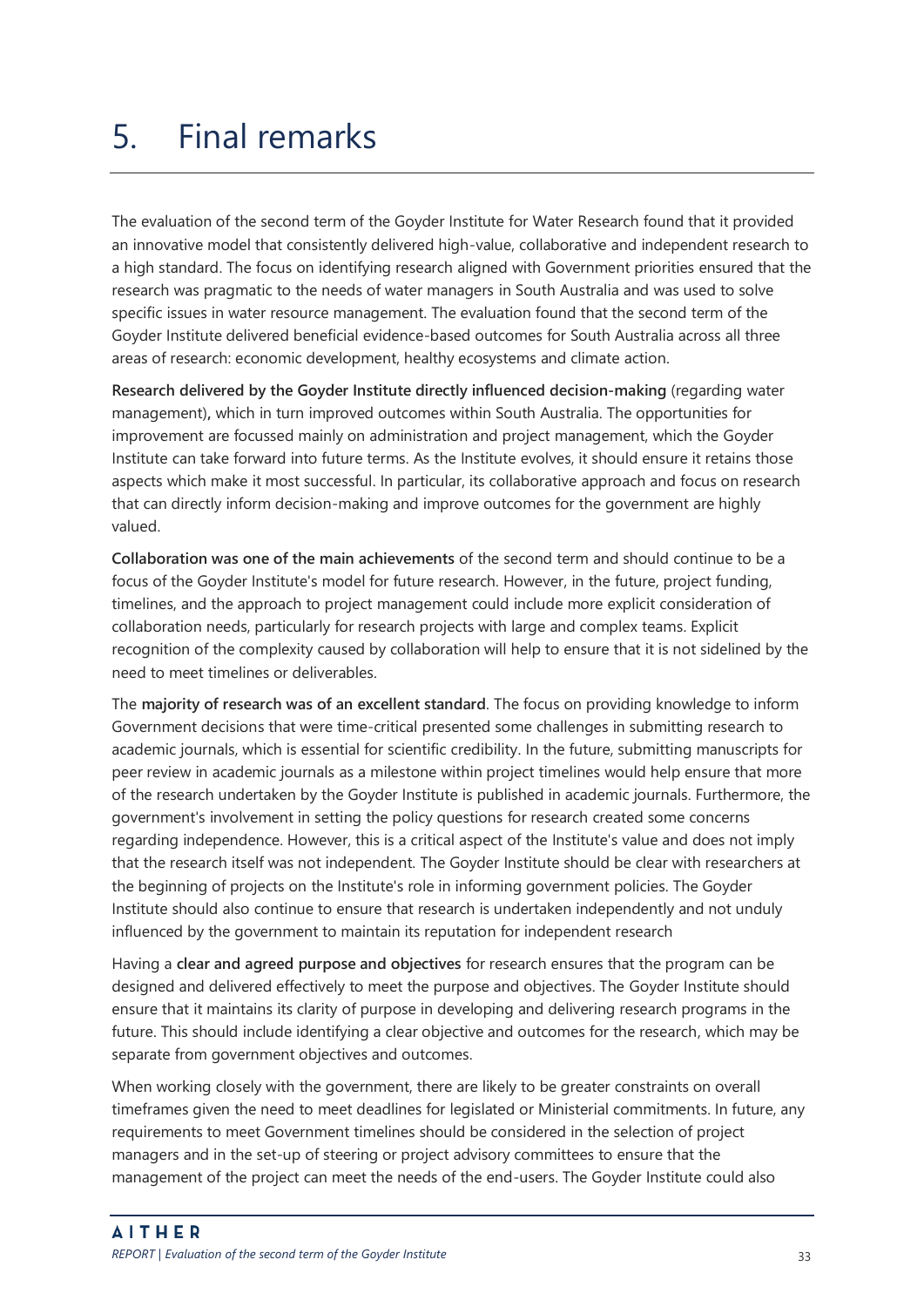provide additional training, guidance or tools for effective project management for researchers undertaking more complex project management activities.

Overall, the Goyder Institute **has provided considerable value** in improving Government decisionmaking across a range of outcomes, including economic development, healthy ecosystems and climate action. The Goyder Institute model should continue to provide pragmatic and practical research that answers important policy questions. However, the Goyder Institute can also do more in the future to help drive government policy direction, rather than just responding to issues already identified.

Finally, the Goyder Institute second term was highly successful. The excellent work delivered in the second term provides a foundation of trust which the Goyder Institute can build on in the future. It can become a leader in water resource management and take opportunities to have a greater role in setting the agenda for water research in Australia.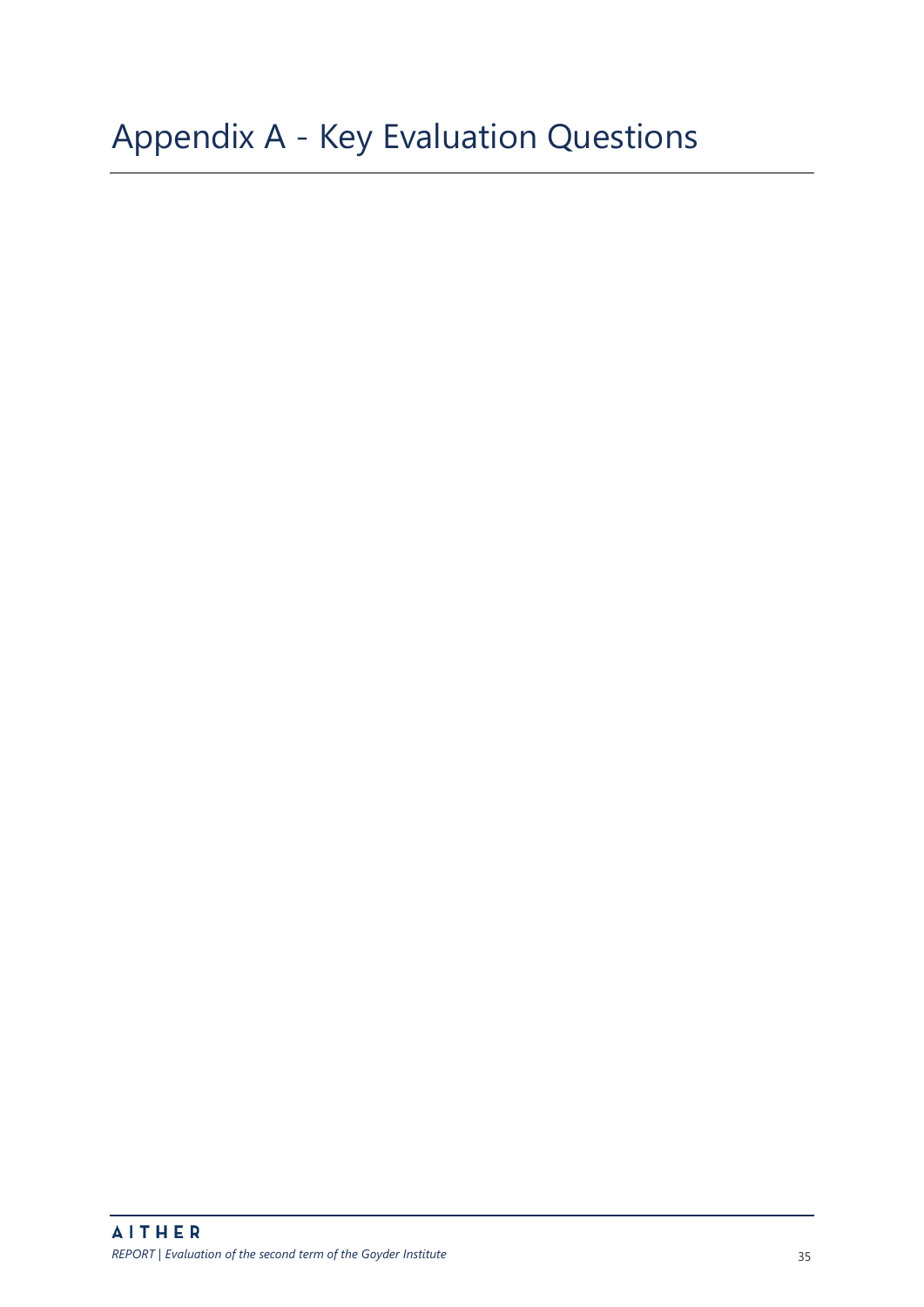## Key evaluation questions

Table 4 Evaluation theme – Program design and delivery

<span id="page-36-0"></span>

| Program logic<br>component                                          | Key evaluation questions                                                                                                                                                                                                                                                                                                                                                                                                                                                                                                                                                                                                                                                                                                                                                                                                                                                                                                                | <b>Rationale</b>                                                                               | Methods and data<br>requirements             |
|---------------------------------------------------------------------|-----------------------------------------------------------------------------------------------------------------------------------------------------------------------------------------------------------------------------------------------------------------------------------------------------------------------------------------------------------------------------------------------------------------------------------------------------------------------------------------------------------------------------------------------------------------------------------------------------------------------------------------------------------------------------------------------------------------------------------------------------------------------------------------------------------------------------------------------------------------------------------------------------------------------------------------|------------------------------------------------------------------------------------------------|----------------------------------------------|
| Program level -<br>Problem /<br>rationale,<br>delivery,<br>outcomes | Was the process for identifying research needs and assessing research projects appropriate and<br>effective? Did the program deliver an appropriate and effective investment in research?<br>Consider:<br>• How was the research program designed and executed?<br>• Was the process for selecting projects aligned with the Institutes Strategic objectives?<br>• How was the problem/rationale for research investment identified?<br>• Did the process identify the research projects which would be most effective in meeting the research<br>needs of the end users?<br>• Was the process for selecting projects appropriate?<br>• Were there any issues or challenges in identifying appropriate projects to undertake?<br>• Was there sufficient capability and capacity across researchers and end-users to undertake the<br>required program?<br>• Was funding sufficient to meet the identified problem and desired outcomes? | • Understand whether<br>the overall program<br>of research was<br>appropriate and<br>effective | • Qualitative<br>insights from<br>interviews |
| Project level -<br>Problem /<br>rationale,<br>delivery,<br>outcomes | Was the process for developing and undertaking research projects appropriate and effective? Did the<br>project deliver an appropriate and effective investment in research? Consider:<br>• How was the research project designed and executed?<br>• How was the problem/rationale identified?<br>• Did the process consider the research needs of the end users?<br>• Was there sufficient capability and capacity across researchers and end-users to undertake the<br>required project?<br>• Was funding sufficient to meet the identified problem and desired outcomes?                                                                                                                                                                                                                                                                                                                                                              | • Understand whether<br>individual projects<br>were appropriate<br>and effective               | • Qualitative<br>insights from<br>interviews |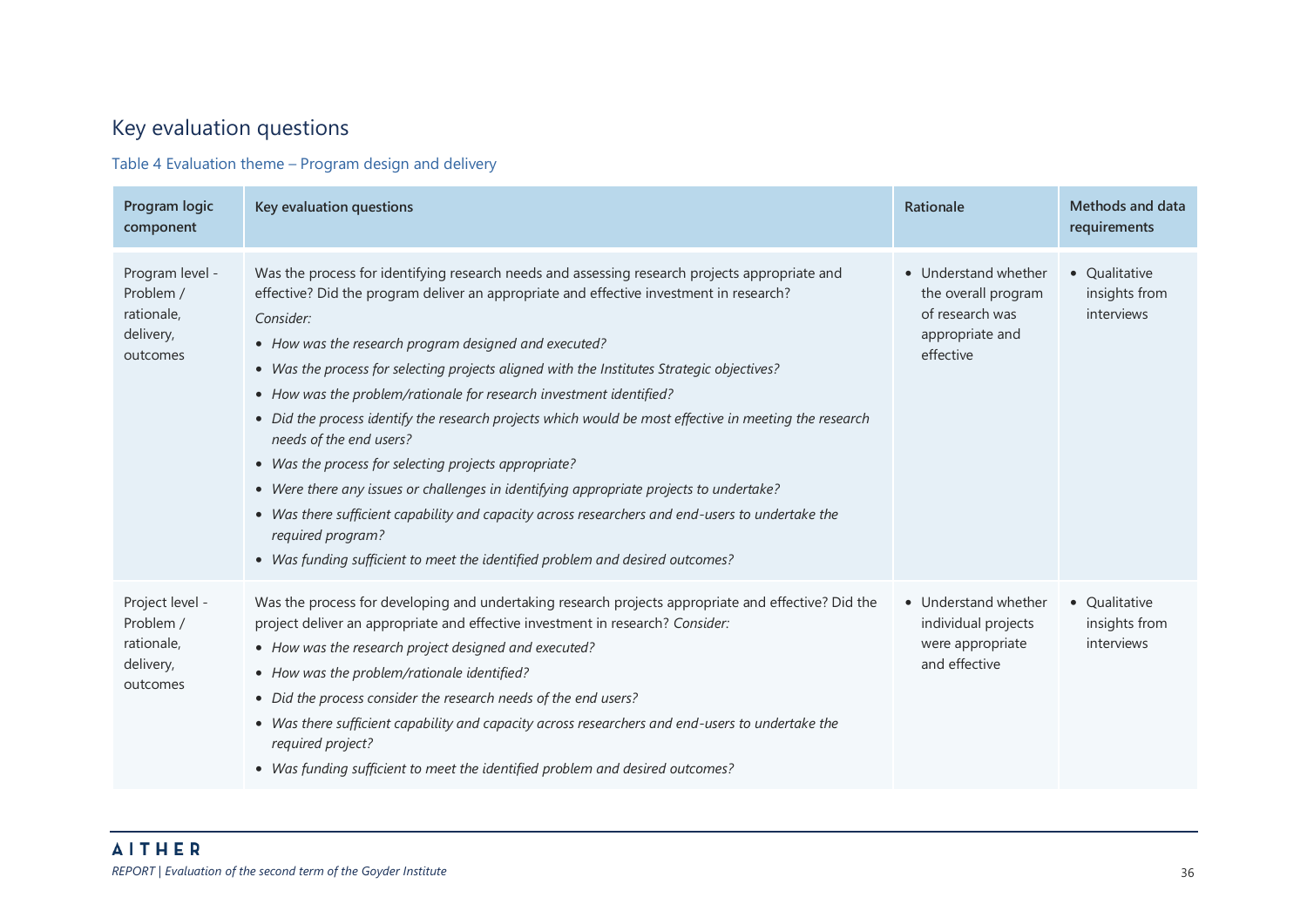#### Table 5 Evaluation theme - research excellence

| Program logic<br>component             | Key evaluation questions                                                                                                                                                                                                                                                                                                                                                                                                                                                                                                                                                                                   | Rationale                                                               | Methods and data requirements                                                      |
|----------------------------------------|------------------------------------------------------------------------------------------------------------------------------------------------------------------------------------------------------------------------------------------------------------------------------------------------------------------------------------------------------------------------------------------------------------------------------------------------------------------------------------------------------------------------------------------------------------------------------------------------------------|-------------------------------------------------------------------------|------------------------------------------------------------------------------------|
| Project level -<br>Activities, outputs | Have the individual research projects delivered independent, peer-reviewed,<br>world-leading research?<br>Consider:<br>• Have reports and articles been accepted for submission to academic journals?<br>• How many reports and articles have been accepted and which journals have they<br>been accepted into?<br>• Has research supported research partners in attracting Category 1 grants by<br>research partners?<br>• Where there any challenges or risks to research?<br>• What, if anything, could be done to improve the standard of research?                                                    | • Captures the<br>standard of<br>delivery for<br>individual<br>projects | • Qualitative insights from<br>interviews<br>• Data on publications and<br>funding |
| Program level -<br>Activities, outputs | Were the research projects selected the best suited to achieving the highest level<br>of excellence for the overall program of research?<br>Consider:<br>• Was the process for selecting projects appropriate?<br>• Was sufficient consideration given to how the individual projects would be<br>designed and delivered?<br>• Where there any challenges or risks to the selection process that affected the<br>scientific rigour of the work?<br>• Has the program helped establish the next generation of capability and capacity<br>necessary to tackle the water resource challenges facing the State | • Captures the<br>standard for<br>delivery for the<br>whole program     | • Qualitative insights from<br>interviews                                          |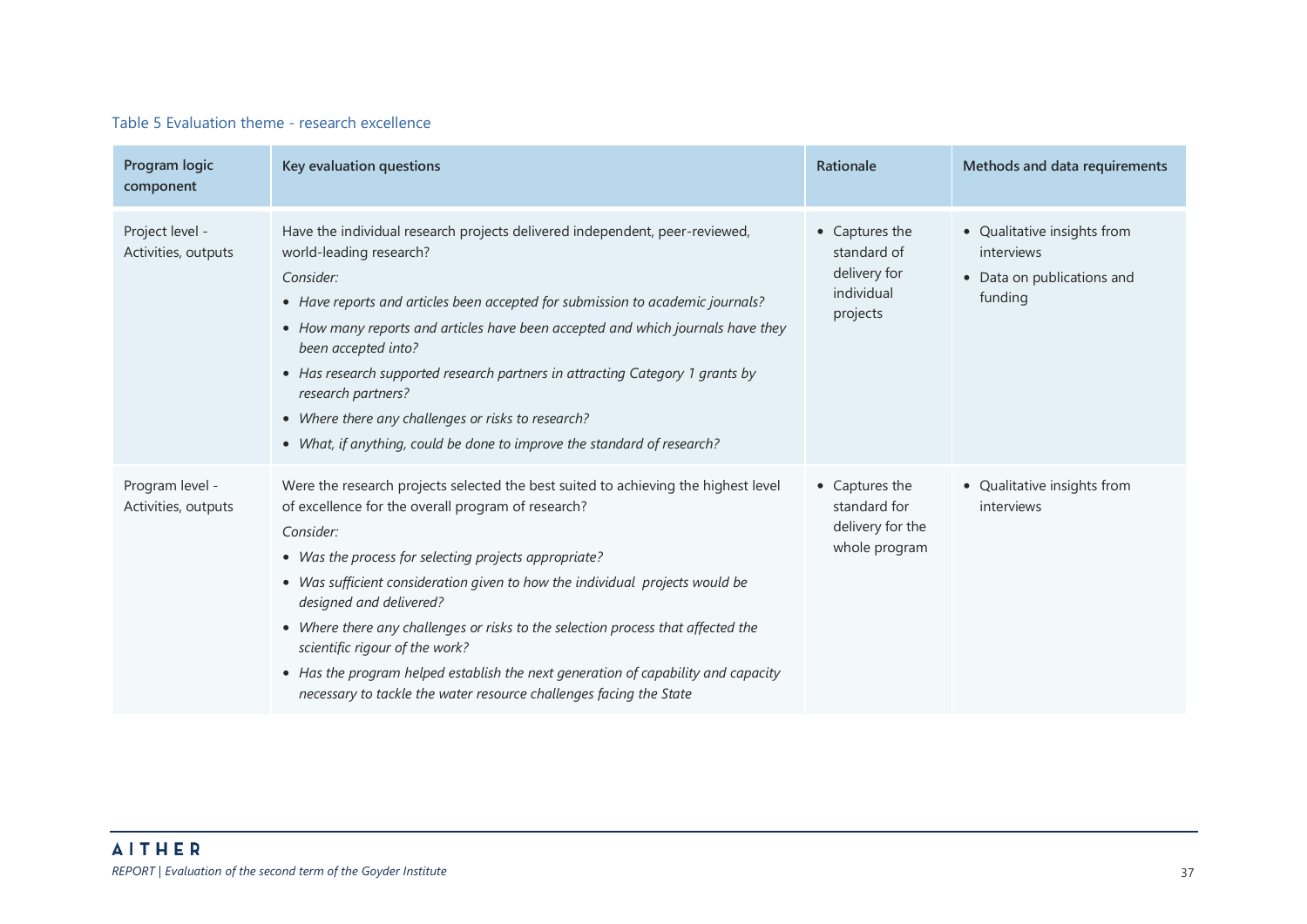#### Table 6 Evaluation theme - collaboration

| Program logic<br>component                       | Key evaluation questions                                                                                                                                                                                                                                                                                                                                                                                                                                                                                                                                                                                                                                                                                                                                                                                                                                                                                                                                                                           | Rationale                                                                                                                                                                                                                                                             | Methods and data<br>requirements                                                                                                                 |
|--------------------------------------------------|----------------------------------------------------------------------------------------------------------------------------------------------------------------------------------------------------------------------------------------------------------------------------------------------------------------------------------------------------------------------------------------------------------------------------------------------------------------------------------------------------------------------------------------------------------------------------------------------------------------------------------------------------------------------------------------------------------------------------------------------------------------------------------------------------------------------------------------------------------------------------------------------------------------------------------------------------------------------------------------------------|-----------------------------------------------------------------------------------------------------------------------------------------------------------------------------------------------------------------------------------------------------------------------|--------------------------------------------------------------------------------------------------------------------------------------------------|
| Problem /<br>rationale,<br>delivery,<br>outcomes | To what extent has the program brought together diverse and relevant expertise<br>(from the research and government sectors) and created an environment that<br>inspires innovation and builds capability in water resources management?<br>Consider:<br>• Has the program drawn upon experts from across all research partners and<br>disciplines<br>• Do all research teams have representation from more than one organisation?<br>• Do stakeholders understand the Institutes objectives?<br>• Were stakeholders and end users able to meaningfully engage in the process<br>including in developing research questions?<br>• Have new partnerships been developed as a result of the research program?<br>• Have project teams been cross-disciplinary, culturally diverse and gender<br>balanced?<br>• Was the diversity of project teams identified in the project plan?<br>• Where there any challenges or risks to collaboration that occurred at either the<br>project or program level? | • Assess the extent to<br>which collaboration has<br>been achieved<br>• Identify whether<br>collaboration has<br>supported delivery of the<br>program's outcomes and<br>objectives<br>• Identify any challenges or<br>risks that could be better<br>managed in future | • Qualitative insights from<br>stakeholder reflections on<br>achievement of outcomes<br>• Quantitative data on the<br>number of new partnerships |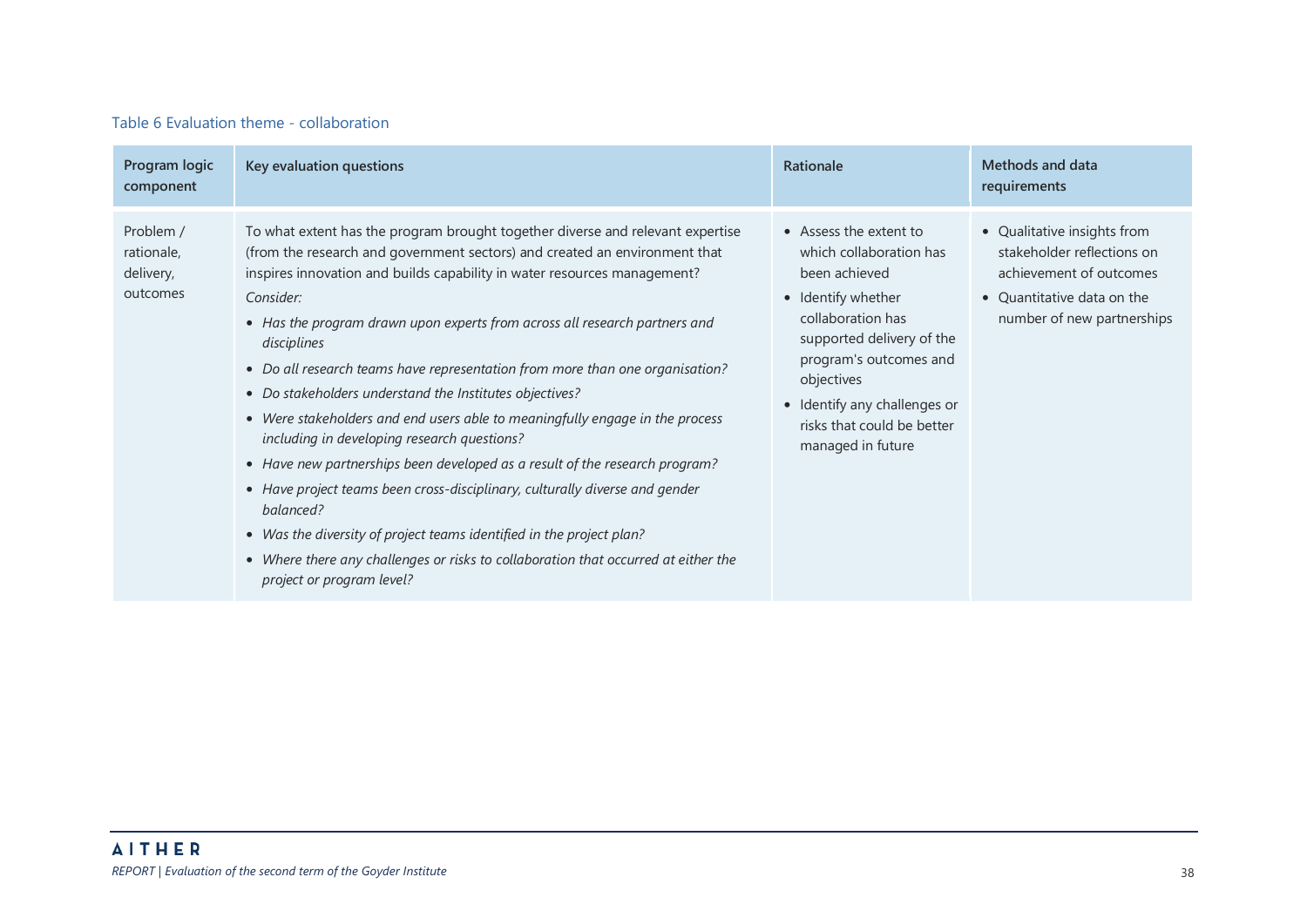#### Table 7 Evaluation theme - impact

| Program logic<br>component                             | Key evaluation questions                                                                                                                                                                                                                                                                                                                                                                                                                                                                                                                                                                                                                                                                                                                                                                                                                                                                                                                                                  | Rationale                                                                                                                                                                                                                                                                                                 | Methods and data<br>requirements                                                        |
|--------------------------------------------------------|---------------------------------------------------------------------------------------------------------------------------------------------------------------------------------------------------------------------------------------------------------------------------------------------------------------------------------------------------------------------------------------------------------------------------------------------------------------------------------------------------------------------------------------------------------------------------------------------------------------------------------------------------------------------------------------------------------------------------------------------------------------------------------------------------------------------------------------------------------------------------------------------------------------------------------------------------------------------------|-----------------------------------------------------------------------------------------------------------------------------------------------------------------------------------------------------------------------------------------------------------------------------------------------------------|-----------------------------------------------------------------------------------------|
| Program and<br>project level -<br>Outcomes,<br>outputs | What is the evidence of the program's progress toward its stated objectives and<br>expected outcomes, including alignment between the program, its output, the<br>Institutes Strategic Intent and SA Government priorities? Has the program<br>ensured that evidence-based science outcomes support State Government<br>decision making and policy development, and progress scientific understanding?<br>Consider:<br>• What were the main achievements of the research program/project?<br>• To what extent have outcomes been achieved?<br>• To what extent is research aligned with government priorities?<br>• Was achievement of outcomes influenced by external factors?<br>• To what extent were/are assumptions appropriate and valid?<br>• To what extent and quality have expected activities/outputs been achieved?<br>• Were activities/outputs targeted effectively towards achieving outcomes?<br>• Have new jobs been created as a result of the program? | • Assesses success of<br>implementation.<br>• Helps to understand what is<br>working, what is not working,<br>and what may need<br>attention to ensure ongoing<br>and future success.<br>· Identifies unexpected risks<br>that impacted success, some<br>of which may be better<br>managed in the future. | • Qualitative insights from<br>stakeholder reflections<br>on achievement of<br>outcomes |
| Knowledge<br>adoption -<br>Outcomes,<br>outputs        | Have the findings from the program been shared and used outside of the<br>Institute, and have they influenced decision making?<br>Consider:<br>• Whether potential uptake and usage of research project findings have been<br>identified?<br>• Are the program findings provided in an accessible and meaningful format?<br>• Have knowledge adoption activities been undertaken?<br>• What are the challenges or risks in sharing knowledge and supporting adoption<br>by partners?                                                                                                                                                                                                                                                                                                                                                                                                                                                                                      | • Assess the success of<br>knowledge sharing activities<br>• Helps understand what is<br>working and what is not<br>working<br>• Identify gaps that can be<br>better managed in future                                                                                                                    | • Qualitative insights from<br>stakeholder reflections<br>on achievement of<br>outcomes |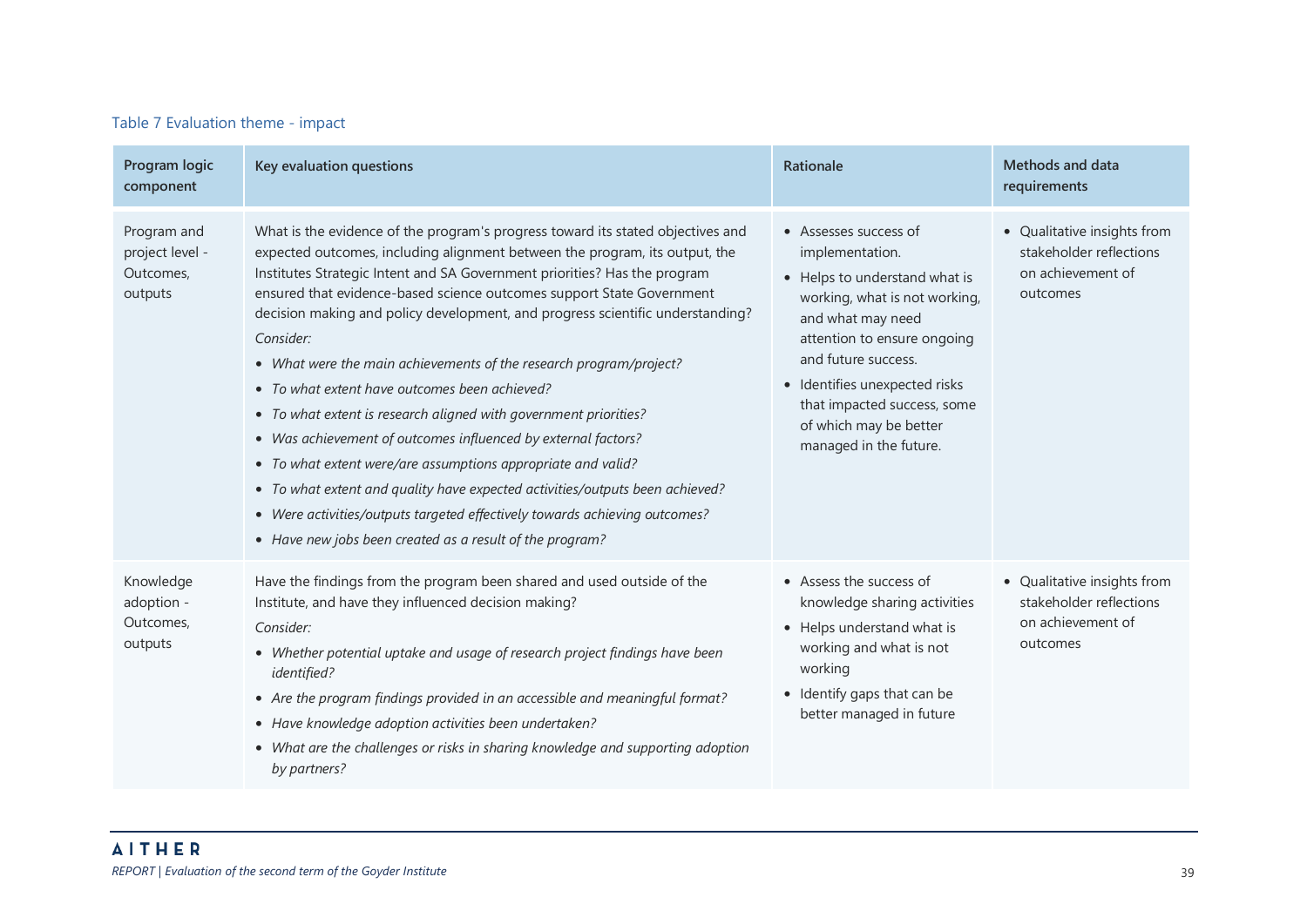#### Table 8 Evaluation theme - value

| Program logic<br>component                           | Key evaluation questions                                                                                                                                                                                                                                                                                                                                                                                                                                                                                                                                                                                 | Rationale                                                                                                                                                                                                                                                                                                                                          | Methods and data<br>requirements                                                                                                                          |
|------------------------------------------------------|----------------------------------------------------------------------------------------------------------------------------------------------------------------------------------------------------------------------------------------------------------------------------------------------------------------------------------------------------------------------------------------------------------------------------------------------------------------------------------------------------------------------------------------------------------------------------------------------------------|----------------------------------------------------------------------------------------------------------------------------------------------------------------------------------------------------------------------------------------------------------------------------------------------------------------------------------------------------|-----------------------------------------------------------------------------------------------------------------------------------------------------------|
| Program level -<br>Inputs,<br>activities,<br>outputs | Has the Institute demonstrated efficiency in the delivery of the program, including<br>in its overall management and governance? Has the program delivered value for<br>South Australia?<br>Consider:<br>• What were the programs administrative costs?<br>• Have investments made by the institute and its research partners attracts external<br>funding?<br>• Have research staff been employed through the projects?<br>• Could similar or greater benefits have been achieved more efficiently?<br>• To what extent has collaboration created efficiencies for development and ongoing<br>delivery? | · Identifies a program's<br>costs and benefits<br>• Provides a consistent<br>basis for informing<br>decision making about<br>resource allocation and<br>comparison of alternative<br>options<br>• Helps identify<br>opportunities for<br>improving efficiency                                                                                      | • Summary of expected and<br>actual program costs<br>• Data on external cash<br>funding received<br>• Qualitative insights from<br>stakeholder interviews |
| Project level -<br>Inputs,<br>activities,<br>outputs | Project level - Have the research projects been delivered efficiently and effectively<br>within scope, budget, expected timeframe, and in line with appropriate governance<br>and risk management practices? What were the challenges in delivery? How were<br>these challenges addressed?<br>Consider:<br>• Were budget, scope and timeframes appropriate for the intended activities and<br>outputs?<br>• Is there anything that could be done differently or better?<br>• Has implementation been influenced by external factors?<br>• Was implementation constrained in any way by inputs?           | • Captures progress<br>towards implementation<br>of activities and delivery<br>of outputs.<br>• Captures unforeseen risks<br>to delivery, which may<br>inform improved future<br>planning.<br>• Considers whether the<br>existing activities and<br>outputs remain the most<br>appropriate, efficient and<br>effective way to achieve<br>outcomes. | • Review of project closure<br>documents and briefings to<br>Research Advisory<br>Committee for:<br>• Qualitative insights from<br>stakeholders           |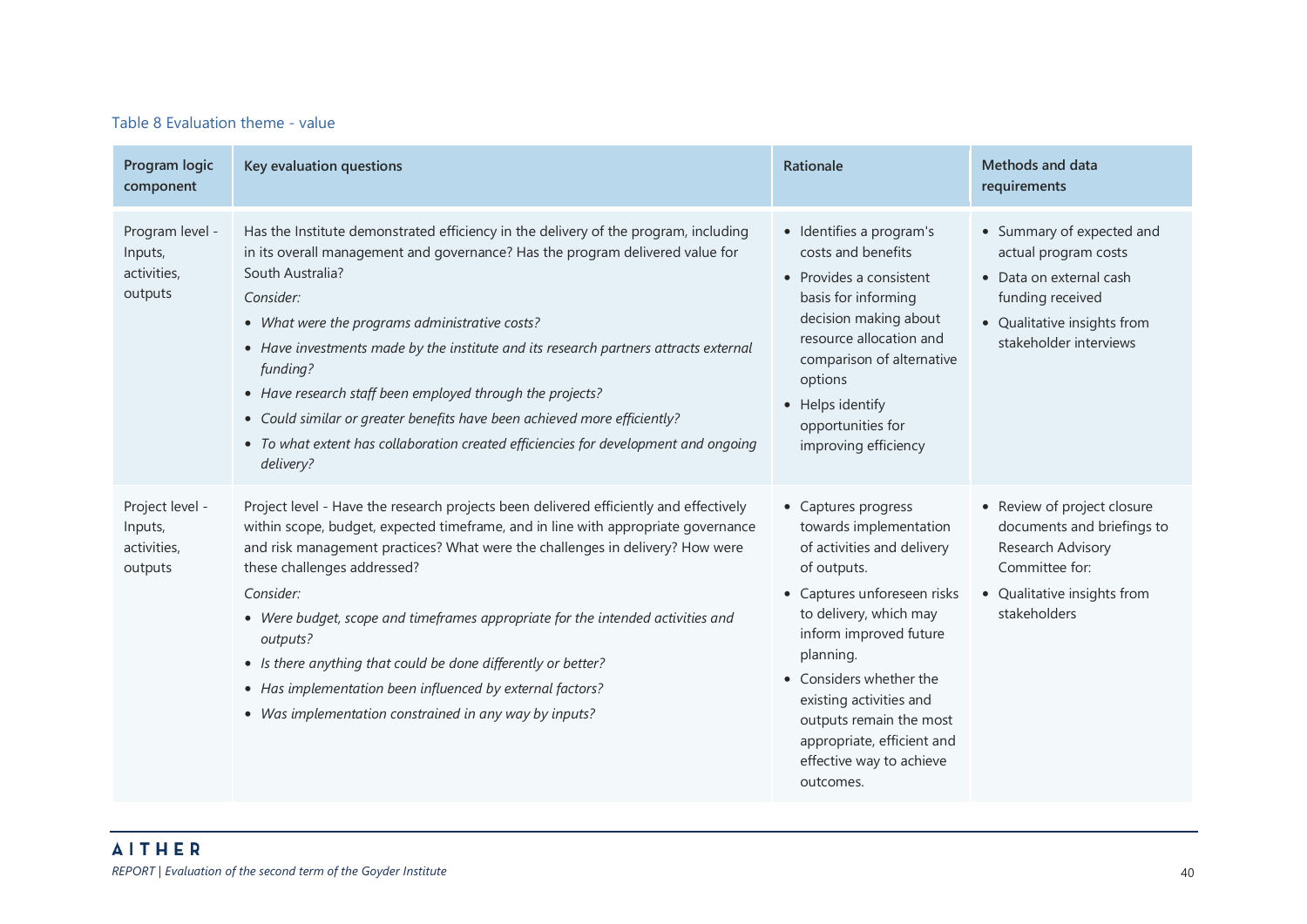## <span id="page-41-0"></span>Appendix B - Stakeholder engagement

#### Stakeholder engagement - Interviews

The evaluation drew on insights from project researchers and project end-users. The engagement was undertaken primarily through focused interviews. In total, 13 interviews were undertaken, 7 with researchers, 5 with end-users. [Table 9](#page-41-1) provides details of stakeholder interviews conducted to inform the evaluation.

| Project                            | <b>Type</b> | <b>Participants</b>         |
|------------------------------------|-------------|-----------------------------|
| RM water quality risks             | Researcher  | <b>Matt Gibbs</b>           |
| RM water quality risks             | End-user    | Tony Herbert                |
| G-Flows 3                          | Researcher  | Tim Munday                  |
| G-Flows 3                          | End-user    | Neil Power                  |
| Restoring Coorong<br>South Lagoon  | Researcher  | Justin Brookes              |
| <b>LL Coast WAP</b>                | Researcher  | Craig Simmons               |
| <b>LL Coast WAP</b>                | End-user    | Wendy Telfer                |
| Salt to C - wetland<br>restoration | Researcher  | Sabine Dittmann             |
| Salt to C - wetland<br>restoration | End-user    | Louisa Perrin, Graham Green |
| Irrigated Ag in NAP                | Researcher  | Jim Cox                     |
| Ngarrindjeri<br>Yannarumi          | Researcher  | <b>Steve Hemming</b>        |
| Ngarrindjeri<br>Yannarumi          | End-user    | Lachy Sullivan              |
| Program level                      | Program     | <b>Ben Bruce</b>            |

#### <span id="page-41-1"></span>Table 9 Stakeholder interviews conducted to inform the evaluation

#### Stakeholder engagement – Survey

A stakeholder engagement survey was also sent out to a wider group of participants, with 39 responses from a range of researchers, project participants, end-users and other stakeholders. The survey responses were analysed and compared with the findings from the in-depth interviews and project documentation review.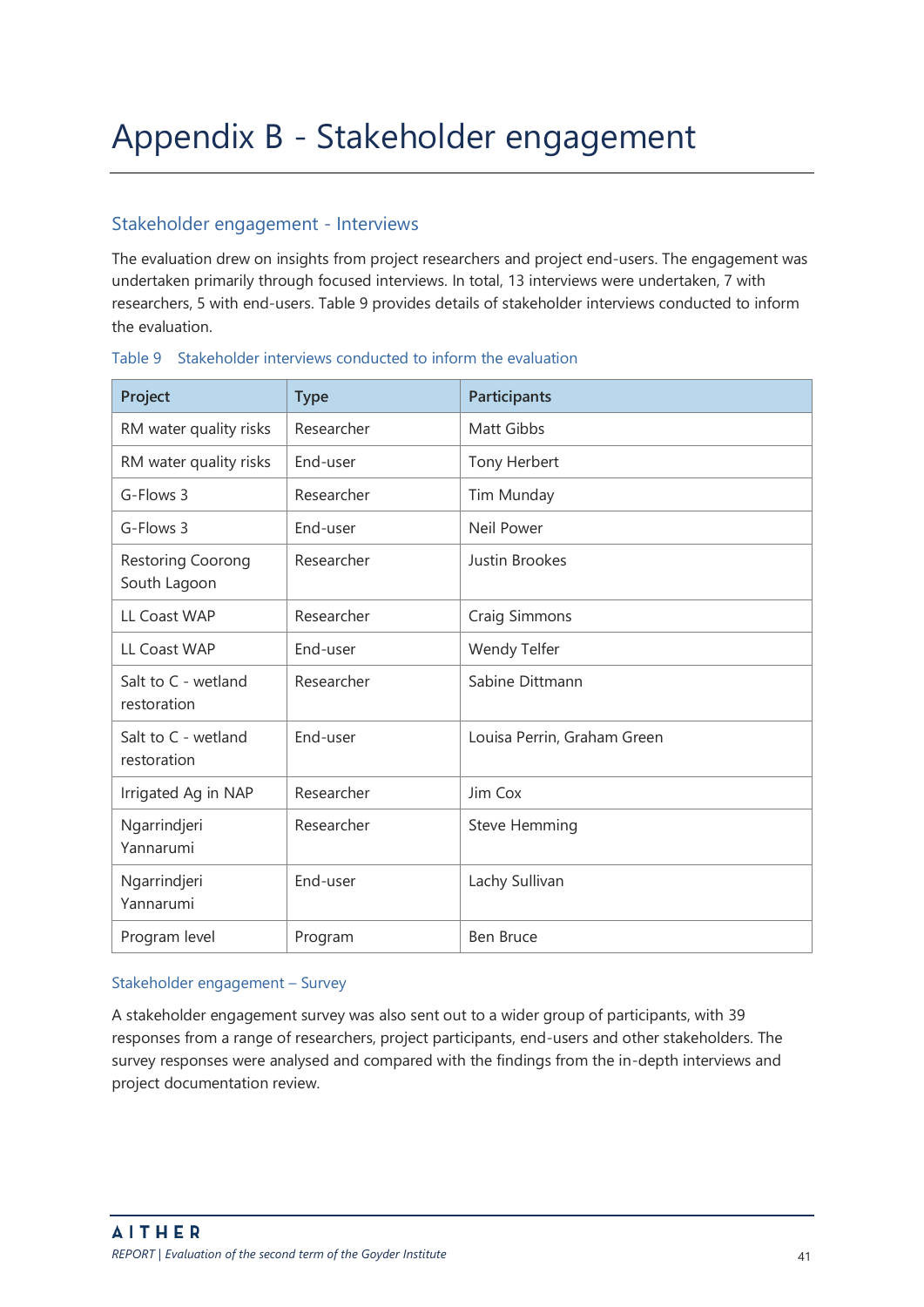## Document History

#### Revision:

| Revision no.   |                |
|----------------|----------------|
| Author/s       | Sarah Leck     |
| <b>Checked</b> | Rachel Barratt |

#### Distribution:

| Issue date         | 15 September 2021    |
|--------------------|----------------------|
| <b>Issued to</b>   | the Goyder Institute |
| <b>Description</b> | Draft Report         |

#### For information on this report:

| Please contact | Sarah Leck               |
|----------------|--------------------------|
| <b>Mobile</b>  | 0473543994               |
| Email          | Sarah.leck@aither.com.au |

#### Citation:

DRAFT. Do not cite, distribute or reproduce content from this document without the express permission of Aither Pty Ltd. Unless otherwise stated, this document remains confidential. © 2021 Aither Pty Ltd. All rights reserved.

Aither 2021, Evaluation of the second term of the Goyder Institute, report prepared for the Goyder Institute